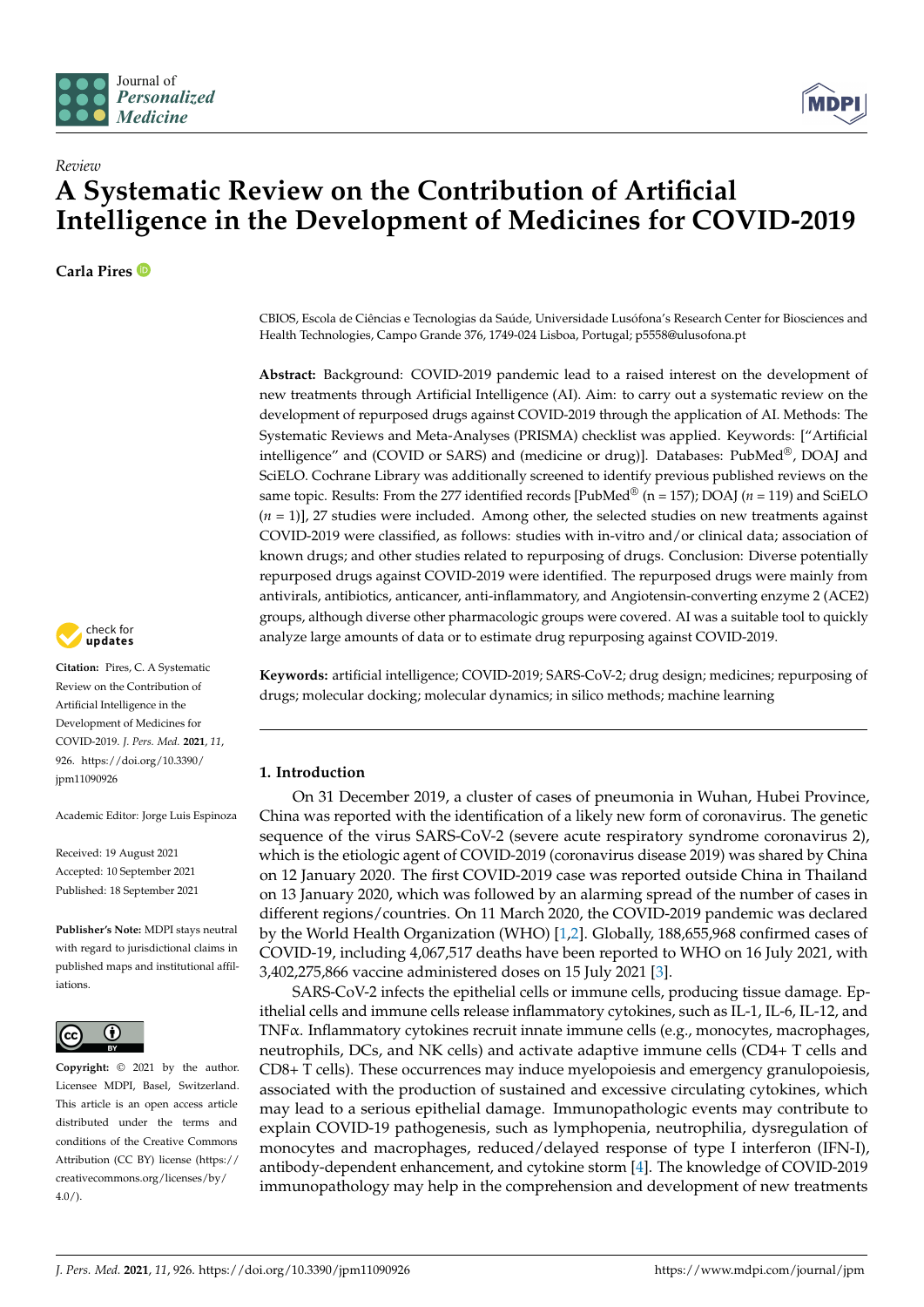and/or drug repurposing (i.e., the application of old drugs to treat new diseases) [\[5](#page-29-4)[–8\]](#page-29-5). Additionally, the measurement of serum levels of pro-inflammatory cytokines (e.g., IL-6) may be applied in the management of COVID-2019 (adult and pediatric patients), such as in the assessment of risk, monitoring of disease progression, determination of prognosis, selection of therapy. and prediction of response to treatment [\[7\]](#page-29-6).

Because of the pandemic, the research on the development of new therapies, treatments, and vaccines against COVID-2019, including drug repurposing assumed an unprecedent significance at a global level [\[5\]](#page-29-4). Drug repurposing present some advantages over the discovery of new molecules/active substances, such as the reduction of production costs, the achievement of likely safe medicines, and potentially shorter development timelines [\[5](#page-29-4)[,6\]](#page-29-7).

The development of new treatments against COVID-2019 keep on a hot topic due to the likely risk of new virus variants, which may compromise the efficacy of treatments [\[9\]](#page-29-8). By definition, a "variant has one or more mutations that differentiate it from other variants in circulation" [\[10\]](#page-29-9). These variants may comprise the efficacy of approved treatments for COVID-2019, such as vaccines and/or other medicines. Additionally, the number of therapeutics against COVID-2019 remains limited [\[9,](#page-29-8)[11\]](#page-29-10).

On 18 July 2021, the only centralized authorized antiviral by the European Medicine Agency (EMA) to the treatment of COVID-2019 was remdesivir (*nucleoside analogue used to treat RNA virus infections*; DrugBank), while baricitinib is the only drug with a marketing authorization application submitted to EMA for the treatment of this disease. Baricitinib is a *janus kinase inhibitor* (JAK) *used to treat moderate to severe rheumatoid arthritis that has responded poorly to at least one TNF antagonist* (DrugBank) [\[11](#page-29-10)[–14\]](#page-29-11). JAK inhibitors (e.g., baricitinib and ruxolitinib) are indicated in the treatment of inflammatory diseases. JAK present key pharmacological proprieties, such as convenient oral administration, favorable pharmacokinetic profile, and dual anti-inflammatory and anti-viral effects, with potential benefit in the treatment of COVID-2019 [\[15\]](#page-29-12).

Additionally, a group of drugs is currently under rolling review for a possible use in the treatment of COVID-2019: Bamlanivimab (*neutralizing human IgG1κ monoclonal antibody against the SARS-CoV-2 spike (S) protein for use in patients aged 12 and over at high risk of developing severe COVID-19*; DrugBank) and etesevimab (*a fully human and recombinant monoclonal antibody that targets the SARS-CoV-2 surface spike protein receptor binding domain*; DrugBank), Regdanvimab (monoclonal antibody), REGN-COV2 (casirivimab/imdevimab) (*monoclonal antibody cocktail used to treat mild to moderate COVID-19*; DrugBank), and Sotrovimab (*a monoclonal antibody for the treatment of mild-to-moderate COVID-19 in patients at increased risk for death or hospitalization*; DrugBank). In addition, 4 vaccines have received a conditional marketing authorization in European Union: two COVID-19 mRNA vaccine (nucleoside-modified) (Comirnaty® and Spikevax®); one adenovirus type 26 encoding the SARS-CoV-2 spike glycoprotein (Ad26.COV2-S®) (COVID-19 Vaccine Janssen), and one ChAdOx1-SARS-CoV-2 vaccine (Vaxzevria®) [\[11–](#page-29-10)[14\]](#page-29-11).

Recently, WHO announced the COVID-2019 solidarity therapeutic trial, which enrolls 14,200 hospitalized patients randomized, 600 hospitals and 2000 researchers from 52 countries. This trial will evaluate the safety and efficacy of three repurposing drugs against COVID-2019, as follows: artesunate (*a derivative of artemisinin, an antimalarial drug extracted from the herb Artemisia annua*), imatinib (*a small molecule tyrosine kinase inhibitor, formulated as an oral chemotherapy drug used to treat certain types of cancer*), and infliximab (*a TNFα inhibitor, a chimeric monoclonal antibody that recognizes human TNF alpha*) [\[16\]](#page-29-13).

The knowledge of SARS-CoV-2 genome is fundamental for drug development, such as antivirals and vaccines. The genome of SARS-CoV-2 is composed of 16 nonstructural proteins (nsps) such as main protease (Mpro), papain-like protease, RNA-dependent RNA polymerase (RdRp), helicase, 4 structural proteins (envelope, membrane, spike, and nucleocapsid), and other proteins. For instance, the spike glycoprotein is involved in the interactions between the virus and receptors of host cell, while nsps proteins are especially relevant during the life cycle of the virus e.g., in the production of subgenomic RNAs.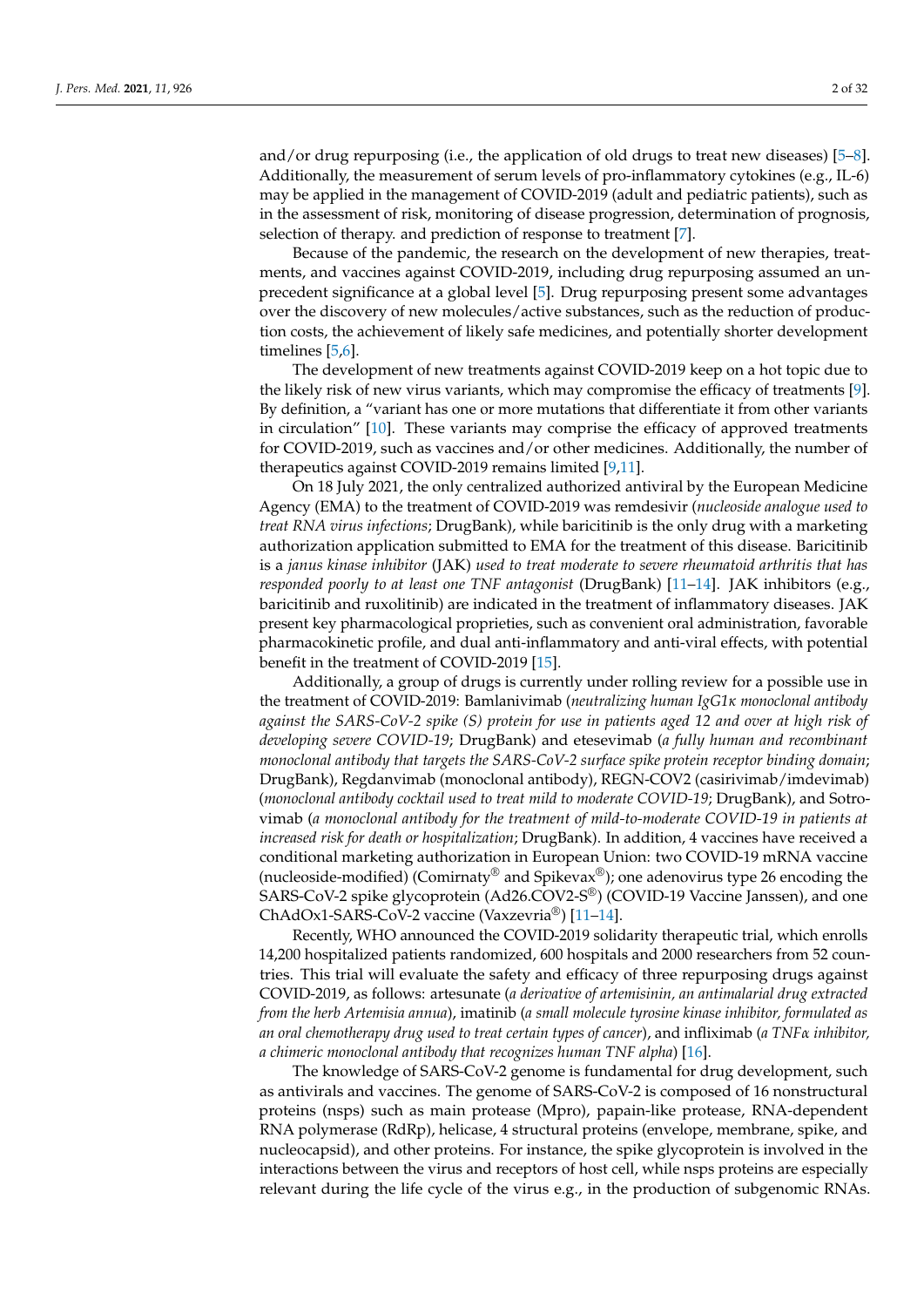These proteins (nonstructural and structural), potentially constitute promising drug targets for the design and development of antiviral agents against COVID-19 [\[5,](#page-29-4)[17,](#page-29-14)[18\]](#page-29-15).

Synthetic and natural drug candidates against the target protein of SARS-CoV-2 may be identified through the application of computational methods (e.g., molecular docking and molecular dynamics) plus artificial intelligence methodologies (AI) [\[19\]](#page-29-16). Molecular docking is a methodology applied to study the conformation and orientation ("pose") of molecules into the binding site of a macromolecular target. Poses are ranked by scoring functions, which are based on searching algorithms [\[20\]](#page-29-17). Molecular docking is based on the static picture of the drug-target complexes in comparison with molecular dynamics methodologies that introduce flexibility to explain the drug binding process. Some of the disadvantages of molecular docking is their computational cost and the vast chemical space that is required. These disadvantages may be minimized through the application of AI methodologies, with the application of Monte Carlo tree search algorithms and/or multitask neural networks [\[21\]](#page-29-18).

Molecular dynamics simulations were initially used to simulate several hundreds of atoms. However, they are currently used to simulate systems with biological relevance (e.g., proteins in solution with the explicit representation of proteins, membrane embedded proteins, or large macromolecular complexes) [\[22](#page-29-19)[,23\]](#page-29-20). Both molecular docking and pharmacophore modelling are classified as in silico methods. Pharmacophores are applied to represent and identify molecules trough a 2D or 3D representation, with the schematic depiction of the key elements of molecular recognition. Often, pharmacophore models are used to check simple geometric and chemical functionality requirements, prior to the application of more complex approaches, such as molecular docking [\[24](#page-29-21)[,25\]](#page-29-22).

Additionally, AI and machine learning methods have been extensively applied in the discover of new treatments, such as vaccines, and drug repurposing for COVID-2019, as well as, in the analyze and explanation of pharmaceutical-related big data, since AI implies the simplification, acceleration and reduction the costs of drug discovering [\[5](#page-29-4)[,19\]](#page-29-16). For instance, MolAICal software is a freely available tool [\(https://molaical.github.io,](https://molaical.github.io) accessed on 7 September 2021). This tool produces 3D drug design in the 3D pocket of protein targets by AI (a deep learning model) and classical algorithm. MolAICal is composed of by two modules. The first module uses "the genetic algorithm, deep learning model trained by FDA-approved drug fragments and Vinardo score fitting on the basis of PDBbind database for drug design". The second module applies "deep learning generative model trained by drug-like molecules of ZINC database and molecular docking invoked by Autodock Vina automatically". The non-membrane protein SARS-CoV-2 main protease and membrane protein glucagon receptor were selected as the exploratory drug targets. Molecular docking was applied to estimate the affinities between generated molecules and protein. MolAICal could generate novel ligands with good binding scores and appropriate XLOGP (a program for the prediction of the octanol/water partition coefficients of organic compounds) values [\[26\]](#page-29-23).

Current evidence points that AI may be used to identify diverse potential drug targets, novel and/or repurposing of drugs and vaccine candidates for the potential treatment of COVID-2019 [\[15\]](#page-29-12). Thus, study aim was to carry out a systematic review on the identification of repurposing drugs against COVID-2019 through the application of AI methodologies.

# **2. Materials and Methods**

A systematic review on AI and the development of repurposing drugs against COVID-2019 was carried out. The Systematic Reviews and Meta-Analyses (PRISMA) checklist and flow diagram for new systematic reviews were applied [\[27\]](#page-29-24).

# *2.1. Research Question*

What are the repurposing drugs against COVID-2019 identified through AI?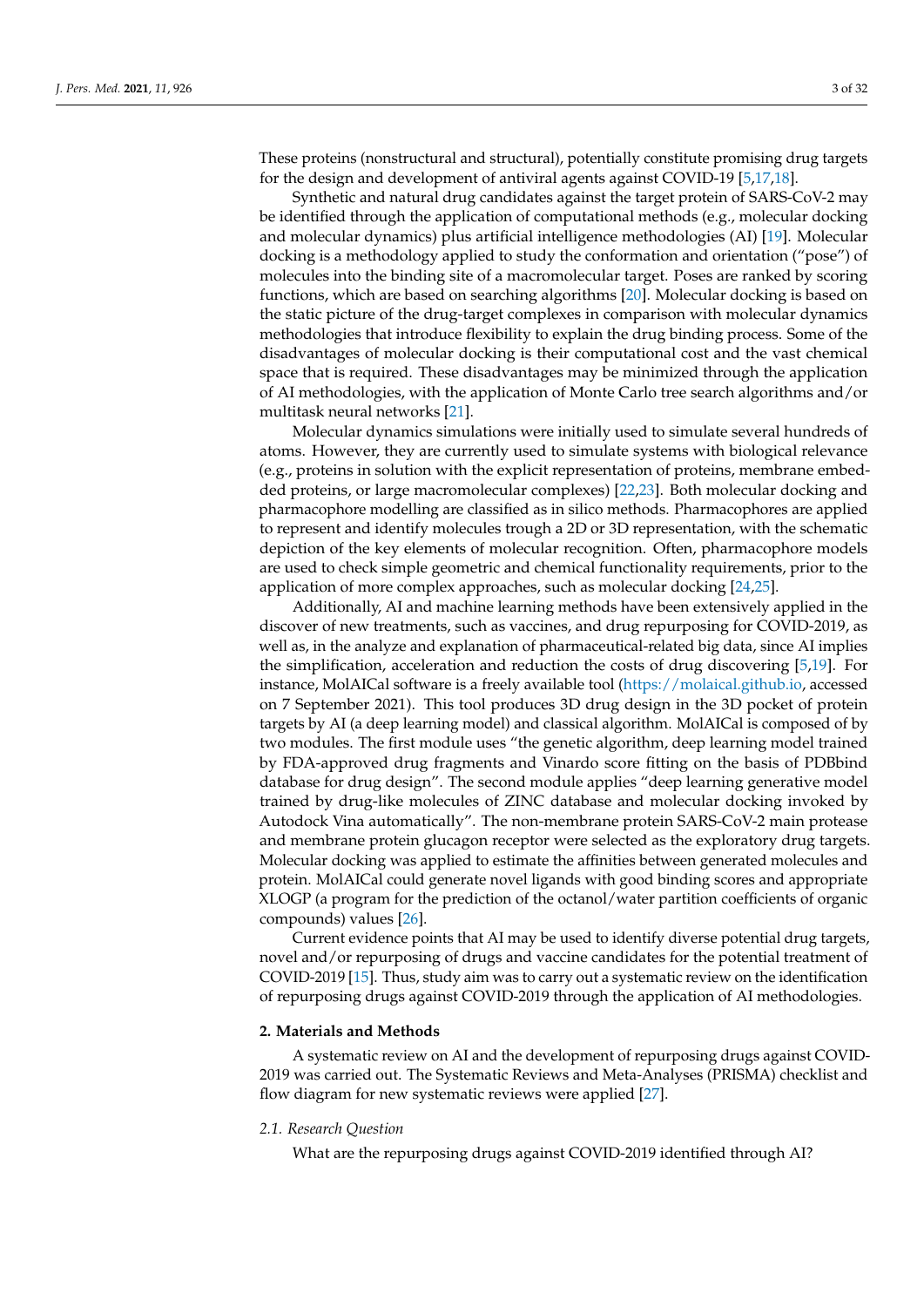## *2.2. Searched Period*

The present systematic review was conducted without time restrictions during June and July 2021. PubMed®, SciELO, and DOAJ were browsed on 10 June 2021. Cochrane Library was browsed on 12 July 2021. All outputs were collected and stored in printed pdf files.

### *2.3. Keywords*

The selected keywords were as follows: ["Artificial intelligence" and (COVID or SARS) and (medicine or drug)]. These keywords were conveniently selected to cover the boarder number of related papers.

These searches were respectively carried out in abstract and title in PubMed<sup>®</sup> and Cochrane Library and in all fields in DOAJ and SciELO. The option "all fields" is not predicted in Cochrane Library. The option "abstract and title" was activated in PubMed $^{\circledR}$ to increase data accuracy.

# *2.4. Inclusion and Exclusion Criteria*

## 2.4.1. Inclusion Criteria

All peer-reviewed studies using AI methodologies to identify repurposed drugs against COVID-2019. Only, synthetic molecules and natural therapies were included.

#### 2.4.2. Exclusion Criteria

Studies on other topics, review studies and non-peer-reviewed studies were excluded. Repurposed candidates based on proteins and/or vaccines were excluded.

#### *2.5. Searched Databases and Period*

The selected databases (PubMed®, SciELO, DOAJ, and Cochrane Library) were screened without time limitations. These databases were conveniently selected because they contain an expressive number of peer reviewed papers and/or publications following editorial quality control:  $PubMed^{\circledast}$  (more than 32 million citations for biomedical literature), SciELO (440,302 documents), DOAJ (6,301,494 articles records), and Cochrane Library (8630 Cochrane Reviews) on 12 July 2021. Particularly, Cochrane Library was screened aiming at identifying previous published Cochrane reviews on the same topic.

# *2.6. Identification of Previous Systematic Reviews on Related Topics*

PubMed®, SciELO, DOAJ and Cochrane Library were browsed on 11 July 2021, with the keywords "artificial intelligence" and "medicine or drug" in title or abstract without time limitations and with the option "systematic review" activated (if applicable, e.g., the activation of the option "systematic review" in PubMed $^{\circledR}$ ).

Overall, 72 reviews were identified in PubMed®, 13 in DOAJ, 0 SciELO, and 0 Cochrane Library, with the identification of 2 reviews on related topics (one in PubMed<sup>®</sup> and another in DOAJ, respectively) [\[5,](#page-29-4)[19\]](#page-29-16).

## 2.6.1. Findings of the Review of Kaushal et al. (2020)

In a search carried out between December 2019 and May 2020 in 5 databases, AI was applied to a rapid identification of diverse potential drug targets, novel and/or repurposing of drugs and vaccine candidates for the potential treatment of COVID-2019. The main top-ranked promising candidate drug(s)/molecule(s) are presented in [A](#page-23-0)ppendix A [\[19\]](#page-29-16).

# 2.6.2. Findings of the Review of Gurung et al. (2021)

Two computer-aided drug designs (CADD) were reviewed: the ligand-based (when the three-dimensional structure of the target receptor is not available, e.g., AI and quantitative structure-activity relationships, QSARs) and the structured-based drug discovery (the evaluation of the binding site cavity with the three-dimensional structure of the ther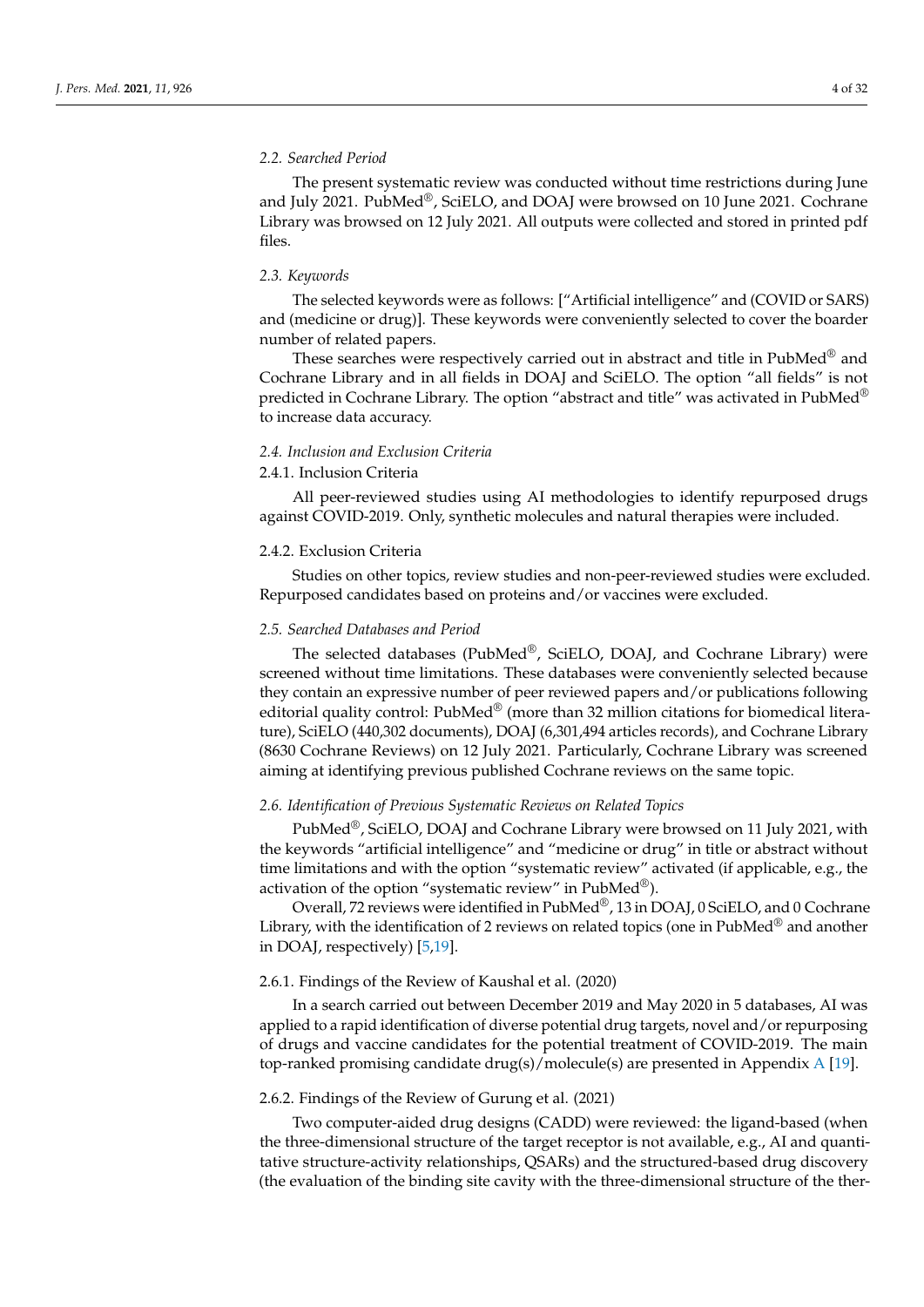apeutic target proteins). These methodologies were relevant for the discovery of new or repurposing drugs against COVID-2019.

repurposing analysing three-to-dimensional structure of the target receptor  $P_{\text{c}}$  and  $P_{\text{c}}$  and  $P_{\text{c}}$  and  $P_{\text{c}}$  are target receptor is not available, the groups of repurposing drugs against COVID-2019 were as the most relevant. These groups/drugs were, as follows: RNA polymerase inhibitors (Remdesivir; Favipiravir; Oseltamivir; Galidesivir; Sofosbuvir); 3C-like protease inhibitors (Lopinavir; Ritonavir; Ivermectin); papain-like protease inhibitor (Dissulfiram); TMPRSS2 inhibitors (Camostat mesylate; Nafamostat; Bromhexine; Enzalutamide) and inhibitors of endosomal acidification (Chloroquine and Hydroxychloroquine) [\[5\]](#page-29-4). Particularly, five groups of repurposing drugs against  $\mathsf{CO}^n$ nemuesivit, raviphavit, Oscitaniivit endosomal acidincation (Chloroquine and Hydroxychloroquine<sub>;</sub>

# **3. Results** of endosomal acidification (Chloroquine and Hydroxychloroquine) **[5].**

# 3.1. PRISMA Flow Diagram

*J. Pers. Med.* **2021**, *11*, x FOR PEER REVIEW 6 of 33

The Systematic Reviews and Meta-Analyses (PRISMA) flow diagram is presented in *3.1. PRISMA Flow Diagram*  Figure [1](#page-4-0) [\[27\]](#page-29-24).  $-5$   $-1$ 

<span id="page-4-0"></span>

**Figure 1.** The Systematic Reviews and Meta-Analyses (PRISMA) flow diagram: selection of studies on the identification of repurposing drugs against COVID-2019 through AI [\[27\]](#page-29-24).

# *3.2. Main Findings of the Selected Studies*

Some aspects of the 17 selected studies are briefly summarized in Table [1,](#page-10-0) such as the list of key repurposed drug(s) with potential therapeutic use against COVID-2019.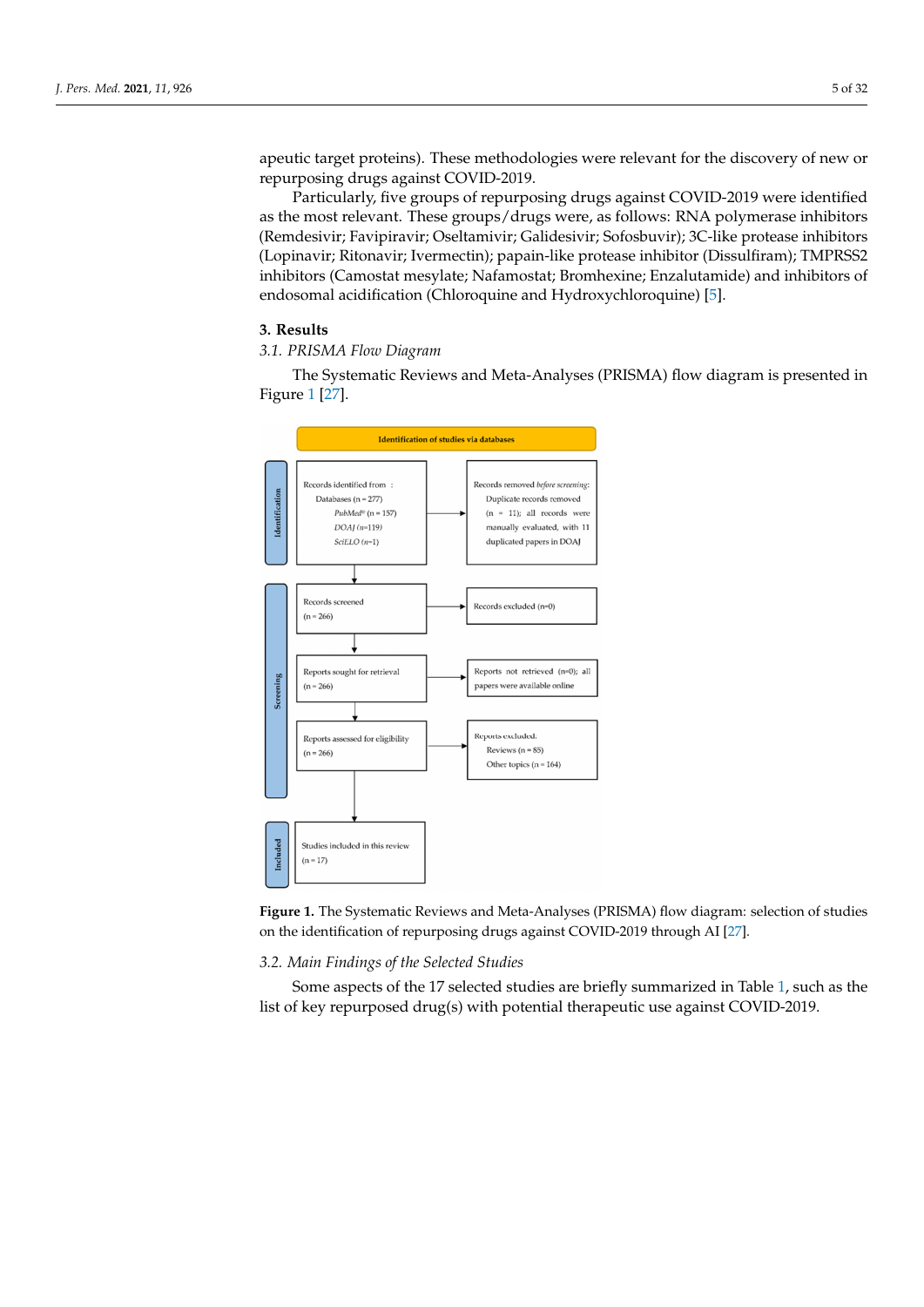| Author(s); Year<br>Reference                       | Country(ies) of Origin | Key Repurposed Drug(s) Potentially Relevant<br>against the Treatment of COVID-2019                                                                               | <b>Key Used AI Methodologies</b>                                                                                                                                                                                                                                                                                                                                                                                                                                                                                                                      |
|----------------------------------------------------|------------------------|------------------------------------------------------------------------------------------------------------------------------------------------------------------|-------------------------------------------------------------------------------------------------------------------------------------------------------------------------------------------------------------------------------------------------------------------------------------------------------------------------------------------------------------------------------------------------------------------------------------------------------------------------------------------------------------------------------------------------------|
| (Ke, Peng, Yeh, et al.,<br>2020) [28]              | Taiwan                 | Bedaquiline<br>Brequinar<br>Celecoxib<br>Clofazimine<br>Conivaptan<br>Gemcitabine<br>Tolcapone<br>Vismodegib                                                     | First, an an AI platform was defined to identify potential old/repurposed drugs<br>with anti-coronavirus activities (or potential anti-coronavirus activity). Second, AI<br>predicted drugs were tested for their activity against a feline coronavirus in vitro.<br>Third, results of assays were introduced in the AI system. A Deep Neural Network<br>algorithm was used to identify the most relevant descriptors, with the generation of<br>different weightings to generate AI prediction models.                                               |
| (Morselli, do Valle,<br>Zitnik, et al., 2021) [29] | USA, Turkey, Hungary   | Auranofin<br>Azelastine<br>Fluvastatin<br>Methotrexate<br>Vinblastine                                                                                            | AI based on algorithms, network diffusion, and network proximity, tasking to rank<br>6,340 drugs, regarding their potential efficacy against SARS-CoV-2. Multimodal<br>technology was required to fuse the prediction of all algorithms, since the<br>predictive algorithm did not offer consistently reliable outcomes. The top-ranked<br>drugs were screened in human cells.                                                                                                                                                                        |
| (Abdulla, Wang, Qian,<br>et al., 2020) [30] *      | China, Singapore       | Amantadine<br>Azithromycin<br>Chloroquine<br>Omeprazole Sodium (optional)<br>Ribavirin (optional)<br>- These repurposing drugs were evaluated in<br>combination. | An AI-based platform was used to interrogate 12 drug/dose parameters space.<br>Combination therapies that optimally inhibit A549 lung cell infection by vesicular<br>stomatitis virus within 3 days of project start were identified. This AI project<br>utilized a quadratic relationship between drug/dose inputs and efficacy/safety<br>outputs to successfully identify the drug-dose parameter space.                                                                                                                                            |
| (Blasiak, Lim, Seah,<br>et al., 2020) [31] *       | China, Singapore, USA  | Lopinavir<br>Remdesivir<br>Ritonavir<br>- These repurposing drugs were evaluated in<br>combination.                                                              | A platform (IDentif.AI) that pairs experimental validation with AI and digital drug<br>development was used. Workflow of the project IDentif.AI: (1) clinically relevant<br>concentrations based on and dose-response curves and maximal plasma<br>concentration; (2) in vitro testing of combination therapies; combination therapies<br>were determined through an orthogonal array composite (OACD) design;<br>(3) IDentif.AI analysis: drug-drug interactions and clinically relevant drug-dosage<br>combinations; and (4) biological validation. |

**Table 1.** Some relevant aspects of the 17 selected studies.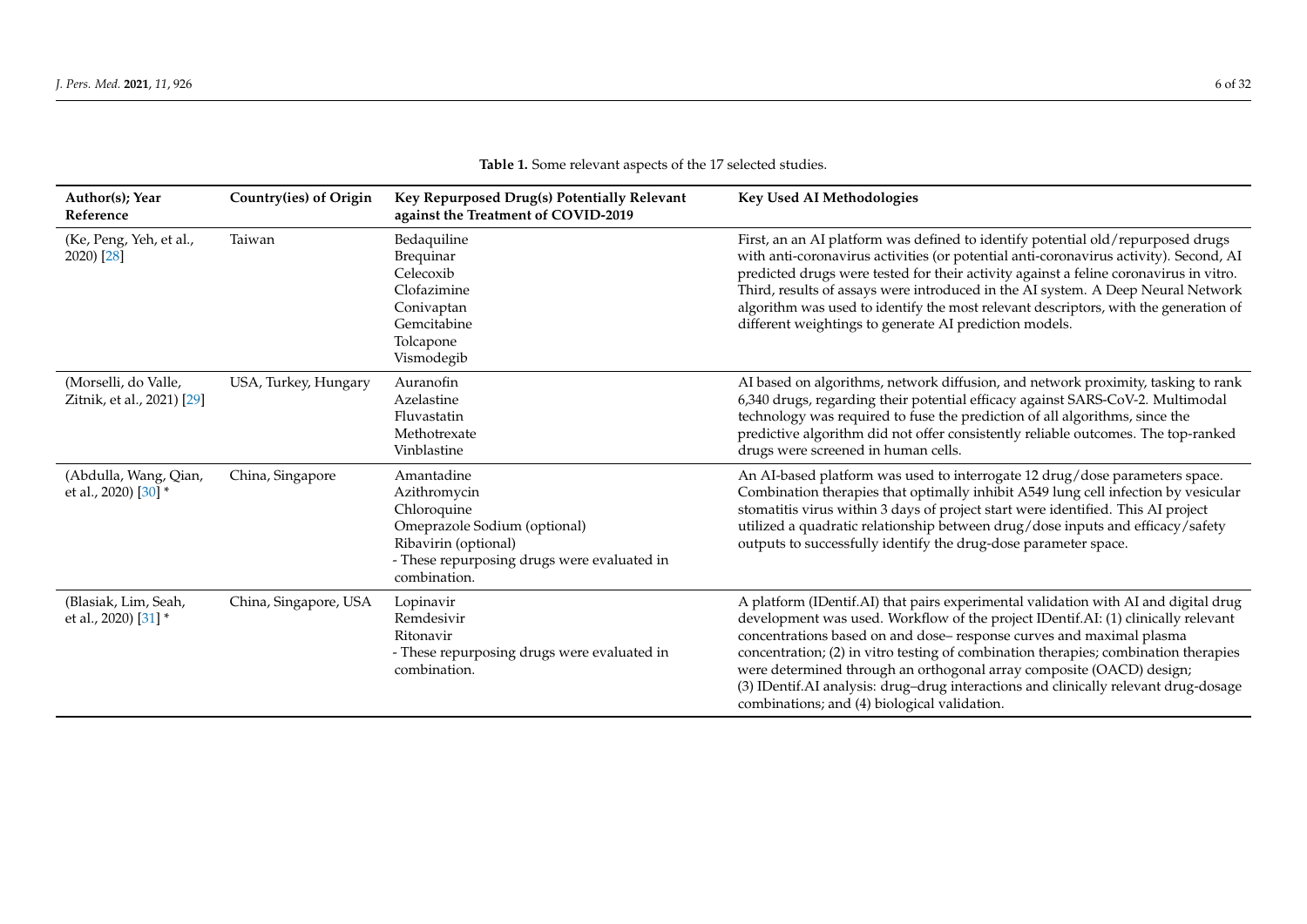|                                                            | Table 1. Cont.                                                          |                                                                                                                                          |                                                                                                                                                                                                                                                                                                                                                                                                                                                                                                                                                                                                                                                         |  |  |  |
|------------------------------------------------------------|-------------------------------------------------------------------------|------------------------------------------------------------------------------------------------------------------------------------------|---------------------------------------------------------------------------------------------------------------------------------------------------------------------------------------------------------------------------------------------------------------------------------------------------------------------------------------------------------------------------------------------------------------------------------------------------------------------------------------------------------------------------------------------------------------------------------------------------------------------------------------------------------|--|--|--|
| Author(s); Year<br>Reference                               | Country(ies) of Origin                                                  | Key Repurposed Drug(s) Potentially Relevant<br>against the Treatment of COVID-2019                                                       | <b>Key Used AI Methodologies</b>                                                                                                                                                                                                                                                                                                                                                                                                                                                                                                                                                                                                                        |  |  |  |
|                                                            | Studies with confirmatory in-vitro and/or clinical data (Section 3.2.2) |                                                                                                                                          |                                                                                                                                                                                                                                                                                                                                                                                                                                                                                                                                                                                                                                                         |  |  |  |
| (Schultz, Vera, Sinclair<br>et al., 2020) [32]             | <b>USA</b>                                                              | Baricitinib                                                                                                                              |                                                                                                                                                                                                                                                                                                                                                                                                                                                                                                                                                                                                                                                         |  |  |  |
| (Stebbing, Krishnan, de<br>Bono et al., 2020) [33]         | UK, USA, Italy, Sweden,<br>Singapore                                    | Baricitinib                                                                                                                              | BenevolentAI (an artificial AI platform) identified baricitinib as a potential<br>COVID-19 drugs. Details/information on BenevolentAI works were limited.                                                                                                                                                                                                                                                                                                                                                                                                                                                                                               |  |  |  |
|                                                            | Repurposing of drugs against COVID-2019 (Section 3.2.3)                 |                                                                                                                                          |                                                                                                                                                                                                                                                                                                                                                                                                                                                                                                                                                                                                                                                         |  |  |  |
| (Nayarisseri,<br>Khandelwal, Madhavi<br>et al., 2020) [34] | India, Saudi Arabia                                                     | Aprepitant<br>Fulvestrant<br>Remdesivir<br>Valrubicin                                                                                    | A machine learning approach was employed. Particularly, repurposed drugs were<br>selected based on their capacity of targeting the main coronavirus protease (6LU7)<br>using ligand-receptor Docking (optimized potential for liquid simulations<br>algorithms to identify high affinity compounds). Additionally, candidates were<br>subjected to Molecular Dynamic Simulations followed by ADMET (absorption,<br>distribution, metabolism, excretion, and toxicity) studies.                                                                                                                                                                          |  |  |  |
| (Kim, Zhang, Cha et al.,<br>2020) [35]                     | USA                                                                     | Emricasan<br>Fosamprenavir<br>Glutamine<br>Glutathione<br>Piperacillin sodium<br>Ruxolitinib<br>Vitamin E                                | Two computational approaches were applied. Fist, a high-throughput AI-based<br>binding affinity prediction platform was used to identify FDA approved drugs<br>with potential capacity to block coronaviruses from entering cells by binding to<br>ACE2 (angiotensin-converting enzyme) or TMPRSS2 (Transmembrane Serine<br>Protease 2). Second, the Disease Cancelling Technology (DCT) platform was used<br>to identify FDA approved drugs, which may attenuate the gene expression patterns<br>induced by coronaviruses.                                                                                                                             |  |  |  |
| (Das G., Das, T.,<br>Chowdhury et al., 2021)<br>$[36]$     | India                                                                   | Ascorbyl palmitrate<br>Cinametic acid<br>Guaifenesin<br>Lauric acid<br>Nabumetone<br>Nafcillin<br>Octacosanol<br>Palmidrol<br>Salmeterol | AI deep learning techniques, in silico methodologies) and pattern recognition<br>techniques were used to screen FDA approved pharmaceuticals and nutraceuticals<br>to target CoV envelope (E) protein. A protein involved in the assembly and release<br>of the virus inside the host. Multiple opensource drug databases were considered,<br>such as ChEMBL v.26, Enamine Bio reference Compounds<br>(https://www.enaminestore.com/products/bioreference-compounds, accessed on<br>17 September 2021) and Chemoinformatic tools and database<br>(https://chemoinfo.ipmc.cnrs.fr/TMP/tmp.32396/e-Drug3D_1930_v3.sdf,<br>accessed on 17 September 2021). |  |  |  |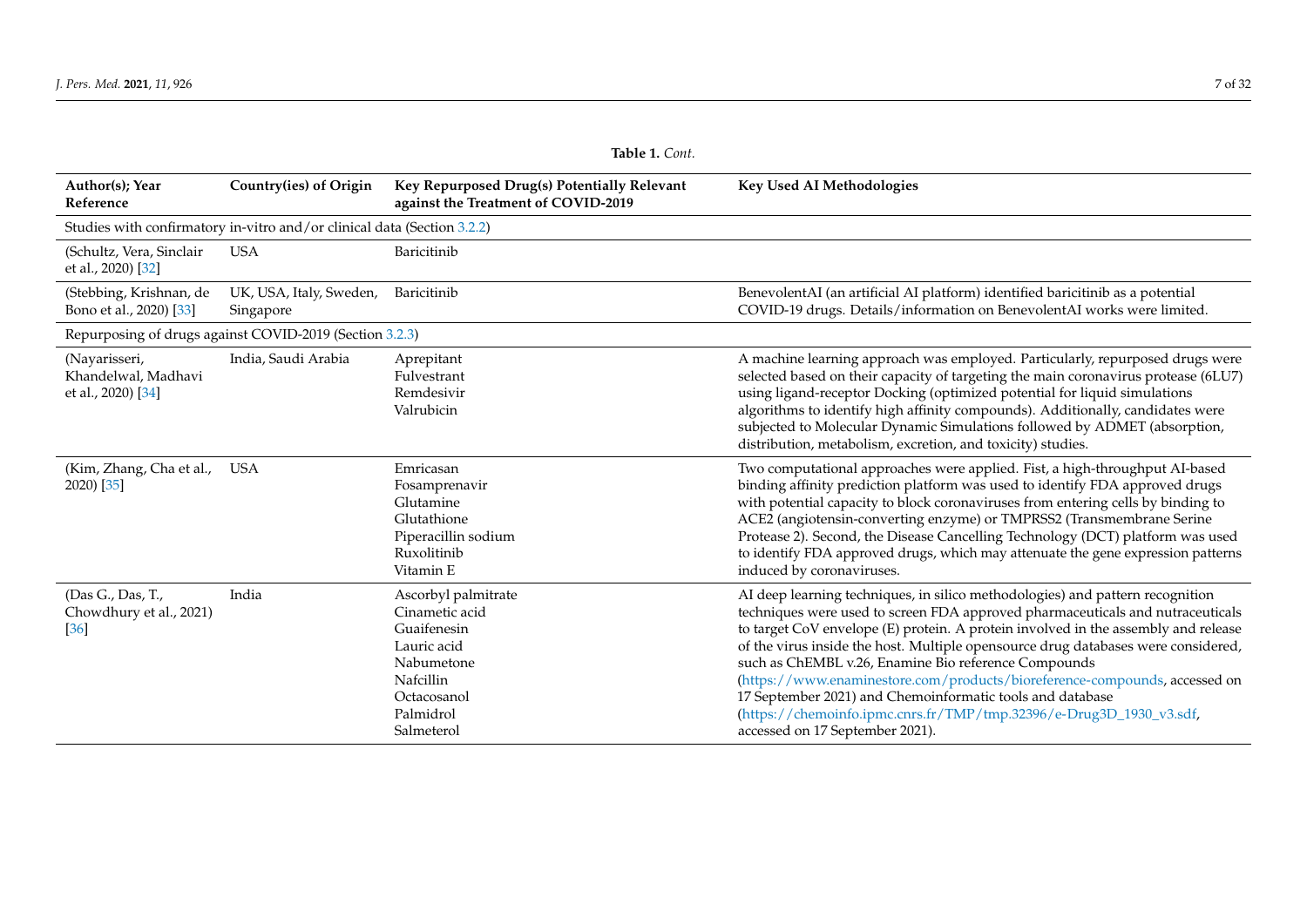|                                                                   | 10016 1. CVIII.        |                                                                                                                                                                                                                                         |                                                                                                                                                                                                                                                                                                                                                                                                                                                                             |  |  |
|-------------------------------------------------------------------|------------------------|-----------------------------------------------------------------------------------------------------------------------------------------------------------------------------------------------------------------------------------------|-----------------------------------------------------------------------------------------------------------------------------------------------------------------------------------------------------------------------------------------------------------------------------------------------------------------------------------------------------------------------------------------------------------------------------------------------------------------------------|--|--|
| Author(s); Year<br>Reference                                      | Country(ies) of Origin | Key Repurposed Drug(s) Potentially Relevant<br>against the Treatment of COVID-2019                                                                                                                                                      | <b>Key Used AI Methodologies</b>                                                                                                                                                                                                                                                                                                                                                                                                                                            |  |  |
| (Rajput, Thakur,<br>Mukhopadhyay et al.,<br>2021) [37]            | India                  | Alatrofloxacin<br>Metergoline<br>Rescinnamine<br>Rescinnamine<br>Telotristat ethyl<br>Verteporfin                                                                                                                                       | Robust computational methods using machine learning techniques, such as<br>Support Vector Machine, Random Forest, k-Nearest Neighbour, Artificial Neural<br>Network, and Deep Learning were developed by the authors to predict the<br>repurposed drugs.                                                                                                                                                                                                                    |  |  |
| (Li, Yao, Cheng et al.,<br>2021) [38]                             | China, USA             | Baricitinib<br>Bivalirudin<br>Fostamatinib<br>Lusutrombopag<br>Simvastatin                                                                                                                                                              | (1) Public genetic screening data were successively interrogated to identify<br>human-specific host dependency genes, i.e., indispensable genes for effective viral<br>infections. (2) Extensive drug-target interactions were interrogated through diverse<br>methodologies, such as database retrieval, literature mining and de novo prediction<br>using AI-based algorithms.                                                                                            |  |  |
| (McCoy, Gudapati, He,<br>Horlander, 2021) [39]                    | <b>USA</b>             | Amprenavir<br>Albuterol<br>Artemisinin<br>Chloroquine<br>Ciprofloxacin<br>Cyclosporine<br>Fluoroquinolones<br>Hydroxymethylglutaryl-CoA reductase inhibitors<br>Methotrexate<br>Quinolone antibacterial agents<br>Suramin<br>Zidovudine | A link prediction model was developed (an AI text mining model). The biomedical<br>knowledge graph, SemNe was used to predict missing links in biomedical<br>literature, regarding drug repurposing. TransE, CompleX, and RotatE based<br>methods were used to visualize knowledge graph embeddings and link prediction<br>results using in a web application.                                                                                                              |  |  |
| (Chakravarty,<br>Antontsev,<br>Khotimchenko et al.,<br>2021) [40] | <b>USA</b>             | Captopril<br>Lisinopril<br>Spirapril                                                                                                                                                                                                    | The plataform BIOiSIM (an AI-integrated mechanistic modeling platform) was<br>used to simulate systemic therapy of Calcium Channel Blockers (CCBs) and ACE<br>compounds in tissues related to the COVID-19 pathogenesis, namely the<br>disposition and site-of-action penetration (in silico modeling). BIOiSIM is a dynamic,<br>biology-driven platform that provides a scalable computational prediction of in vivo<br>pharmacokinetic-pharmacodynamic (PK-PD) phenomena. |  |  |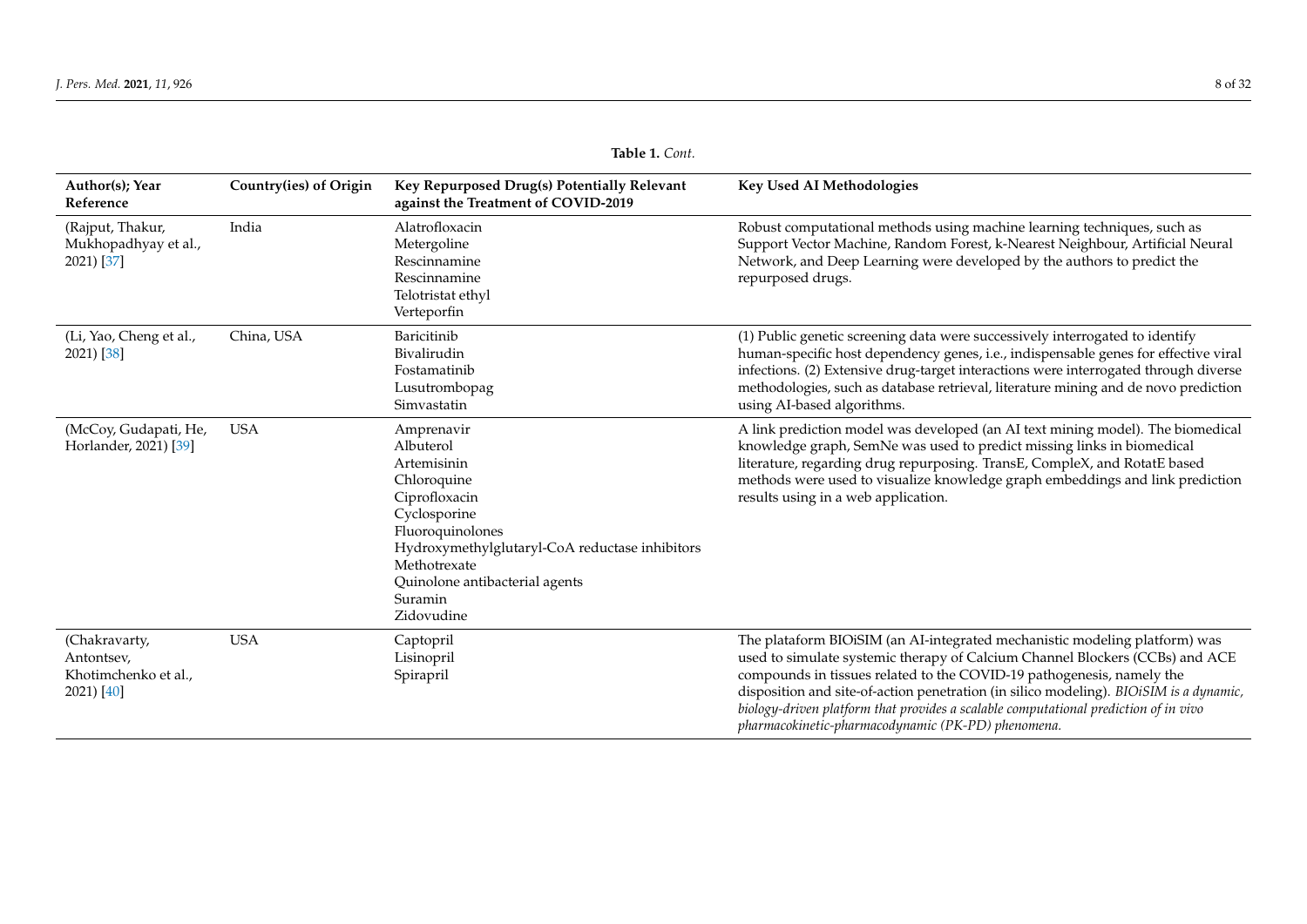|                                                         |                        | Tapie I. Com.                                                                                                                                                                                                                                                                                                              |                                                                                                                                                                                                                                                                                                                                                                                                                                                                                                                                 |  |  |  |  |  |
|---------------------------------------------------------|------------------------|----------------------------------------------------------------------------------------------------------------------------------------------------------------------------------------------------------------------------------------------------------------------------------------------------------------------------|---------------------------------------------------------------------------------------------------------------------------------------------------------------------------------------------------------------------------------------------------------------------------------------------------------------------------------------------------------------------------------------------------------------------------------------------------------------------------------------------------------------------------------|--|--|--|--|--|
| Author(s); Year<br>Reference                            | Country(ies) of Origin | Key Repurposed Drug(s) Potentially Relevant<br>against the Treatment of COVID-2019                                                                                                                                                                                                                                         | Key Used AI Methodologies                                                                                                                                                                                                                                                                                                                                                                                                                                                                                                       |  |  |  |  |  |
| (Kadioglu, Saeed &<br>Efferth, 2021) [41]               | Germany                | Conivaptan<br>Dihydroergotamine<br>Eltrombopag<br>Ergotamine<br>Eribulin<br>Idarubicin<br>Ivermectin<br>Ledipasvir<br>Lifitegrast<br>Lumacaftor<br>Nilotinib<br>Nystatin<br>Paritaprevir<br>Ponatinib<br>Regorafenib<br>Rifapentine<br>Simeprevir<br>Teniposide<br>Trabectedin<br>Trypan blue<br>Velpatasvir<br>Venetoclax | Diverse combined in silico methods (virtual drug screening, molecular docking,<br>and supervised machine learning algorithms) were used in a workflow to identify<br>repurposed drug against COVID-19.                                                                                                                                                                                                                                                                                                                          |  |  |  |  |  |
|                                                         |                        | Repurposing of drugs against COVID-2019: association of drugs (Section 3.2.3.1)                                                                                                                                                                                                                                            |                                                                                                                                                                                                                                                                                                                                                                                                                                                                                                                                 |  |  |  |  |  |
| (Artigas, Coma,<br>Matos-Filipe et al., 2020)<br>$[42]$ | Spain                  | Pirfenidone plus melatonin                                                                                                                                                                                                                                                                                                 | The mechanism of action of pirfenidone and melatonin was simulated by using the<br>previously described Therapeutic Performance Mapping System (TPMS)<br>technology (an AI-based approach). GUILDify v2.0 web server was used to confirm<br>the effect of pirfenidone and melatonin against SARS-CoV-2 infection. This web<br>server is able to calculate the neighbourhoods of the human biological network<br>related to the host-key points (e.g., for SARS-CoV infection) and simultaneously<br>affected by specific drugs. |  |  |  |  |  |
|                                                         |                        | Note: References [30,31] are also related to the combination of repurposing medicines.                                                                                                                                                                                                                                     |                                                                                                                                                                                                                                                                                                                                                                                                                                                                                                                                 |  |  |  |  |  |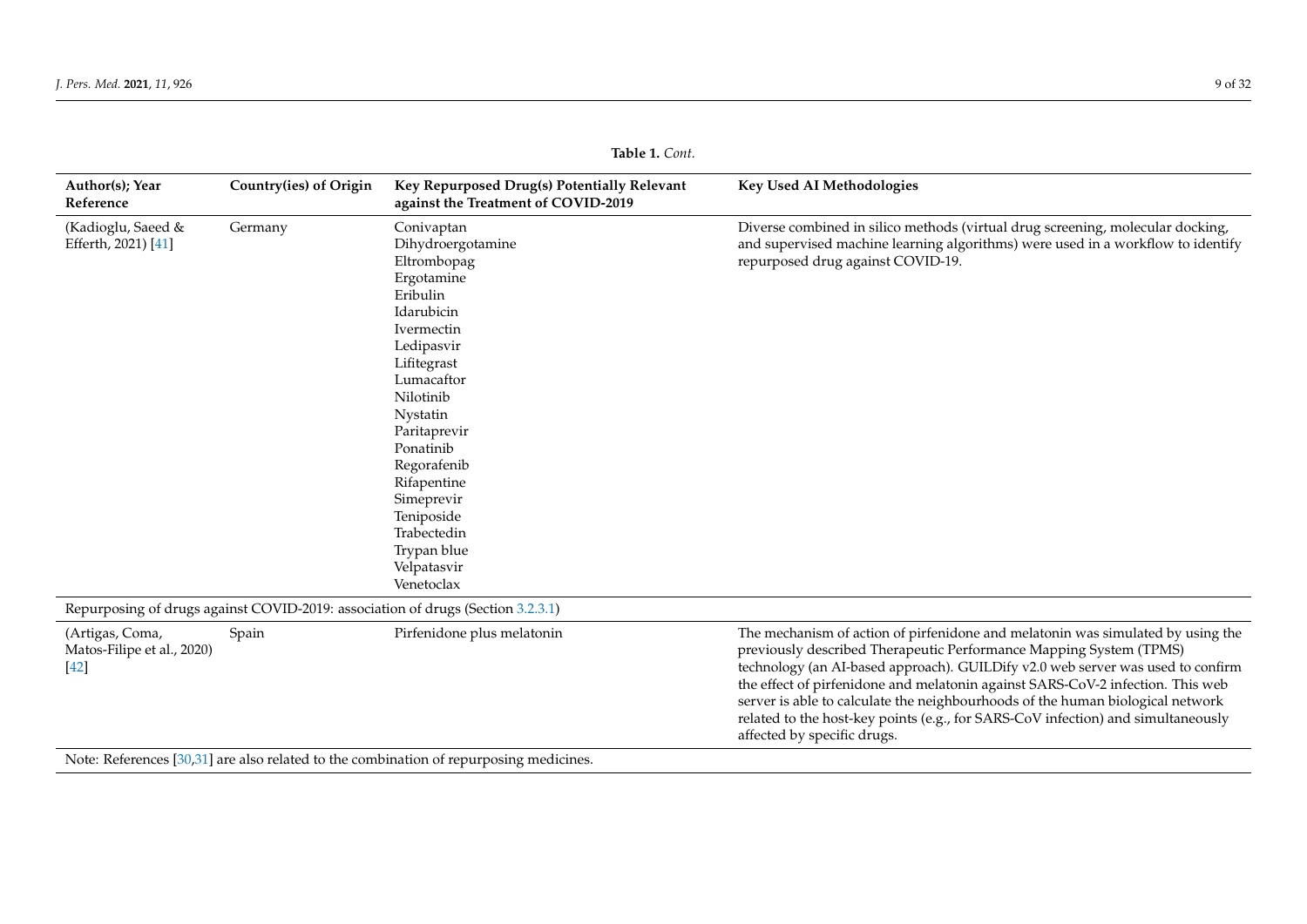|                                                               | lable 1. Cont.         |                                                                                                                                                                                                                               |                                                                                                                                                                                                                                                                                                                                                                                  |  |  |
|---------------------------------------------------------------|------------------------|-------------------------------------------------------------------------------------------------------------------------------------------------------------------------------------------------------------------------------|----------------------------------------------------------------------------------------------------------------------------------------------------------------------------------------------------------------------------------------------------------------------------------------------------------------------------------------------------------------------------------|--|--|
| Author(s); Year<br>Reference                                  | Country(ies) of Origin | Key Repurposed Drug(s) Potentially Relevant<br>against the Treatment of COVID-2019                                                                                                                                            | <b>Key Used AI Methodologies</b>                                                                                                                                                                                                                                                                                                                                                 |  |  |
| Repurposing of drugs: alternative therapies (Section 3.2.3.2) |                        |                                                                                                                                                                                                                               |                                                                                                                                                                                                                                                                                                                                                                                  |  |  |
| (Wang, Li; Song, et al.,<br>2021) [43]                        | China, Australia       | GCT-CJ<br>Hanshiyufen fang (HSYF-F)<br>Huashi Baidu Formula (HSBD-F)<br>Qingfei Paidu Decoction (QFPD-T)<br>Shenfu zhusheye (SF-ZSY)<br>Zhongqifangzi (PMSP)<br>Recommended as supplementary treatment against<br>COVID-2019. | An ontology-based side-effect prediction framework (OSPF) was developed based<br>on a previous work and Artificial Neural Network (ANN)-based deep learning.<br>The Traditional Chinese Medicine prescriptions for the treatment of COVID-19<br>(officially recommended in China) were evaluated.                                                                                |  |  |
| (Li, Yao, Cheng et al.,<br>2021) [38]                         | China, USA             | Atropine (Lycii Cortex, Hyoscyami Semen)<br>Dehydroeffusal (Junci Medulla)<br>Lysergol (Pharbitidis Semen)<br>Solanocapsine (Solanum Nigrum)<br>Solanocapsine (Solanum Nigrum)<br>Vitexifolin C (Viticis Fructus)             | (1) Public genetic screening data were successively interrogated to identify<br>human-specific host dependency genes, i.e., indispensable genes for effective viral<br>infections. (2) Extensive drug-target interactions were interrogated through diverse<br>methodologies, such as database retrieval, literature mining and de novo prediction<br>using AI-based algorithms. |  |  |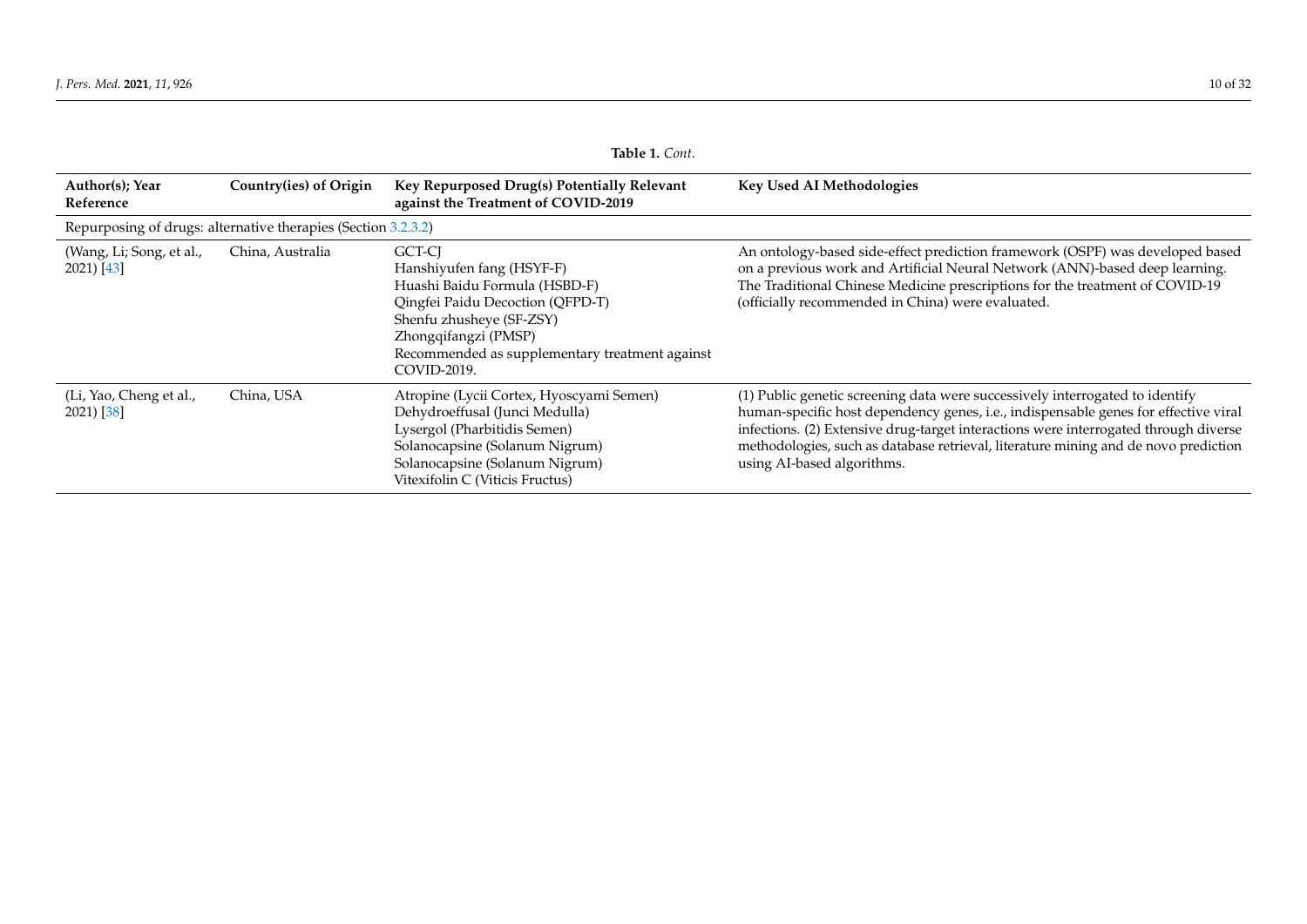| Author(s); Year<br>Reference                   | Country(ies) of Origin | Key Repurposed Drug(s) Potentially Relevant<br>against the Treatment of COVID-2019                                                                                                                                                                                                                                                              | Key Used AI Methodologies                                                                                                                                                                              |
|------------------------------------------------|------------------------|-------------------------------------------------------------------------------------------------------------------------------------------------------------------------------------------------------------------------------------------------------------------------------------------------------------------------------------------------|--------------------------------------------------------------------------------------------------------------------------------------------------------------------------------------------------------|
| (Kadioglu, Saeed &<br>Efferth, 2021) [41]      | Germany                | Amyrin<br>Baicalin<br>Crinine<br>Euphol<br>Forsythiaside<br>Friedelin<br>Hoslunddiol<br>IlexsaponinB1<br>IlexsaponinB2<br>IlexsaponinB3<br>Loniflavone<br>Procyanidin<br>Punicalagin<br>Ouercetin<br>Quercetin-3-o-rutinoside<br>Rutin<br>Strictinin<br>TirucallinA<br>TingeninB<br>Wogonoside<br>ZINC252515584<br>ZINC27215482<br>ZINC15675938 | Diverse combined in silico methods (virtual drug screening, molecular docking,<br>and supervised machine learning algorithms) were used in a workflow to identify<br>repurposed drug against COVID-19. |
| (Acharya, Agarwal,<br>Baker et al., 2020) [44] | USA, Italy             | Hypericin<br>Quercetin                                                                                                                                                                                                                                                                                                                          | An enhanced sampling molecular dynamics (MD) and ensemble docking was used<br>supercomputer-driven pipeline for in silico drug discovery.                                                              |

<span id="page-10-0"></span>\* Studies also reported in the section on repurposing of drugs against COVID-2019: association of drugs (Section [3.2.3.1\)](#page-16-0).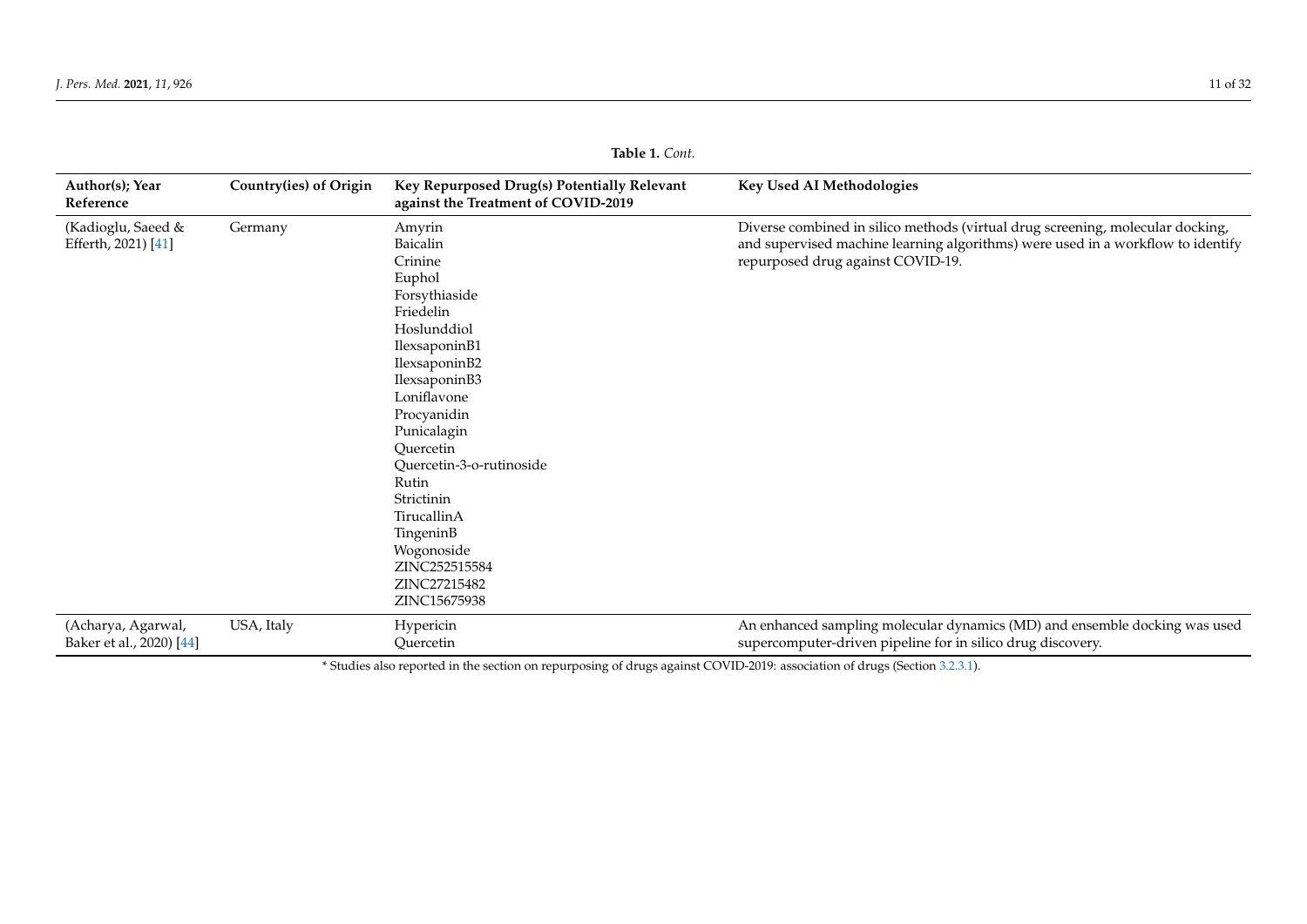These studies are briefly described in three sections: studies with confirmatory in-vitro data (Section [3.2.1\)](#page-11-0); studies with confirmatory in-vitro and/or clinical data (Section [3.2.2\)](#page-12-2) and repurposing of drugs against COVID-2019 (Section [3.2.3\)](#page-12-3).

#### <span id="page-11-0"></span>3.2.1. Studies with Confirmatory In-Vitro Data

Bedaquiline (used to treat tuberculosis), brequinar (immunosuppressant), celecoxib (nonsteroidal anti-inflammatory drug), clofazimine (bactericidal effect on Mycobacterium leprae), conivaptan (nonpeptide, dual antagonist of arginine vasopressin; treatment of euvolemic or hypervolemic hyponatremia), gemcitabine (antineoplastic anti-metabolite), tolcapone (catechol-O-methyltransferase inhibitor used in the therapy of Parkinson disease), and vismodegib (selectively binds to and inhibits the transmembrane protein Smoothened homologue; antineoplastic activity) were identified through AI learning and prediction processes. These 8 predicted drugs were tested for activities against a feline coronavirus in an in vitro cell-based assay. The antiviral effects were measured in feline infectious peritonitis (FIP) virus-infected feline catus whole fetus-4 (Fcwf-4) cells. All predicted drugs exhibited in vitro activities against the proliferation of a FIP virus in Fcwf-4 cells for verification of antiviral activity. Two learning database collections were applied in AI searching: one from approved drugs for SARSCoV-2, HIV, influenza, and others and other from 3CL protease inhibitors. The AI search was based on the characteristics of three types of molecular descriptors, i.e., drugs with certain molecular characteristics were preferably selected [\[28\]](#page-30-17).

Overall, 6340 drugs were screened for their expected efficacy against SARS-CoV-2 through algorithms based on artificial intelligence, network diffusion, and network proximity. The predicted candidates were compared to 918 compounds that had been experimentally screened for their efficacy against SARS-CoV-2 in VeroE6 cells, kidney epithelial cells derived from African green monkey. VeroE6 cells were preincubated with the drugs (8 µM–8 nM), which were challenged with wild-type SARS-CoV-2 strain USA-WA1/2020. Additionally, the list of drugs in clinical trials with potential COVID-19 efficacy was screened. Overall, 13 candidates registered positive outcomes in VeroE6 cells, which were tested in human cells to confirm their clinical relevance (Huh7 cells, in a nine-point dilution series from 25  $\mu$ M–100 nM). Among the most promising candidates, were Auranofin (*antirheumatic used to treat active, progressive, or destructive forms of inflammatory arthritis*; DrugBank), azelastine (*histamine H1-receptor antagonist used intranasally to treat allergic and vasomotor rhinitis and in an ophthalmic solution to treat allergic conjunctivitis*; DrugBank), digoxin (*cardiac glycoside used in the treatment of mild to moderate heart failure and for ventricular response rate control in chronic atrial fibrillation*; DrugBank), and vinblastine (*vinca alkaloid used to treat breast cancer, testicular cancer, neuroblastoma, Hodgkin's and non-Hodgkins lymphoma, mycosis fungoides, histiocytosis, and Kaposi's sarcoma*; DrugBank) presented a very strong anti–SARS-CoV-2 response in human cells; fluvastatin (*an HMG-CoA reductase inhibitor used to lower lipid levels and reduce the risk of cardiovascular disease including myocardial infarction and stroke*; DrugBank) presented a weaker response; and methotrexate was effective, but only at the highest concentration [\[29\]](#page-30-18).

An AI-based platform was applied to identify combination therapies that optimally inhibited the infection of the A549 lung cell line by vesicular stomatitis virus (efficacy) while maximizing A549 viability. This technology may be applied to address a broad spectrum of infectious diseases, including the appearance of new strains e.g., COVID-2019. For instance, Amantadine (*used to treat dyskinesia in Parkinson's patients receiving levodopa, as well as extrapyramidal side effects of medications*; DrugBank); Azithromycin (*macrolide antibiotic used to treat a variety of bacterial infections*; DrugBank); Chloroquine (antimalarial drug, see Appendix [A\)](#page-23-0); Omeprazole Sodium (*a proton pump inhibitor used to treat GERD associated conditions such as heartburn and gastric acid hypersecretion, and to promote healing of tissue damage and ulcers caused by gastric acid and H. pylori infection*; DrugBank) and/or Ribavirin (*a guanosine nucleoside used to treat some forms of Hepatitis C*; DrugBank) in combination with other candidates were among the AI-optimized regimes. Optimally and sub-optimally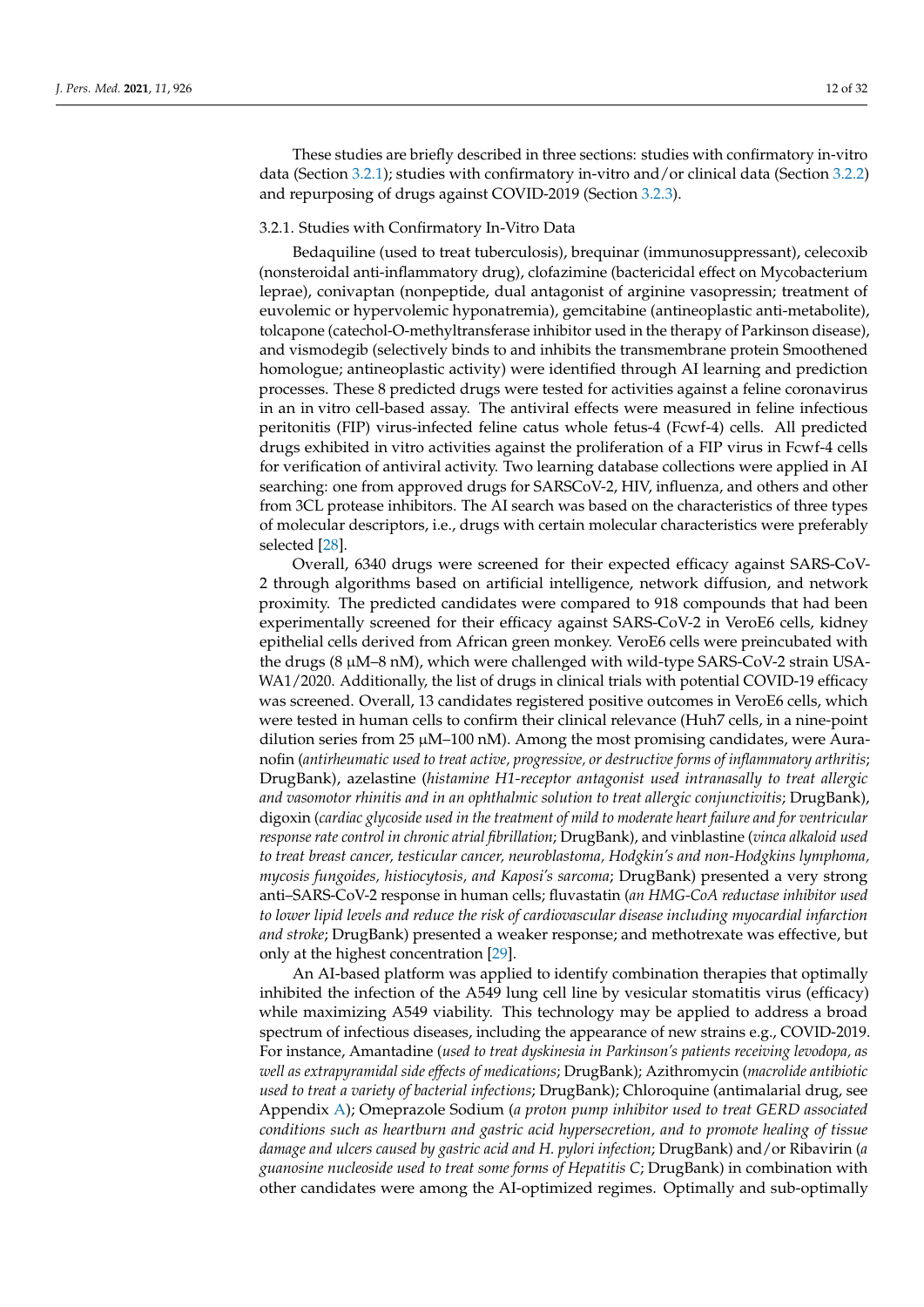<span id="page-12-0"></span>dosed combinations, registered a sevenfold difference in efficacy, which clearly proves the critical relevance of ideal drug and dose selection/identification [\[30\]](#page-30-19).

IDentif.AI is a platform that combines AI, digital drug development and in-vitro experimentation (SARS-CoV-2 in vitro, cellular infectious disease model) to detect drug interactions and optimize the design of associations therapies with suitable doses. Viral inhibition and cell cytotoxicity of drug monotherapies and drug combinations were carried out with Vero E6 cells (African green monkey kidney). The Vero E6 cells (2  $\times$  10<sup>4</sup> cells/well) and media with and without SARS-CoV-2 treatment (100 TCID50) were added to the plates containing the drugs and the controls. The viral infection model was based on virus's cytopathic effect (CPE). The Viral ToxGlo assay quantifies viral-induced CPEs in host cells by using cellular ATP as a marker: the decrease in cellular ATP detected is proportional to the number of viable host cells in culture, i.e., it is possible to correlate viral CPE with viral burden. The optimized combination of remdesivir (nucleoside analog), ritonavir (HIV protease inhibitor), and lopinavir (HIV-1 protease inhibitor) was identified as potentially clinically relevant. In experimental studies, a 6.5-fold enhanced efficacy in comparison to remdesivir alone. In opposition, the combination of hydroxychloroquine (antimalarial) and azithromycin (macrolide antibiotic) were relatively ineffective in vitro at clinically relevant doses [\[31\]](#page-30-20). For more details on the pharmacologic activity of remdesivir, ritonavir, lopinavir, hydroxychloroquine and azithromycin see Appendix [A](#page-23-0) [\[19\]](#page-29-16).

# <span id="page-12-2"></span>3.2.2. Studies with Confirmatory In-Vitro and/or Clinical Data

The oral Janus kinase (JAK)1/JAK2 inhibitor baricitinib, which is currently used for the treatment of rheumatoid arthritis (RA). Baricitinib was proposed by an AI algorithm due to their anti-cytokine effects and as an inhibitor of host cell viral propagation (proven anti-inflammatory effects and predicted antiviral effects) [\[32](#page-30-21)[,33\]](#page-30-22). The aberrant activation of the JAK-STAT (signal transducer and activator of transcription) signaling pathway is related to the regulation of the immune system response. The aberrant activation of the JAK-STAT occurs in certain diseases, such as RA or psoriatic arthritis. Diverse cytokines are involved in the activation of JAK/STAT, such as pro-inflammatory cytokines (e.g., IL6, IL12, IL23 or TNF). Cytokine binding to JAK/STAT activate the signaling cascade, which leads to the activation of JAKs. This mechanism may explain the potential benefit of using JAK inhibitors, such as baricitinib in the treatment of COVI-2019, regarding cytokines may be increased (e.g., cytokine storm) in COVID-2019 [\[7](#page-29-6)[,8](#page-29-5)[,15\]](#page-29-12).

<span id="page-12-1"></span>The AI platform (BenevolentAI) predicted that baricitinib might also inhibit Numbassociated kinases (NAKs), which are important for viral entry into a cell (i.e., prediction of antiviral effects). Particularly, inhibition of NAKs led to reduced viral infectivity with baricitinib using human primary liver spheroids. In vitro pharmacology studies of baricitinib across relevant leukocyte subpopulations and in vivo pharmacokinetics data demonstrated the inhibition of signaling of cytokines implicated in COVID-19 infection. The pharmacologic effect of barictinib is supported by both in-vitro (dual antiviral and anti-inflammatory activities in liver organoids; human liver spheroids infected with SARSCoV-2) and clinical data (4 hospitalized patients).

Additionally, clinical, and radiologic recovery, a quick diminution in SARS-CoV-2 viral load, inflammatory markers reduced (e.g., C-reactive protein or interleukin-6), and IL-6 levels were achieved in the treatment of 4 hospitalized patients with COVID-2019. Compassionate use was authorized, regarding the previous approved application in RA [\[32](#page-30-21)[,33\]](#page-30-22).

## <span id="page-12-3"></span>3.2.3. Repurposing of Drugs against COVID-2019

This section was created, regarding the lack of confirmatory in/vitro and/or clinical data/findings in the studies here described. The repurposed compounds were selected aiming at targeting the main coronavirus protease (6LU7). From the 31 selected repurposed compounds, remdesivir (a nucleoside analog, see Appendix [A\)](#page-23-0), valrubicin (*an anthracycline used intravesically in the treatment of BCG-resistant bladder carcinoma*; DrugBank), aprepitant (*a substance P/neurokinin 1 receptor antagonist used to treat nausea and vomiting caused by*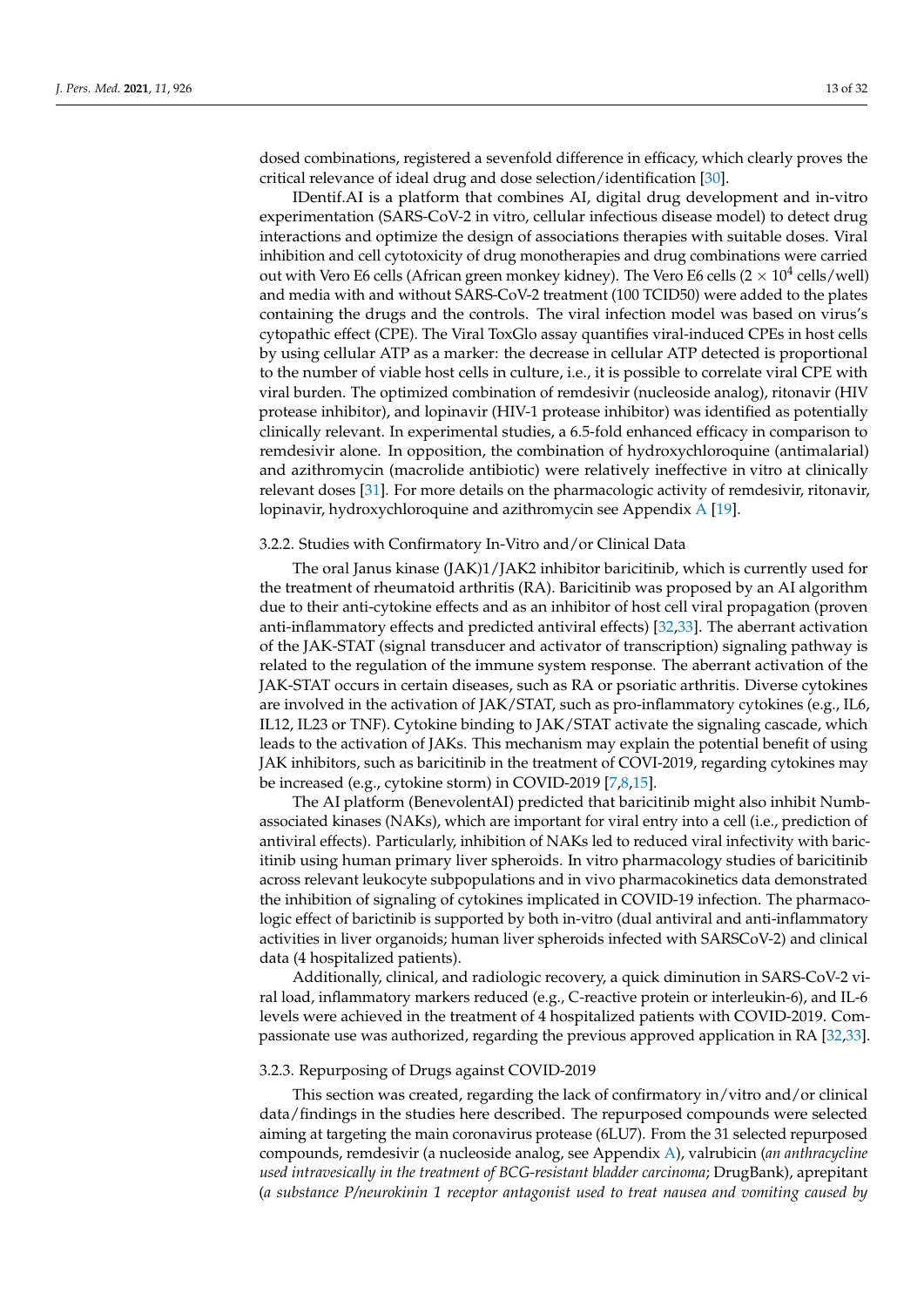*chemotherapy and surgery*; DrugBank), and fulvestrant (*an estrogen receptor antagonist used to treat HR+ breast cancer that may also be HER2-*; DrugBank) were identified as potential COVID-19 protease inhibitors. Additionally, a new compound 'nCorv-EMBS' was identified, among the best shape-based compounds. Shape-based molecules starting from the 3D shape to the pharmacophoric features of their seed compound were identified through a machine learning approach. Ligand-Receptor Docking was performed with Optimized Potential for Liquid Simulations (OPLS) algorithms to identify high affinity compounds. The selected drug candidates were subjected to Molecular Dynamic Simulations followed by absorption, distribution, metabolism, and excretion-toxicity in pharmacokinetics (ADMET) studies (AdmetSAR and Swiss ADME software explained various ADMET properties) and other analyses [\[34\]](#page-30-23).

Kim et al. (2020) applied two computational approaches to identify existing drugs (FDA approved drugs) to prevent or reduce clinical infection of severe acute respiratory syndrome coronavirus 2 (SARS-CoV-2), as follows: (1) an AI-based binding affinity prediction platform was used to identify drugs that could block coronaviruses from entering cells by binding to angiotensin converting enzyme or transmembrane Serine Protease 2 (TMPRSS2) (first group) and (2) Disease Cancelling Technology (DCT) platform was applied to identify drugs that could attenuate the gene expression patterns induced by coronaviruses (second group). Among the drugs identified were a beta-lactam antibiotic (piperacillin sodium) (antibiotic), two antiviral agents (fosamprenavir and emricasan) and glutathione (a tripeptide for nutritional supplementation) for the first group (see Appendix  $A$ ), and Vitamin E (*an antioxidant vitamin used in many skin creams and multivitamin preparations*; DrugBank), ruxolitinib (*a kinase inhibitor used to treat various types of myelofibrosis, polycythemia vera in patients who have not responded to or cannot tolerate hydroxyurea, and to treat graft-versus-host disease in cases that are refractory to steroid treatment*; DrugBank), and glutamine (an amino acid, with possible applications in parenteral nutrition; see Appendix  $\overline{A}$ ) for the second group [\[19](#page-29-16)[,35\]](#page-30-24).

AI and pattern recognition techniques were used for initial screening of FDA approved pharmaceuticals and nutraceuticals to target the CoV envelope (E) protein (a membrane protein, which is implicated in assembly and release of the virus inside the host). Molecular docking simulations were performed between the ligands and target protein to screen 9 ligand molecules: nafcillin (*a penicillin derivative antibiotic used to treat susceptible staphylococcal infections*; DrugBank); nabumetone (*an NSAID used to treat osteoarthritis and rheumatoid arthritis*; DrugBank); octacosanol (*1-octacosanol is a straight-chain aliphatic 28-carbon primary fatty alcohol, with cholesterol-lowering effects, antiaggregatory properties, cytoprotective use, and ergogenic properties*; DrugBank); cinametic acid (monocarboxylic acid); lauric acid; ascorbyl palmitrate (anti-oxidant); palmidrol (*a cannabinoid receptor-inactive eCB-related molecule used as prophylactic in helping to prevent respiratory viral infection*; DrugBank); salmeterol (*a long-acting beta-2 adrenergic receptor agonist used to treat asthma and COPD*; DrugBank) and guaifenesin (*an expectorant commonly found in OTC products for the symptomatic relief from congested chests and coughs associated with cold, bronchitis, and/or other breathing illnesses*; DrugBank) [\[36\]](#page-30-25).

Diverse computational methods were used to predict the repurposed drugs: machine learning techniques namely Support Vector Machine, Random Forest, k-Nearest Neighbour, Artificial Neural Network, and Deep Learning. The drugs of 'DrugRepV' repository, with anticorona activity experimentally validated (IC50/EC50) were extracted. Prediction models with Pearson's were constructed. After scanning the DrugBank, these models were used to predict repurposed drug candidates against coronaviruses. The top ranked molecules were verteporfin (*a benzoporphyrin derivative used to treat pathological myopia, ocular histoplasmosis, and choroidal neovascularization in macular degeneration*; DrugBank), alatrofloxacin (*a fluoroquinolone antibiotic used to treat a variety of bacterial infections*; DrugBank), metergoline (*an ergot-derivative that acts as an antagonist at certain 5-HT receptor subtypes and as an agonist at dopamine receptors*; DrugBank), rescinnamine (*an angiotensin-converting enzyme inhibitor used as an antihypertensive drug*; DrugBank), leuprolide (*a peptide-based GnRH receptor superagonist*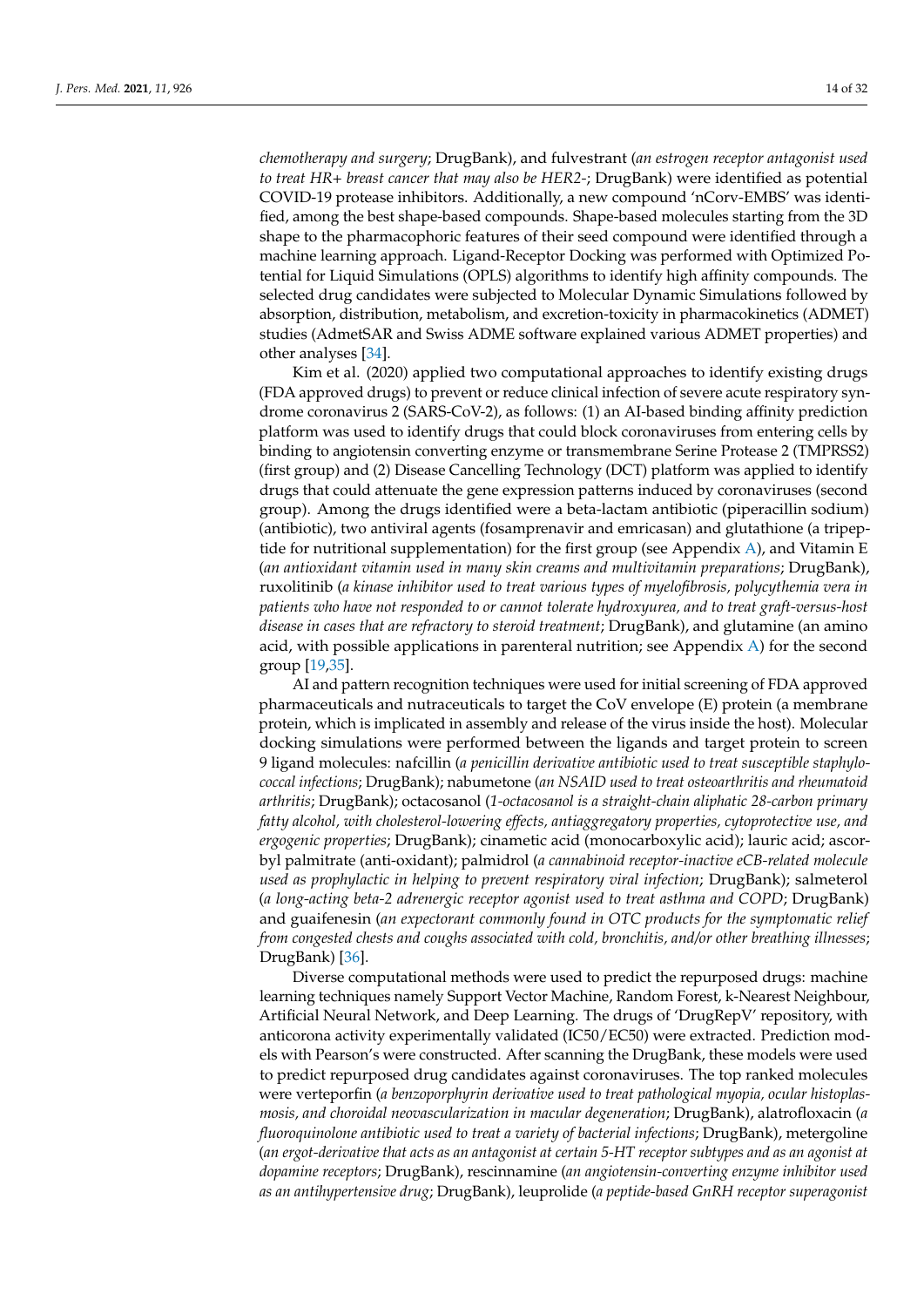*used for the palliative treatment of prostate cancer, uterine leiomyomata, endometriosis, and central precocious puberty*; DrugBank), and telotristat ethyl (*a tryptophan hydroxylase inhibitor*; Drug-Bank) with high binding affinity. Finally, molecular docking strategies against the spike protein complex with ACE receptor were used to validate the top rank molecules [\[37\]](#page-30-26).

Human host dependency genes were evaluated as potential drug targets for antiviral diseases. Particularly, these genes were indispensable for the successful viral infection. Database retrieval, literature mining and de novo prediction using artificial intelligence-based algorithms were used to interrogate extensive drug-target interactions. From 2352 FDA approved drugs, diverse potential antiviral drug candidates were identified for the treatment of coronaviruses (e.g., SARS-CoV-2), flaviviruses (e.g., Zika virus) and influenza viruses. Among the most promising drug candidates against Coronaviridae viruses in the group of the top ten repurposed FDA-approved drugs against Coronaviridae viruses were Fostamatinib (*a spleen tyrosine kinase inhibitor used to treat chronic immune thrombocytopenia after attempting one other treatment*; DrugBank), Baricitinib (a janus kinase inhibitor, see Appendix [A\)](#page-23-0) and Simvastatin (to treat hypercholesterolemia) according to the Joint P-score and Baricitinib (Rheumatoid arthritis), Lusutrombopag (to treat thrombocytopenia; *an orally bioavailable thrombopoietin receptor (TPOR) agonist*; DrugBank) and Bivalirudin (to treat thrombocytopenia; *a synthetic 20 residue peptide (thrombin inhibitor) which reversibly inhibits thrombin*, Drug-Bank) according Joint PN-score [\[38\]](#page-30-27).

An estimation model was developed through the complex heterogeneous biomedical knowledge graph, SemNet aiming at predicting missing links in biomedical literature regarding drug repurposing. Among the most ranked drug classes were anti-inflammatory, nucleoside analogues, protease inhibitors, antimalarials, envelope proteins, and glycoproteins. For instance, highly ranked predicted links to SARS-CoV-2 were identified for human leukocyte interferon, recombinant interferon-gamma (*a Type 1 inflammatory cytokine; antitumor properties, antiviral activities, and important immunoregulatory functions*; DrugBank), cyclosporine (*a steroid-sparing immunosuppressant used in organ and bone marrow transplants as well as inflammatory conditions such as ulcerative colitis, rheumatoid arthritis, and atopic dermatitis*; DrugBank), antiviral therapy, zidovudine (*a dideoxynucleoside used in the treatment of HIV infection*; DrugBank), chloroquine (antimalarial drug, see Appendix [A\)](#page-23-0), methotrexate (*an antineoplastic agent used the treatment of a wide variety of cancers as well as severe psoriasis, severe rheumatoid arthritis, and juvenile rheumatoid arthritis*; DrugBank), artemisinin (*treatment of malaria*; DrugBank), alkaloids, glycyrrhizic acid (it is extracted from the root of the licorice plant; Glycyrrhiza glabra; *hepatoprotective drug in cases of chronic hepatitis*; DrugBank), quinine (*an alkaloid derived from the bark of the cinchona tree; it is used as an antimalarial drug*; DrugBank), flavonoids, amprenavir (*a protease inhibitor used to treat HIV infection*; DrugBank), suramin (*a polyanionic compound used in the treatment of African trypanosomiasis, with potent antineoplastic properties;* DrugBank), complement system proteins, fluoroquinolones, albuterol (*a beta-2 adrenergic receptor agonist used to treat asthma, bronchitis, COPD, as well as prevent exercise induced bronchospasms*; DrugBank), ciprofloxacin (*a second generation fluoroquinolone used to treat various susceptible bacterial infections*; DrugBank), quinolone antibacterial agents, and hydroxymethylglutaryl-CoA reductase inhibitors [\[39\]](#page-30-28).

Knowing that the combination of angiotensin-converting enzyme inhibitors and calcium channel blockers is used for pulmonary hypertension in critical settings and that some of these drugs independently were therapeutically relevant in COVID-2019, the AI plataform BIOiSIM was used to conducted a in silico modelling, with some of these drugs. This platform used know preclinical in vitro and in vivo datasets to simulate systemic therapy and site-of-action penetration of the calcium channel blockers and angiotensinconverting enzyme compounds to tissues implicated in the pathogenesis of COVID19. Among the identified drugs were spirapril, lisinopril, and captopril (angiotensin-converting enzyme inhibitors) and lacidipine and verapamil (calcium channel blockers). For instance, spirapril (*an ACE inhibitor antihypertensive drug used to treat hypertension*; DrugBank), lisinopril (*an ACE inhibitor used to treat hypertension, heart failure, and acute myocardial infarction*; DrugBank), and captopril (*an ACE inhibitor used for the management of essential or renovascular*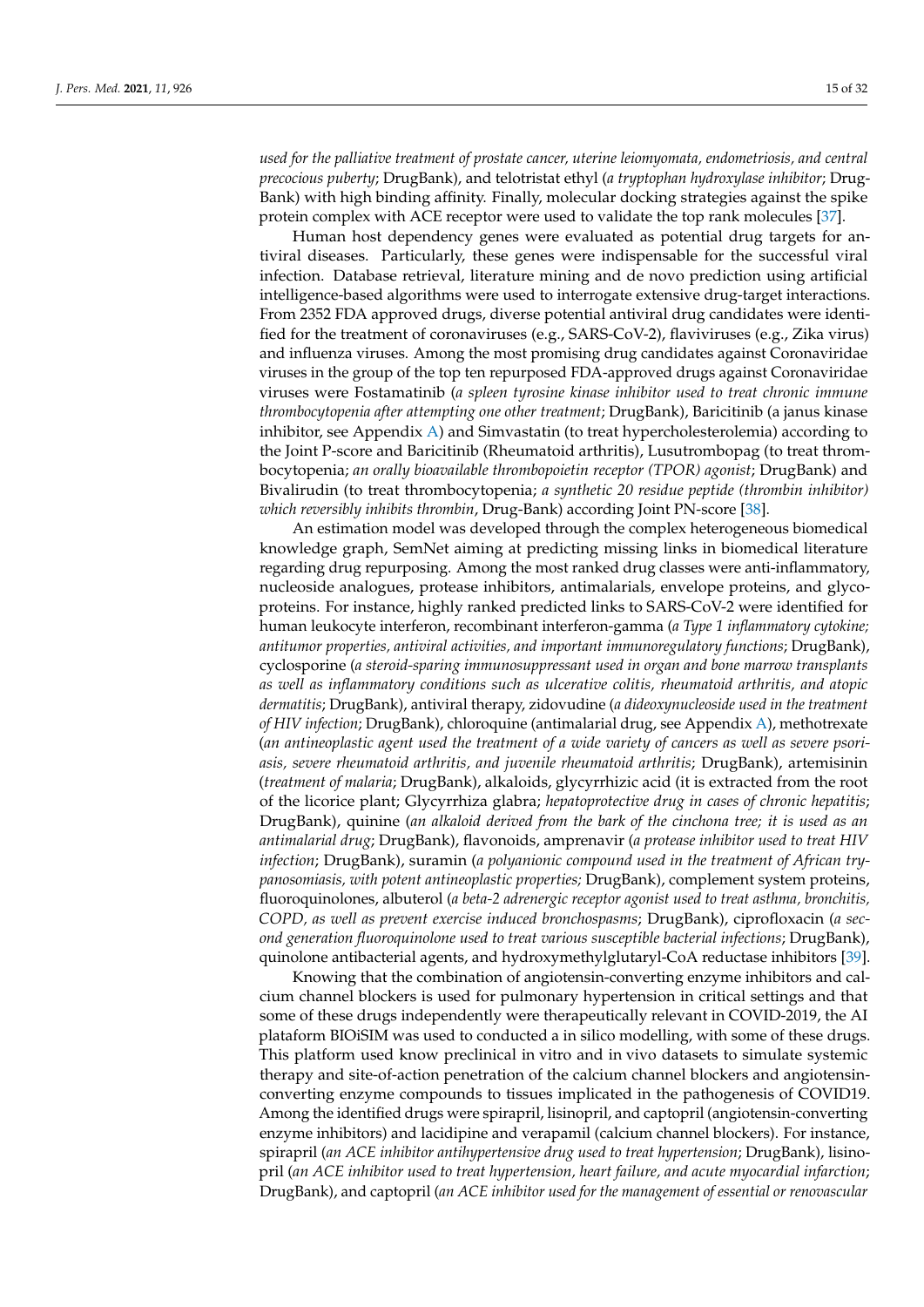*hypertension, congestive heart failure, left ventricular dysfunction following myocardial infarction, and nephropathy*; DrugBank) seems to be suitable candidates as repurposing drugs against COVID-2019 [\[40\]](#page-30-29).

A workflow of combined in silico methods using the supercomputer MOGON and chemical libraries consisting of FDA approved drugs were applied to identify novel drug candidates against COVID-19, namely virtual screening (obtained by AutoDock VINA), molecular docking (obtained by AutoDock 4.2.6) findings and ROC probability indicated as the most ten ranked compounds binding to spike protein:

- Simeprevir (*direct-acting antiviral agent that inhibits HCV NS3/4A protease to treat chronic hepatitis C virus (HCV) infection in adults with HCV genotype 1 or 4*; DrugBank),
- Paritaprevir (*a direct acting antiviral agent used in combination with other antiviral agents for the treatment of Hepatitis C Virus (HCV) infections*; DrugBank),
- Velpatasvir (*a NS5A inhibitor used to treat chronic hepatitis C infections in patients without cirrhosis or with compensated cirrhosis*; DrugBank),
- Rifapentine (*an antibiotic agent used in the treatment of pulmonary tuberculosis*; DrugBank),
- Eribulin (*a microtubule inhibitor used to treat metastatic breast cancer and metastatic or unresectable liposarcoma*; DrugBank),
- Teniposide (*a cytotoxic drug used as an adjunct for chemotherapy induction in the treatment of refractory childhood acute lymphoblastic leukemia*; DrugBank),
- Trabectedin (*an alkylating agent approved for the treatment of unresectable or metastatic soft tissue sarcoma (liposarcoma or leiomyosarcoma)*; DrugBank),
- Ivermectin (*an anti-parasite medication used to treat head lice, onchocerciasis, strongyloidiasis, ascariasis, trichuriasis, and enterobiasis*; DrugBank),
- Ledipasvir (*a direct-acting antiviral agent used to treat specific hepatitis C virus (HCV) infections in combination with other antiviral agents*; DrugBank), and
- Nystatin (*a polyene ionophore antifungal used to treat cutaneous, mucocutaneous, and gastrointestinal mycotic infections, particularly those caused by Candida species*; DrugBank).

Similar methodologies were applied to find the 10 compounds most likely to bind to nucleocapsid protein:

- Paritaprevir, trypan blue (*a dye used as a visualizing aid to stain the epiretinal membranes during ophthalmic surgical vitrectomy procedures, thereby facilitating removal of the tissue*; DrugBank),
- Simeprevir,
- Dihydroergotamine (*an ergot alkaloid used in the acute treatment of migraine headache and cluster headache*; DrugBank),
- Conivaptan (*an antidiuretic hormone inhibitor used to raise serum sodium levels*; Drug-Bank),
- Ergotamine (*an alpha-1 selective adrenergic agonist vasoconstrictor used to treat migraines with or without aura and cluster headaches*; DrugBank),
- Venetoclax (*a BCL-2 inhibitor used to treat chronic lymphocytic leukemia, small lymphocytic lymphoma, or acute myeloid leukemia*; DrugBank),
- Idarubicin (*an anthracycline antineoplastic agent used to treat acute myeloid leukemia (AML) in adults*; DrugBank),
- Ivermectin and
- Nystatin.

Finally, the same methodologies were applied to find the 10 most likely compounds that bind to 2'-o-ribosemethyltransferase: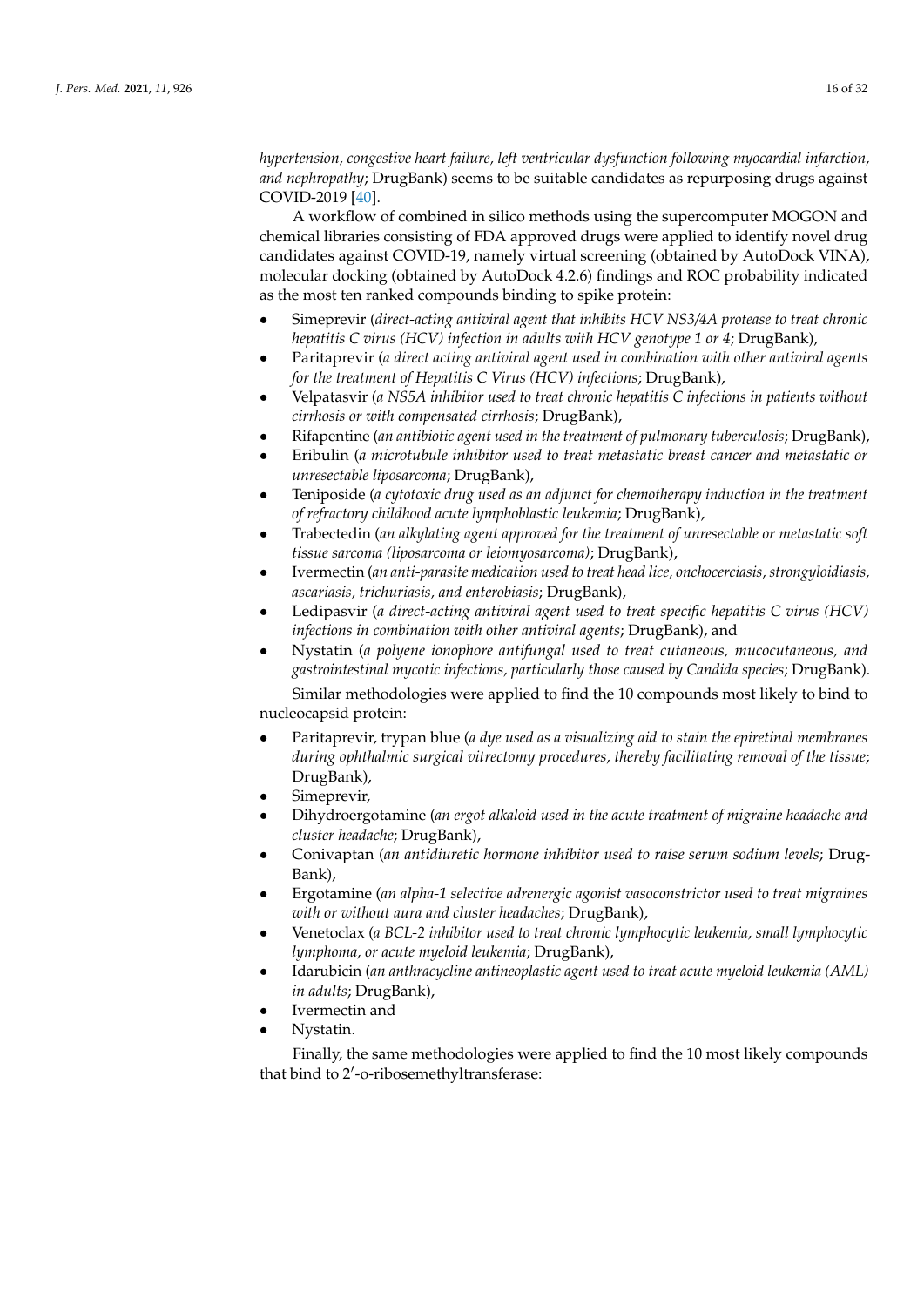- <span id="page-16-0"></span>• Conivaptan,
- Lifitegrast (*a medication used to treat dry eye disease*; DrugBank),
- Dihydroergotamine, Ergotamine,
- Eltrombopag (*a thrombopoietin receptor agonist used to treat thrombocytopenia or aplastic anemia associated with various etiologies*; DrugBank),
- Ponatinib (*a kinase inhibitor used to treat patients with various types of chronic myeloid leukemia (CML)*; DrugBank),
- Lumacaftor (*a protein chaperone used in combination with ivacaftor for the treatment of cystic fibrosis in patients who are homozygous for the F508del mutation in the CFTR gene*; DrugBank),
- Nilotinib (*a kinase inhibitor used for the chronic phase treatment of Chronic Myeloid Leukemia (CML) that is Philadelphia chromosome positive and for the treatment of CML that is resistant to therapy containing imatinib*; DrugBank),
- Regorafenib (*a kinase inhibitor used to treat patients with metastatic colorectal cancer, unresectable, locally advanced, or metastatic gastrointestinal stromal tumors, and hepatocellular carcinoma*; DrugBank), and
- Aprepitant (*a substance P/neurokinin 1 receptor antagonist used to treat nausea and vomiting caused by chemotherapy and surger*; DrugBank) [\[41\]](#page-30-30).

### 3.2.3.1. Repurposing of Drugs against COVID-2019: Association of Drugs

<span id="page-16-1"></span>The association of pirfenidone (*an agent used for the treatment of idiopathic pulmonary fibrosis (IPF)*; DrugBank) and melatonin (*an endogenous hormone produced by the pineal gland that regulates sleep-wake cycles and when provided exogenously has beneficial effects on sleep-onset latency; available as an over-the-counter supplement*; DrugBank) was identified as a candidate treatment to reduce the virus infection in non-severe symptomatic patients through combined system biology and artificial intelligence-based approaches. An artificial neural network (ANN) was applied to identify a potential relationship between the nodes of a network (i.e., proteins) with a certain phenotype—Therapeutic Performance Mapping System (TPMS). This methodology (TPMS-ANN) intends to integrate the known information about the functional interaction of proteins with patient public available data. Drug targets and their respective applications were collected from DrugBank. The molecular description of the indications was based on a collection of associations between biological processes and molecular effectors (defined as BED, Biological Effectors Database, from Anaxomics Biotech) (Company's Locations: Laussane; Barcelona; and United Kingdom). Pirfenidone and melatonin in combination strongly modulated the cytokine storm subset [\[42\]](#page-30-31).

Abdulla et al. (2020) also reported an AI-based platform to identify optimal doses and combination therapies through the massively screening of 12 drug/dose parameter space. For instance, to treat a broad spectrum of infectious disease (e.g., COVID-2019) [\[30\]](#page-30-19). Remdesivir, Ritonavir and Lopinavir were successfully tested together (see studies with confirmatory in-vitro data) [\[31\]](#page-30-20).

## 3.2.3.2. Repurposing of Drugs: Alternative Therapies

An ontology-based side-effect prediction framework (OSPF) and Artificial Neural Network (ANN)-based deep learning was used to evaluate the Traditional Chinese Medicine prescriptions. These prescriptions were officially recommended in China for the treatment of COVID-19 (official recommended list), but side effects may be expected. The safest identified medicines were as follows: Qingfei Paidu Decoction (QFPD-T), Huashi Baidu Formula (HSBD-F), Zhongqifangzi (PMSP), GCT-CJ, Shenfu zhusheye (SF-ZSY), and Hanshiyufen fang (HSYF-F). Importantly, these medicines were suggested as supplementary treatment for COVID-19 [\[43\]](#page-30-32).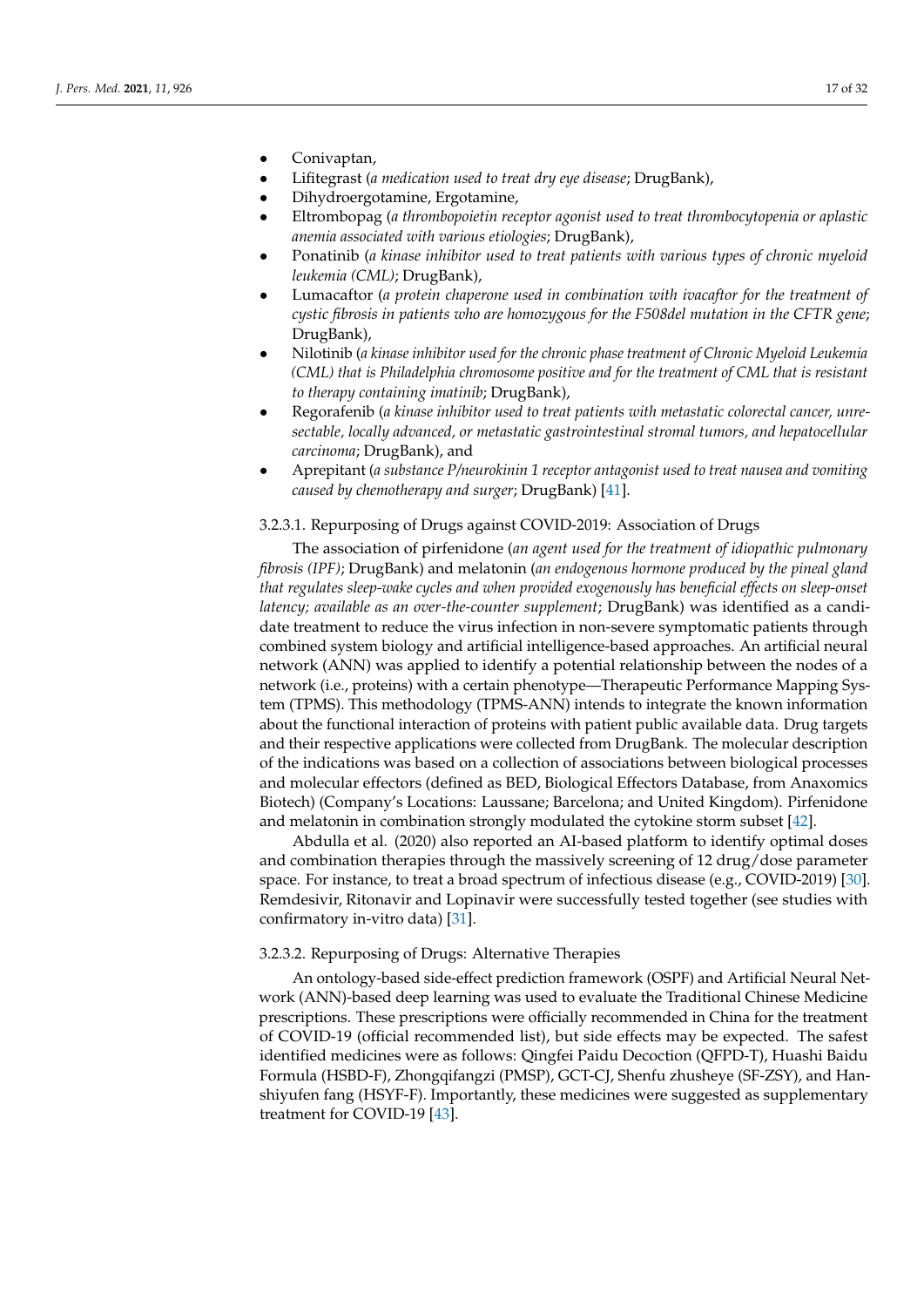Natural compounds from Traditional Chinese Medicine herbs were also analyzed, with the consultation of the Traditional Chinese Medicine Systems Pharmacology Database (TCMSP). These repurposed natural compounds were classified according to scores (Deep-CPI P-score and DeepCPI PN-score. Among the top ten repurposed natural compounds against Coronaviridae viruses were Lysergol (Pharbitidis Semen), Atropine (Lycii Cortex, Hyoscyami Semen) and Solanocapsine (Solanum Nigrum) according to DeepCPI P-score were and Solanocapsine (Solanum Nigrum), Vitexifolin C (Viticis Fructus) and Dehydroeffusal (Junci Medulla) according to DeepCPI PN-score [\[38\]](#page-30-27).

Virtual screening (obtained by AutoDock VINA), molecular docking (obtained by AutoDock 4.2.6) results and ROC probability were used to identify the top 10 natural compounds from literature binding to spike protein: Euphol, Loniflavone, Amyrin, Procyanidin, Crinine, Quercetin, IlexsaponinB2, Strictinin, Quercetin-3-o-rutinoside, and Punicalagin. The same methodologies were applied to identify the 10 most likely natural compounds from literature likely to bind to nucleocapsid protein, as follows: IlexsaponinB1, IlexsaponinB2, Procyanidin, Crinine, Strictinin, IlexsaponinB3, Rutin, Forsythiaside, Punicalagin and TirucallinA, as well as, to identify the 10 most likely natural compounds to bind to 2 0 -o-ribosemethyltransferase, as follows: Loniflavone, Friedelin, TingeninB, Hoslunddiol, Wogonoside, Procyanidin, Baicalin, IlexsaponinB2, Punicalagin and TirucallinA. In this study, natural compounds from the ZINC database were also screened. The strongest interactions were respectively found for ZINC252515584 (1R,3S,6S,7E,13S,16R,17R,21S,22S)-28- Hydroxy-17-[(2R,4R,5S,6R)-4-hydroxy-5-[(2S,4R,5R,6R)-5-hydroxy-4-(2-methoxy-6-methylbenzoyl) oxy-6-methyloxan-2-yl]oxy-6-methyloxan-2-yl]oxy-3,22-dimethyl-23,26-dioxo-24,27-dioxapentacyclo [23.2.1.01,6.013,22.016,21]octacosa-4,7,14,25 (28)-tetraene-4-carboxylic acid) (spike protein); ZINC27215482 ((1R,4S,7S)-4-benzyl-9-[(1R,4S,7S)-4-benzyl-3,6-dioxo-2,5,16-triazatetracyclo [7.7.0.02,<sup>7</sup>.01<sup>0</sup>,1<sup>5</sup>]hexadeca-10,12,14-trien-9-yl]-2,5,16-triazatetracyclo [7.7.0.02,<sup>7</sup>.01<sup>0</sup>,1<sup>5</sup>]hexadeca-10 (15),11,13-triene-3,6-dione) (nucleocapsid protein), and ZINC15675938 ((6S)–N-(4-chlorophenyl)- 6-[3-(naphthalen-2-yl)-1,2,4-oxadiazol-5-yl]-1H,4H,5H,6H,7H-imidazo [4,5-c]pyridine-5- carboxamide) (2'-o-ribose methyltransferase) [\[41\]](#page-30-30).

A supercomputer-driven pipeline for in silico drug discovery using enhanced sampling molecular dynamics, with temperature replica exchange enhanced sampling and ensemble docking was applied. Supercomputing docking was run, with billion-plus compound screens. Massively parallel supercomputing was used to quickly sample the configurational space of protein drug targets. Diverse model systems were simulated, such as S (Spike) Protein Receptor Binding Domain (RBD)/"Apo" (PDB:6W41) or S Protein RBD/Complexed with ACE2 (PDB:6W41). Authors did not divulge all findings, but Quercetin (*a natural flavonoid found in foods and natural supplement products*; DrugBank) and Hypericin (*Hypericin is under investigation for the treatment of Cutaneous T-cell Lymphoma*; DrugBank) were among the compounds identified in the top 1% preliminary results [\[44\]](#page-30-33).

# **4. Discussion**

Overall, the number of selected studies was limited  $(n = 17)$ , although an expressive number of potential repurposed drugs against COVID-2019 has been identified. The 17 selected studies were distributed, as follows: studies with confirmatory in-vitro data and/or clinical data (*n* = 6); repurposing of drugs against COVID-2019 (*n* = 8), including alternative therapies ( $n = 2$ ), and association of repurposed drugs ( $n = 1$ ) (Table [1\)](#page-10-0).

In general, research was based on international collaborations, which seems to confirm the high complexity of the research on the present topic. The selected studies were mainly from USA (*n* = 10; 6 out of 10 international collaborations) and China (*n* = 5; all international collaborations), which are the countries with more publications at a global level [\[45\]](#page-30-34). USA and China were followed by Singapore or India (*n* = 3) and Italy or Germany (*n* = 2). The remaining countries only participated in just one study (Taiwan, Turkey, Hungary, UK, Sweden, Saudi Arabia, Spain, and Australia).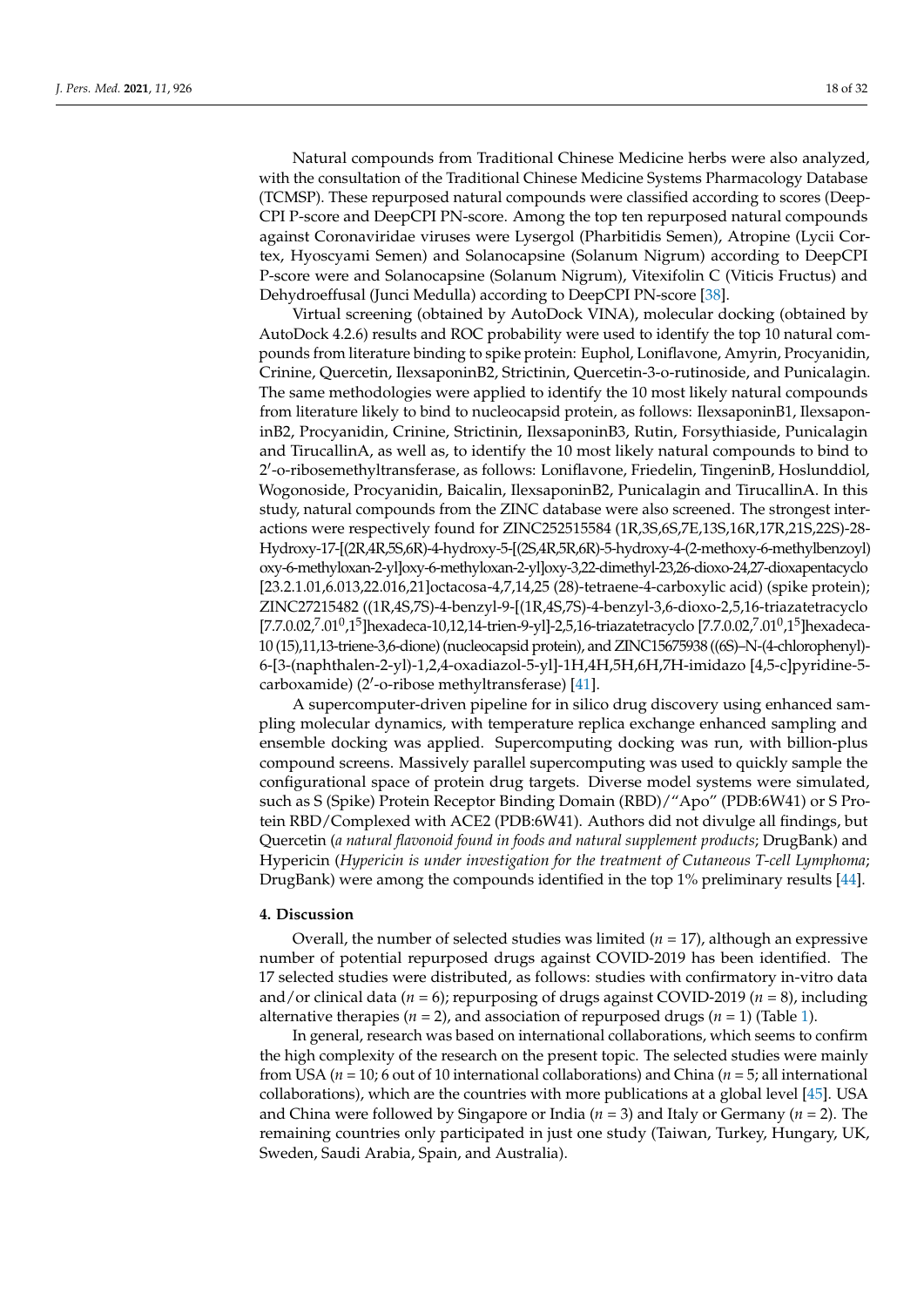Generally, the AI methodologies were scarcely described in the selected studies; the methods of the selected studies not seemed to be fully reproductible; and in vitro or clinical findings were only reported in a limited number of studies. For instance, diverse AI platforms (e.g., IDentif.AI, BenevolentAI, or BIOiSIM) were described (Table [1\)](#page-10-0), although few information on these platforms were provided in the selected studies [\[28,](#page-30-17)[30](#page-30-19)[,31](#page-30-20)[,33](#page-30-22)[,35](#page-30-24)[,40](#page-30-29)[,42\]](#page-30-31). As expected, machine learning approaches, AI deep learning, AI-based algorithms, molecular docking, and/or in silico methodologies were commonly reported [\[34,](#page-30-23)[36–](#page-30-25)[38,](#page-30-27)[41,](#page-30-30)[44\]](#page-30-33), regarding they are frequently used in drug discovering. Some studies reported the application of previous developed AI methodologies, which may have facilitated study implementation. However, the sensitivity, specificity, or predictive value of the developed models and/or specific details on the application of these methodologies were generally limited or not reported in the selected studies.

### <span id="page-18-0"></span>*4.1. Studies with Confirmatory In-Vitro and/or Clinical Data*

Only, six studies reported in-vitro and/or clinical data to evaluate the potentially application of the identified drugs in the treatment of COVID-2019 [\[28](#page-30-17)[–33\]](#page-30-22). Positively, all studies exhibited in vitro and/or clinical activity. These findings support the use of AI to identify drug candidates for the treatment of COVID-2019. In-vitro, in-vivo and/or clinical studies are highly recommended and necessary for the validation of safety and efficacy of potentially new medicines for the treatment of COVID-2019. However, these methodologies are highly expensive, time consuming, and requiring the involvement of experts.

Importantly, some of these drug candidates are currently enrolled in clinical trials (individually or in association with other drugs). All information about the clinical trials here reported may be consulted at ClinicalTrials.gov: <https://clinicaltrials.gov/> (accessed on 17 September 2021). For instance, brequinar (e.g., NCT04575038), celecoxib (e.g., NCT04488081), clofazimine (e.g., NCT04465695), amantadine (e.g., NCT04952519), azithromycin (e.g., NCT04329832), chloroquine (e.g., NCT04443270), omeprazole (e.g., NCT04834752), ribavirin (e.g., NCT04828564), remdesivir (e.g., NCT04431453), ritonavir (e.g., NCT04960202), lopinavir (e.g., NCT04372628), hydroxychloroquine (e.g., NCT04340544), baricitinib (e.g., NCT04421027). However, these trials are currently under implementation and/or results are not yet published. In opposition, clinical trials for bedaquiline, conivaptan, gemcitabine, tolcapone, vismodegib, auranofin, azelastine, digoxin, vinblastine and fluvastatin related to the treatment of COVID-2019 were not identified in this database on 20 July 2021.

Some drug candidates, such as auranofin, azelastine, digoxin, vinblastine, fluvastatin, amantadine, omeprazole and/or ribavirin were not previously reported in the review of Kaushal et al. (2020), which proves the relevant potential AI in the identification of new molecules with potential application in treatment of COVID-2019 [\[19,](#page-29-16)[29\]](#page-30-18).

### <span id="page-18-1"></span>*4.2. Repurposing of Drugs for COVID-2019, Including Alternative Therapies*

Some of the identified repurposed drugs were also reported in the review of Kaushal et al. (2020), such as remdesivir, piperacillin sodium, fosamprenavir, emricasan, glutathione, glutamine, baricitinib, chloroquine, and amprenavir. Among the most prevalent pharmacologic groups of the repurposed drugs were antivirals, antibiotics, anti-inflammatories, antineoplastics, and/or ACE2, which is in line with the findings of Kaushal et al. (2020) [\[19\]](#page-29-16). However, repurposed drugs from diverse other pharmacologic groups were also reports.

Overall, diverse new repurposed drugs against the treatment of COVID-2019 were suggested in this systematic review through AI techniques [\[34](#page-30-23)[–41\]](#page-30-30), such as: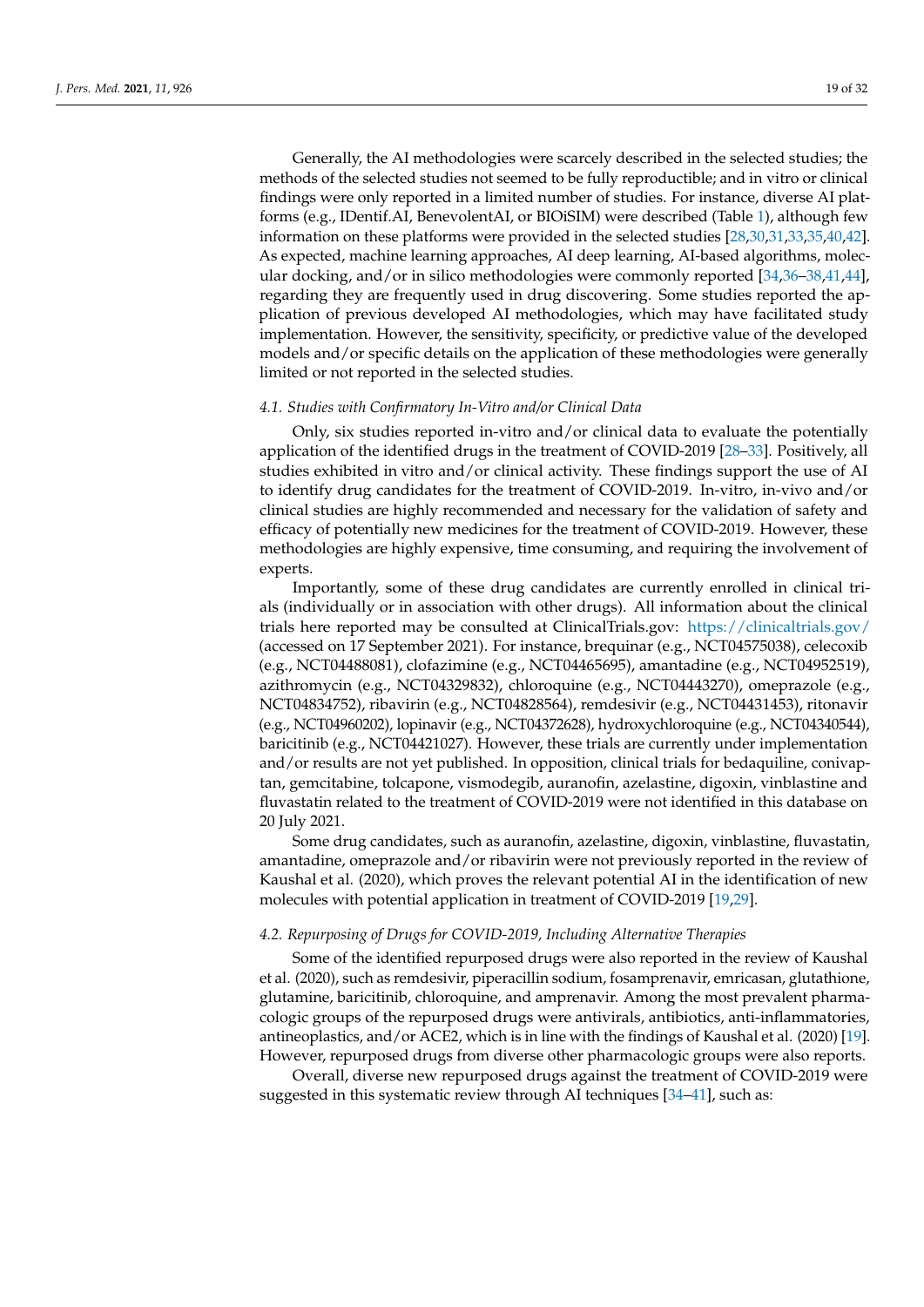- valrubicin,
- aprepitant,
- dihydroergotamine, \*
- bivalirudin,
- eltrombopag,
- eribulin,
- fulvestrant,
- idarubicin,
- ivermectin,
- ledipasvir,
- lifitegrast,
- nystatin,
- regorafenib,
- trypan blue,
- vitamin E,
- ruxolitinib,
- nafcillin,
- nabumetone,
- octacosanol,
- cinametic acid,
- trabectedin,
- lauric acid,
- acorbyl palmitrate,
- palmidrol,
- salmeterol,
- simvastatin,
- guaifenesin,
- verteporfin,
- metergoline,
- rescinnamine,
- leuprolide,
- lusutrombopag,
- telotristat,
- fostamatinib,
- tofacitinib,
- etoricoxib,
- ziprasidone,
- interferon-gamma;
- cyclosporine,
- zidovudine,
- methotrexate,
- artemisinin,
- glycyrrhizin acid,
- quinine,
- suramin,
- albuterol,
- ciprofloxacin,
- spirapril,
- lisinopril, and
- captopril.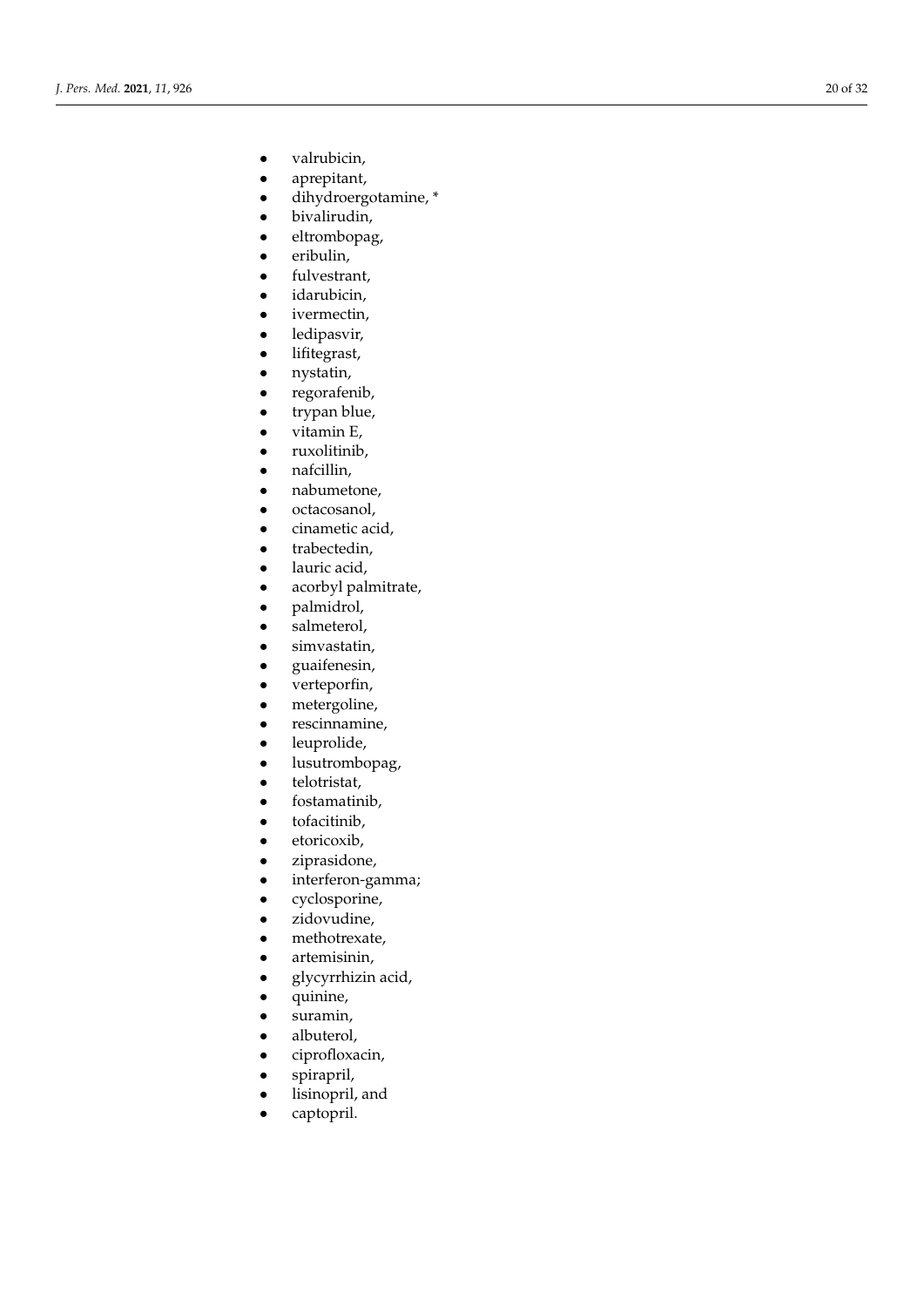These repurposed drugs were not previously described in Kaushal et al. (2020), but some of these candidates are currently under clinical trials (ClinicalTrials.gov on 15 August 2021), such as: aprepitant (e.g., NCT04470622); bivalirudin (e.g., NCT04366921), eltrombopag (e.g., NCT04516837); ivermectin (e.g., NCT04646109), ledipasvir (e.g., NCT04530422), simvastatin (e.g., NCT04348695); vitamin E (e.g., NCT04570254); ruxolitinib (e.g., NCT04362137); palmidrol (e.g., NCT04568876); fostamatinib (e.g., NCT04579393); tofacitinib (e.g., NCT04415151); cyclosporine (e.g., NCT04392531); methotrexate (e.g., NCT04610567); artemisinin (e.g., NCT04387240); glycyrrhizin acid (e.g., NCT04487964); quinine (e.g., NCT04553705); albuterol (e.g., NCT04681079); ciprofloxacin (e.g., NCT04748120); lisinopril (e.g., NCT04467931) and captopril (e.g., NCT04355429).

In general, the reported clinical trials are still being runed, with a restricted number of clinical trials with published results in ClinicalTrials.gov. Impressively, from the 3670 clinical trials related to COVID-2019 and registered in the database ClinicalTrials.gov, only 80 had published results on 17 September 2020 [\(https://clinicaltrials.gov/ct2](https://clinicaltrials.gov/ct2/results?cond=covid&age_v=&gndr=&type=Intr&rslt=With&Search=Apply) [/results?cond=covid&age\\_v=&gndr=&type=Intr&rslt=With&Search=Apply](https://clinicaltrials.gov/ct2/results?cond=covid&age_v=&gndr=&type=Intr&rslt=With&Search=Apply) (accessed on 17 September 2021) [\[18\]](#page-29-15). It is likely that some of the repurposed drugs and new molecules will be approved to be used in the treatment of COVID-2019 in the next year. Unfortunately, diverse molecules did not demonstrate positive clinical outcomes in clinical trials on the use of some candidates to treat COVID-2019 such as remdesivir, hydroxychloroquine, lopinavir, and interferon regimens that presented little or no effect on hospitalized patients with COVID-19 (NCT04315948) [\[46\]](#page-30-35).

It seems, further in vivo and/or clinical evaluations of some candidates are required. For instance, the number of reported studies with in-vitro and/or clinical evaluation was scarce in the present review (see Sections [3.2.1,](#page-11-0) [3.2.2](#page-12-2) and [4.1\)](#page-18-0). Clinical trials are essential to provide adequate evidence to ensure the safety and effectiveness of medicines against COVID-19 [\[47\]](#page-30-36).

### 4.2.1. Drug Repurposing: Combination of Drugs

Associations of drugs were identified as potentially useful in the treatment of COVID-2019 or in the management of their complications [\[30](#page-30-19)[,31](#page-30-20)[,42\]](#page-30-31). Drug associations may be clinically relevant if they increase the treatment efficacy of COVI-2019, regarding the number approved treatments for COVID-2019 is still limited [\[11\]](#page-29-10).

The identified associations of (1) pirfenidone plus melatonin to reduce viral infection (non-severe symptomatic patients); (2) Amantadine; Azithromycin; Chloroquine; Omeprazole Sodium and/or Ribavirin or (3) Lopinavir, Remdesivir, and Ritonavir were not previously suggested in the systematic review of Kaushal et al. (2020) [\[19\]](#page-29-16). These associations were also not reported in the database ClinicalTrials.gov on 21 July 2021 [\[30](#page-30-19)[,31](#page-30-20)[,42\]](#page-30-31). Additionally, other combinations of candidates are reported to treat COVID-2029, such as Lopinavir-Ritonavir (a combination of two HIV protease inhibitors) or baricitinib plus remdesivir [\[15,](#page-29-12)[47\]](#page-30-36). Ritonavir enhances the pharmacokinetic/pharmacodynamics of Lopinavir (boosting efficacy) [\[47\]](#page-30-36). The association of baricitinib and remdesivir improved time to recovery with fewer serious adverse events (e.g., thrombosis), but with transaminase increase that must be supervised [\[15\]](#page-29-12).

Clearly, AI may play a central role in the discover of new associations of drugs as well as the corresponding dosages for the treatment of COVID-2019 [\[30,](#page-30-19)[31,](#page-30-20)[40,](#page-30-29)[42\]](#page-30-31).

# 4.2.2. Drug Repurposing: Natural Therapies

Regarding natural therapies, only a limited number of candidates was identified, such as in Traditional Chinese Medicine prescriptions [\[38,](#page-30-27)[41,](#page-30-30)[43,](#page-30-32)[44\]](#page-30-33). However, diverse combined in silico methods (virtual drug screening, molecular docking, and supervised machine learning algorithms) were applied to identify new drugs for the treatment of COVID-2019. Medicinal plants with potential antiviral activity against SARS-CoV-2 were described in a recent review of Rehman, et al. (2021), as follows: *Allium sativum*, *Mentha piperita*, *Lianhua qing wen*, and *Zingiber officinale (ginger)*, *Syzygium aromatic (Clove)*, *Cassia fistula*, *Lagenaria*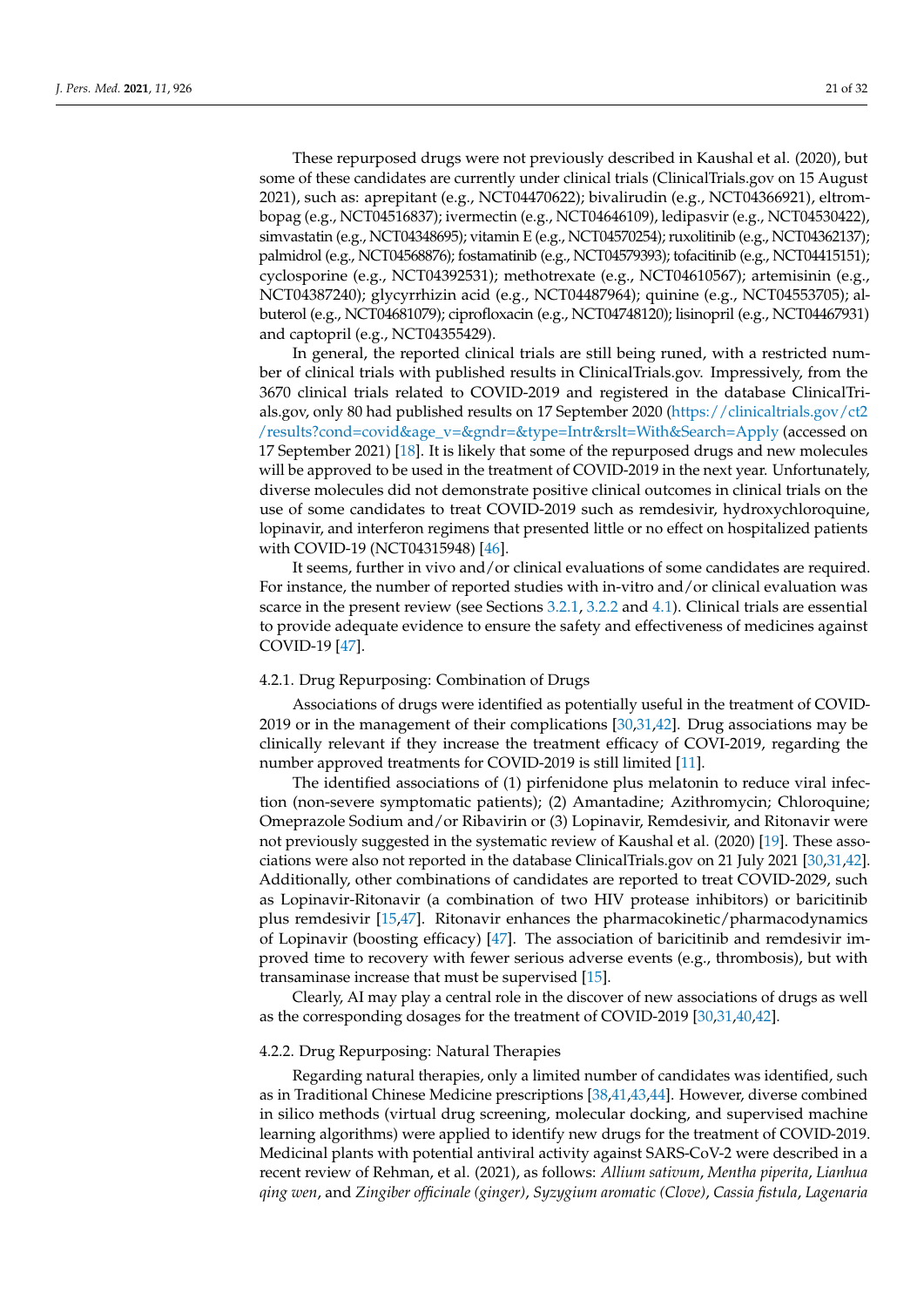*breviflorus*, *Phyllanthus amarus*, and *Citrullus colocynthis*. All reported plants presented proved efficacy against respiratory viral infections, but without available data/evidence in the treatment of COVID-2019 [\[47\]](#page-30-36).

FDA-approved medicines and natural compound datasets from literature mining were screened for drug repurposing. Candidates interacting with SARS-CoV-2 target proteins (spike protein, nucleocapsid protein, and 2'-o-ribose methyltransferase) were selected with ZINC database (39,442 compounds) [\(https://zinc.docking.org/,](https://zinc.docking.org/) accessed on 17 September 2021), which was supported by the super-computer MOGON. Interactions with the spike protein were strongest for simeprevir (*a direct-acting antiviral agent that inhibits HCV NS3/4A protease to treat chronic hepatitis C virus (HCV) infection in adults with HCV genotype 1 or 4*; DrugBank), euphol (tetracyclic triterpene alcohol; the main constituent of the sap of the medicinal plant Euphorbia tirucalli, with anti-cancer activity) and ZINC252515584 [\[41](#page-30-30)[,48\]](#page-30-37). The strongest interactions were as follows: simprevir, euphol and ZINC252515584, with the spike protein; paritaprevir (*a direct acting antiviral agent used in combination with other antiviral agents for the treatment of Hepatitis C Virus (HCV) infections*; DrugBank), Ilexsaponin B1 and ZINC27215482, with the nucleocapsid protein, and conivaptan (*an antidiuretic hormone inhibitor used to raise serum sodium levels*; DrugBank), loniflavone and ZINC15675938, with the 2'-o-ribose methyltrans-ferase. For instance, conivaptan, paritaprevir, simeprevir, loniflavone, and procyanidin were identified as potential dual inhibitors [\[41\]](#page-30-30).

### *4.3. Future Research*

Further studies are required to check potential application of these candidates in the treatment of COVID-2019 (natural or synthetic compound), such and controlled clinical trials in different populations. Studies applying AI to develop new molecules/treatments or associations of drug candidates against COVID-2019 seems to be lacking. For instance, repurposing of natural candidates against COVID-2019 is likely to be undervalued, regarding there are a significant number of bioactive compounds [\[49\]](#page-30-38). The application of AI to monitor the health status of severe and moderate COVID-2019 patients is recommended, such as during clinical trials or in observational studies (e.g., post-approval of medicines).

AI may have other relevant roles in clinical settings, such as in the titration of some medicines against COVID-2019, such as steroids. For instance, computed tomography images were evaluated with an AI tool to titrate steroids in the treatment of COVID-19 pneumonia. A tailored treatment was achieved for 3 patients in Renmin Hospital, Wuhan University, China. These patients, who were initially unresponsive to treatment of steroids, fully recovered after tailoring steroids therapy through AI [\[50\]](#page-31-0). This type of evaluations through the application of images may be applied to other types of diagnostic methods e.g., to check the accuracy of diagnosis or the success of chirurgic procedures.

Besides the application of AI in the development of drug repurposing, AI may be successfully used in COVID-2019 detection, diagnosis, screening, classification, or prediction, with significantly better outcomes, scale-up, timely responses, and sometimes outperforming humans in healthcare tasks [\[51\]](#page-31-1). Thus, future use of AI in COVID-2019 research may go beyond drug repurposing or other related therapeutic topics, such as dose adjustments, discover of new molecules and/or associations/combinations of repurposed candidates.

### *4.4. Study Limitations*

Considering that only one author participated in collection and analyze of studies, selection bias may have been introduced. Aiming at minimizing this potential bias, all findings were registered and double checked. Positively, no conflict regarding the inclusion or exclusion of studies was found. A limited number of databases was considered, although they comprise a significant number of peer reviewed articles.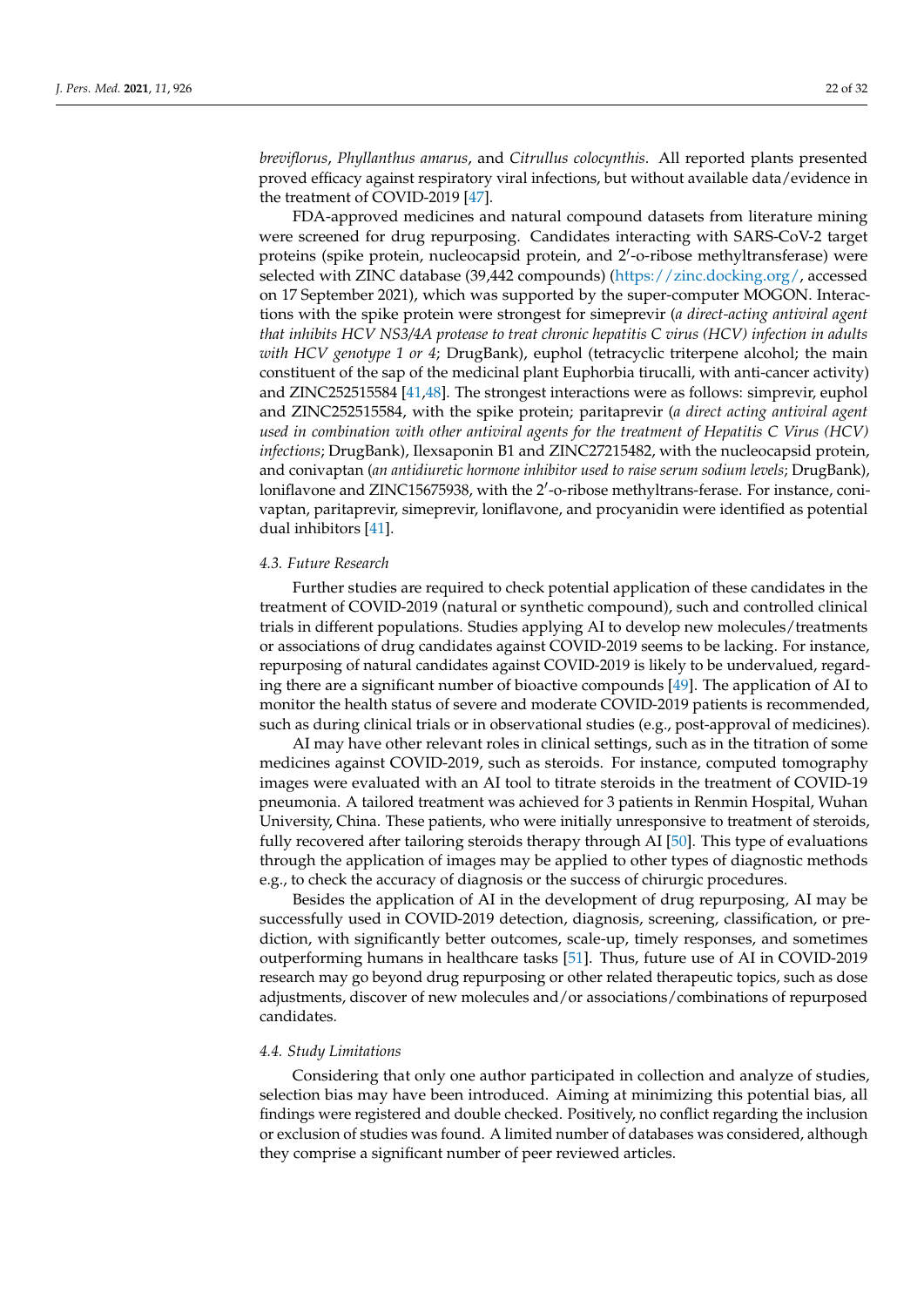# **5. Conclusions**

AI showed to be an efficient tool to quickly analyze large amounts of data, to estimate drug repurposing against COVID-2019, to identify association of these repurposed drugs or to estimate dosage adjustments. AI methodologies were developed. These methodologies seem to be relevant in diverse settings, such as to develop new drugs, drug repurposing, quick analysis of information on COVID-2019 or other topics. For instance, AI algorithms, platforms and/or machine learning techniques were applied to predict the effect of known therapies (repurposing of drugs) to treat COVID-2019. In general, AI methodologies were limited described in the selected studies. Thus, it may be difficult to reproduce some studies and/or experimental settings.

Diverse repurposing drugs with potential application in the treatment of COVID-2019 were identified (e.g., know synthetic drugs or natural compounds). Repurposed drugs were mainly from antivirals, antibiotics, anticancer, anti-inflammatory and ACE2 groups, although drugs from diverse other pharmacologic groups were identified as potentially relevant. The number of reported in-vitro and/or clinical studies was limited, although the majority of identified drugs are undergoing official clinical trials according to the public information of ClinicalTrials.gov. Thus, the approval of more treatments enrolling repurposed drugs in the following years is expectable.

Interestingly, many of the identified drug candidates are in clinical trials according to the registers of public database: ClinicalTrials.gov [\(https://clinicaltrials.gov/](https://clinicaltrials.gov/) (accessed on 17 September 2021). However, almost all reported clinical trials still don't have published results. At least one tyrosine kinase inhibitor (fostamatinib) was identified as potential drug candidate against COVID-2019 in the present systematic review. For instance, the tyrosine kinase inhibitor imatinib will be tested as a repurposed drug in the WHO COVID-19 Solidarity Therapeutics Trial, which seems to support the potential relevance of tyrosine kinase inhibitor as repurposed drugs against COVID-2019 [\[16,](#page-29-13)[38\]](#page-30-27).

In comparison to the findings of the review of Kaushal et al. (2020) (a previous review on a similar topic) diverse repurposing drugs are reported in the present review (please see Section [4.2\)](#page-18-1), which confirm the relevance of AI in this field [\[19\]](#page-29-16).

**Funding:** This research received no external funding.

**Institutional Review Board Statement:** Not applicable.

**Informed Consent Statement:** Not applicable.

**Data Availability Statement:** Not applicable.

**Acknowledgments:** The author acknowledge CBIOS-Research Center for Biosciences and Health Technologies, Universidade Lusófona de Humanidades e Tecnologias, Lisbon, Portugal.

**Conflicts of Interest:** The author declares no conflict of interest.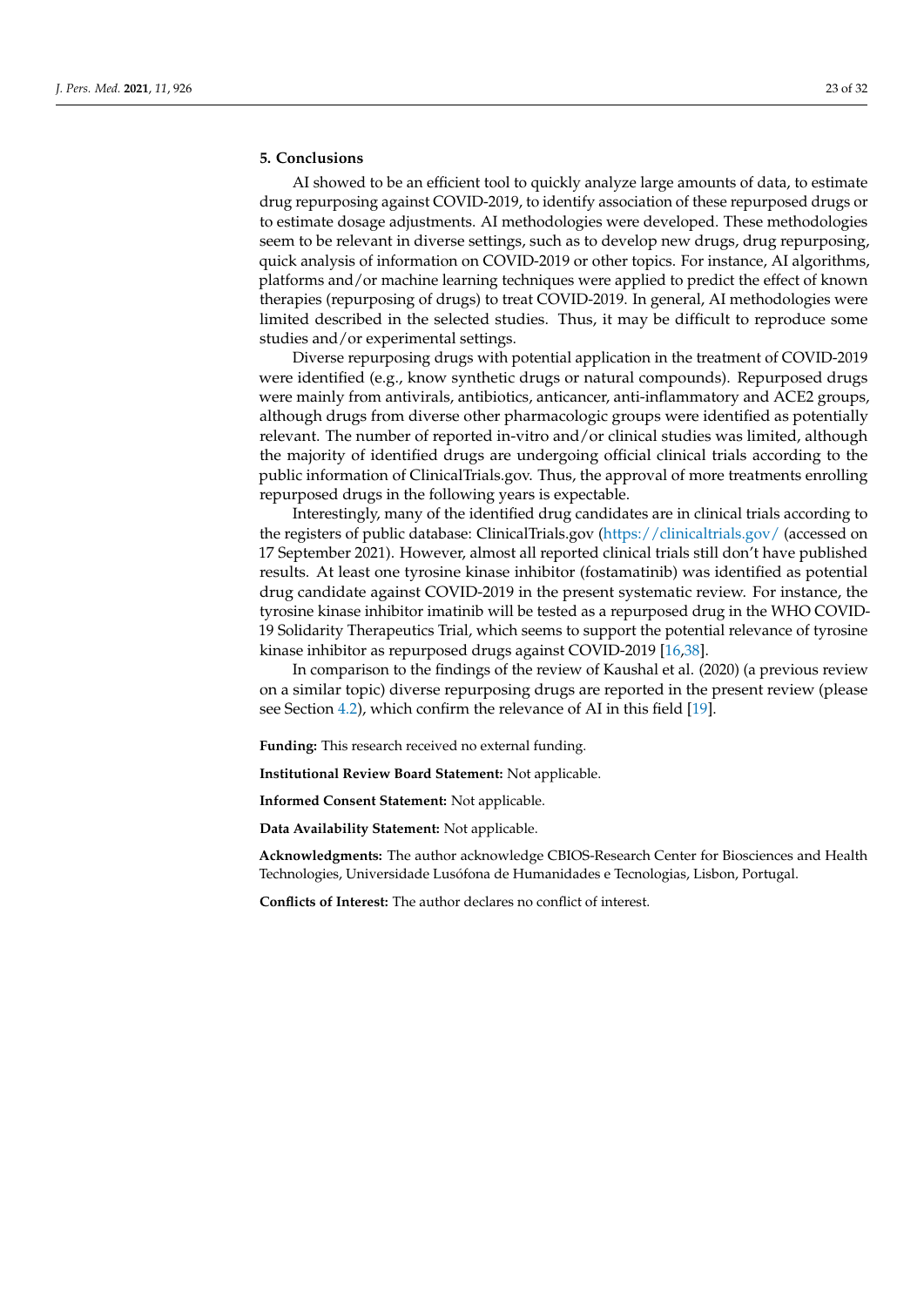# **Appendix A**

<span id="page-23-0"></span>

| <b>Drug Candidates</b> | DrugBank Summary (Summary and/or<br>Indication) [12,13]                                                                                                                                                                                                                                                                                                                                        | <b>ATC Classification</b><br>$[14]$                                            | Drug<br>Candidates     | DrugBank Summary (Summary and/or<br>Indication) [12,13]                                                                                                                                                               | <b>ATC Classification</b><br>$[14]$                                   |
|------------------------|------------------------------------------------------------------------------------------------------------------------------------------------------------------------------------------------------------------------------------------------------------------------------------------------------------------------------------------------------------------------------------------------|--------------------------------------------------------------------------------|------------------------|-----------------------------------------------------------------------------------------------------------------------------------------------------------------------------------------------------------------------|-----------------------------------------------------------------------|
| Abacavir               | Antiviral nucleoside reverse transcriptase<br>inhibitor used in combination with other<br>antiretrovirals for the treatment of HIV.                                                                                                                                                                                                                                                            | J05AF Nucleoside and<br>nucleotide reverse<br>transcriptase inhibitors         | Ixazomib               | A monoclonal antibody used with other<br>medications to treat multiple myeloma in<br>patients who have received one other therapy<br>already.                                                                         | L01XG Proteasome<br>inhibitors                                        |
| Adenosine              | Medication used in myocardial perfusion<br>scintigraphy and to treat supraventricular<br>tachycardia.                                                                                                                                                                                                                                                                                          | C01EB Other cardiac<br>preparations                                            | Lopinavir              | An HIV-1 protease inhibitor used in combination<br>with ritonavir to treat human immunodeficiency<br>virus (HIV) infection.                                                                                           | J05AR Antivirals for<br>treatment of HIV<br>infections, combinations. |
| Afatinib               | Antineoplastic agent used for the treatment of<br>locally advanced or metastatic non-small cell<br>lung cancer (NSCLC) with non-resistant EGFR<br>mutations or resistance to platinum-based<br>chemotherapy.                                                                                                                                                                                   | L01EB Epidermal growth<br>factor receptor (EGFR)<br>tyrosine kinase inhibitors | Lumacaftor             | A protein chaperone used in combination with<br>ivacaftor for the treatment of cystic fibrosis in<br>patients who are homozygous for the F508del<br>mutation in the CFTR gene.                                        | R07AX Other respiratory<br>system products                            |
| Almitrine<br>mesylate  | Almitrine is a respiratory stimulant that<br>enhances respiration by acting as an agonist of<br>peripheral chemoreceptors located on the carotid<br>bodies. It is used in the treatment of chronic<br>obstructive pulmonary disease. It is also reported<br>to have a potentially beneficial effect in treating<br>the noctural oxygen desaturation without<br>impairing the quality of sleep. | R07AB Respiratory<br>stimulants                                                | Mannitol               | A sugar alcohol used to test for asthma, to reduce<br>intracranial and intraocular pressure, to measure<br>glomerular filtration rate, and to manage<br>pulmonary symptoms associated with cystic<br><i>fibrosis.</i> | <b>A06AD</b> Osmotically<br>acting laxatives                          |
| Amprenavir             | Protease inhibitor used to treat HIV infection.                                                                                                                                                                                                                                                                                                                                                | J05AE Protease inhibitors                                                      | Meglumine              | An amino sugar found in iodinated contrast<br>media.                                                                                                                                                                  | P01CB Antimony<br>compounds                                           |
| Asunaprevir            | A potent hepatitis C virus (HCV) NS3 protease<br>inhibitor. It has been shown to have a very high<br>efficacy in dual-combination regimens with<br>daclatasvir in patients chronically infected with<br>HCV genotype 1b.                                                                                                                                                                       | J05AP Antivirals for<br>treatment of HCV<br>infections                         | Metoprolol<br>tartrate | A beta-blocker used in the treatment of<br>hypertension and angina, and used to reduce<br>mortality due to myocardial infarction.                                                                                     | C07AB Beta blocking<br>agents, selective                              |

**Table A1.** Top-ranked promising candidate drug(s)/molecule(s) COVID-2019 that were identified through AI in Kaushal et al. (2020) [\[19\]](#page-29-25).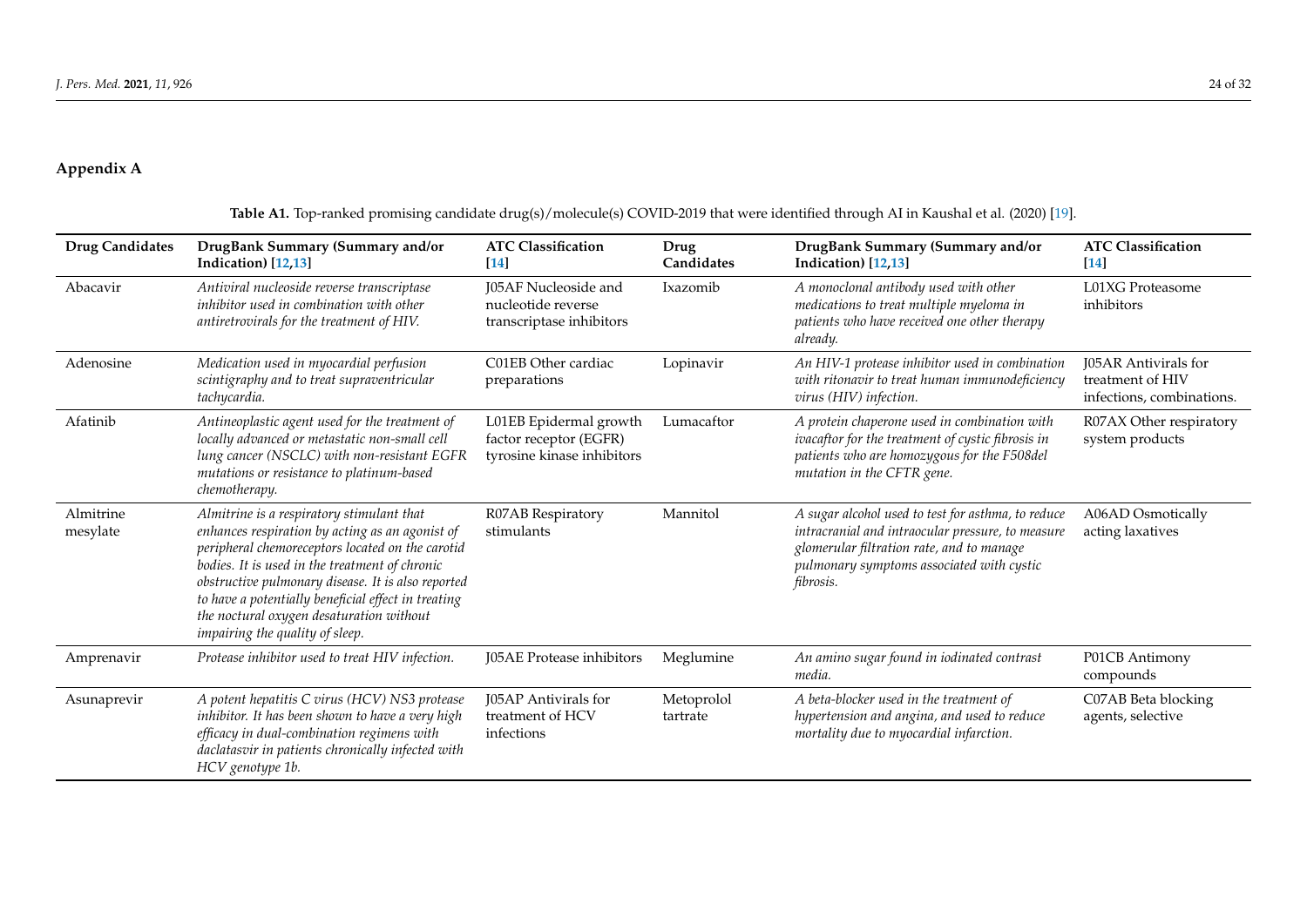| <b>Drug Candidates</b> | DrugBank Summary (Summary and/or<br>Indication) [12,13]                                                                                                   | <b>ATC Classification</b><br>$\sqrt{14}$                             | Drug<br>Candidates | DrugBank Summary (Summary and/or<br>Indication) [12,13]                                                                                                                                                                       | <b>ATC Classification</b><br>$[14]$                                      |
|------------------------|-----------------------------------------------------------------------------------------------------------------------------------------------------------|----------------------------------------------------------------------|--------------------|-------------------------------------------------------------------------------------------------------------------------------------------------------------------------------------------------------------------------------|--------------------------------------------------------------------------|
| Atazanavir             | Antiviral protease inhibitor used in combination<br>with other antiretrovirals for the treatment of<br>HIV.                                               | J05AE Protease inhibitors                                            | Mitoxantrone       | A chemotherapeutic agent used for the treatment<br>of secondary progressive, progressive relapsing,<br>or worsening relapsing-remitting multiple<br>sclerosis.                                                                | L01DB Anthracyclines<br>and related substances                           |
| Baricitinib            | A Janus kinase inhibitor used to treat moderate<br>to severe rheumatoid arthritis that has responded<br>poorly to at least one TNF antagonist.            | L04AA Selective<br>immunosuppressants                                | Niclosamide        | An anthelmintic indicated in the treatment of<br>beef, pork, fish, and dwarf tapeworm infections in<br>adults and children.                                                                                                   | P02DA Salicylic acid<br>derivatives                                      |
| Bedaquiline            | Diarylquinoline antimycobacterial used in<br>combination with other antibacterials to treat<br>pulmonary multidrug resistant tuberculosis<br>$(MDR-TB)$ . | J04AK Other drugs for<br>treatment of tuberculosis                   | Nilotinib          | A kinase inhibitor used for the chronic phase<br>treatment of Chronic Myeloid Leukemia (CML)<br>that is Philadelphia chromosome positive and for<br>the treatment of CML that is resistant to therapy<br>containing imatinib. | L01EA BCR-ABL tyrosine<br>kinase inhibitors                              |
| Bictegravir            | Bictegravir is an integrase inhibitor used to treat<br>HIV infections.                                                                                    | J05AR Antivirals for<br>treatment of HIV<br>infections, combinations | Nitazoxanide       | A thiazolide anti-infective used to treat<br>infections by protozoa, helminths, anaerobic<br>bacteria, microaerophilic bacteria, and viruses.                                                                                 | P01AX Other agents<br>against amoebiasis and<br>other protozoal diseases |
| Bortezomib             | A proteasome inhibitor used to treat multiple<br>myeloma in patients who have not been<br>successfully treated with at least two previous<br>therapies.   | L01XG Proteasome<br>inhibitors                                       | Nitrofurantoin     | An antibiotic used to treat urinary tract<br><i>infections.</i>                                                                                                                                                               | J01XE Nitrofuran<br>derivatives                                          |
| Brefeldin A            | A metabolite from Penicillium brefeldianum that<br>exhibits a wide range of antibiotic activity.                                                          | n.a.                                                                 | Ombitasvir         | A direct acting antiviral agent used in<br>combination with other antiviral agents for the<br>treatment of Hepatitis C Virus (HCV) infections.                                                                                | J05AP Antivirals for<br>treatment of HCV<br>infections                   |
| Brequinar              | Synthetic quinolinecarboxylic acid analogue<br>with antineoplastic properties.                                                                            | n.a.                                                                 | Oritavancin        | Antibacterial agent used to treat acute bacterial<br>skin and skin structure infections caused by<br>susceptible Gram-positive bacteria.                                                                                      | J01XA Glycopeptide<br>antibacterials                                     |
| Brigatinib             | Anaplastic lymphoma kinase inhibitor used to<br>treat anaplastic lymphoma kinase positive<br>metastatic non-small cell lung cancer.                       | L01ED Anaplastic<br>lymphoma kinase (ALK)<br>inhibitors              | Paritaprevir       | A direct acting antiviral agent used in<br>combination with other antiviral agents for the<br>treatment of Hepatitis C Virus (HCV) infections.                                                                                | J05AP Antivirals for<br>treatment of HCV<br>infections                   |
| Capecitabine           | Nucleoside metabolic inhibitor indicated to treat<br>colon, colorectal and breast cancer.                                                                 | L01BC Pyrimidine<br>analogues                                        | Pemirolast         | A medication used to treat allergies such as hay<br>fever and allergic conjunctivitis.                                                                                                                                        | n.a.                                                                     |

**Table A1.** *Cont.*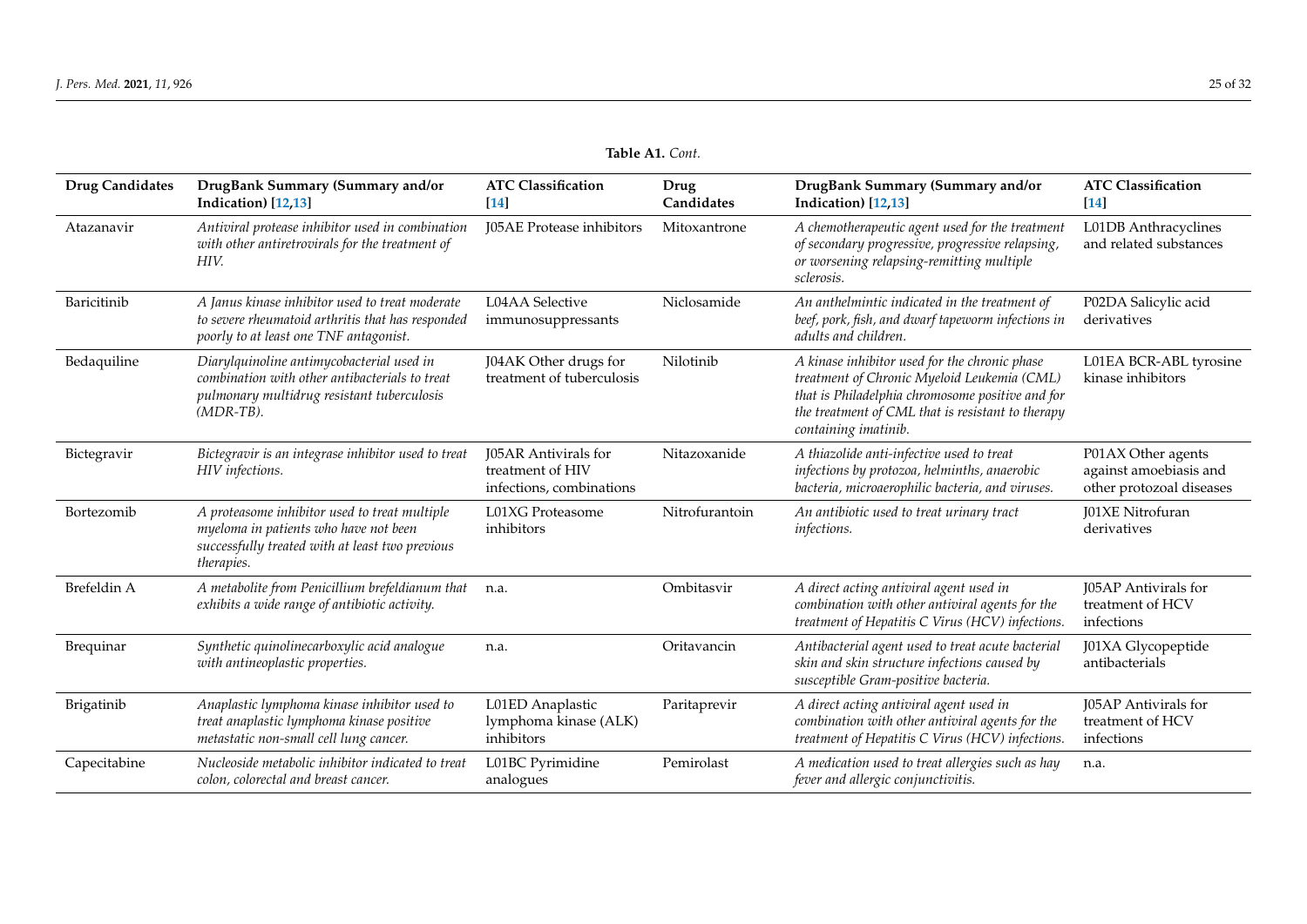| <b>Drug Candidates</b> | DrugBank Summary (Summary and/or<br>Indication) [12,13]                                                                                                                                                                    | <b>ATC Classification</b><br>$[14]$       | Drug<br>Candidates | DrugBank Summary (Summary and/or<br>Indication) [12,13]                                                                                                                                   | <b>ATC Classification</b><br>$[14]$                    |
|------------------------|----------------------------------------------------------------------------------------------------------------------------------------------------------------------------------------------------------------------------|-------------------------------------------|--------------------|-------------------------------------------------------------------------------------------------------------------------------------------------------------------------------------------|--------------------------------------------------------|
| Carbocisteine          | A expectorant mucolytic used in the relief of<br>respiratory of COPD and other conditions<br>associated with increased mucus viscosity.                                                                                    | R05CB Mucolytics                          | Pibrentasvir       | Hepatitis C NS5A inhibitor used to treat<br>Hepatitis C.                                                                                                                                  | J05AP Antivirals for<br>treatment of HCV<br>infections |
| Carfilzomib            | Proteasome inhibitor used either alone or in<br>conjunction with a chemotherapy regimen to<br>treat patients with relapsed or refractory<br>multiple myeloma.                                                              | L01XG Proteasome<br>inhibitors            | Piperacillin       | A penicillin antibiotic combined with tazobactam<br>to treat piperacillin-resistant,<br>$piperacillin/tazobactam susceptible, \beta-lactamase$<br>generating strains of several bacteria. | <b>J01CA</b> Penicillins with<br>extended spectrum     |
| Celecoxib              | An NSAID used to treat osteoarthritis,<br>rheumatoid arthritis, acute pain, menstrual<br>symptoms, and to reduce polyps is familial<br>adenomatous polyposis.                                                              | M01AH Coxibs                              | Ponatinib          | Kinase inhibitor used to treat patients with<br>various types of chronic myeloid leukemia<br>(CML).                                                                                       | L01EA BCR-ABL tyrosine<br>kinase inhibitors            |
| Cefotiam               | A cephalosporin antibiotic used to treat a variety<br>of bacterial infections.                                                                                                                                             | J01DC Second-generation<br>cephalosporins | Posaconazole       | A triazole antifungal drug that is used to treat<br>invasive infections by Candida species and<br>Aspergillus species in severely<br>immunocompromised patients.                          | <b>J02AC</b> Triazole<br>derivatives                   |
| Chloroquine            | An antimalarial drug used to treat susceptible<br>infections with P. vivax, P. malariae, P. ovale,<br>and P. falciparum. It is also used for second line<br>treatment for rheumatoid arthritis.                            | P01BA Aminoquinolines                     | Procaterol         | A beta-2 adrenergic receptor agonist and<br>bronchodilator used for the treatment of asthma<br>and chronic obstructive pulmonary disease<br>(COPD).                                       | R03AC Selective<br>beta-2-adrenoreceptor<br>agonists   |
| Clofazimine            | Riminophenazine antimycobacterial used to treat<br>leprosy.                                                                                                                                                                | J04BA Drugs for<br>treatment of lepra     | Remdesivir         | A nucleoside analog used to treat RNA virus<br>infections including COVID-19.                                                                                                             | n.a.                                                   |
| Conivaptan             | Antidiuretic hormone inhibitor used to raise<br>serum sodium levels.                                                                                                                                                       | C03XA Vasopressin<br>antagonists          | Reserpine          | Antihypertensive and antipsychotic.                                                                                                                                                       | C02AA Rauwolfia<br>alkaloids                           |
| Darunavir              | A HIV protease inhibitor used in the treatment<br>of human immunodeficiency virus (HIV)<br>infection in patients with history of prior<br>antiretroviral therapies.                                                        | <b>J05AE</b> Protease inhibitors          | Rifabutin          | An antibiotic used to treat mycobacterium avium<br>complex disease in patients with HIV.                                                                                                  | <b>J04AB</b> Antibiotics                               |
| D-Mannitol             | Mannitol is a sugar alcohol used to test for<br>asthma, to reduce intracranial and intraocular<br>pressure, to measure glomerular filtration rate,<br>and to manage pulmonary symptoms associated<br>with cystic fibrosis. | V04CX Other diagnostic<br>agents          | Rifamycin          | An antibacterial used to treat traveler's diarrhea.                                                                                                                                       | <b>A07AA</b> Antibiotics                               |

**Table A1.** *Cont.*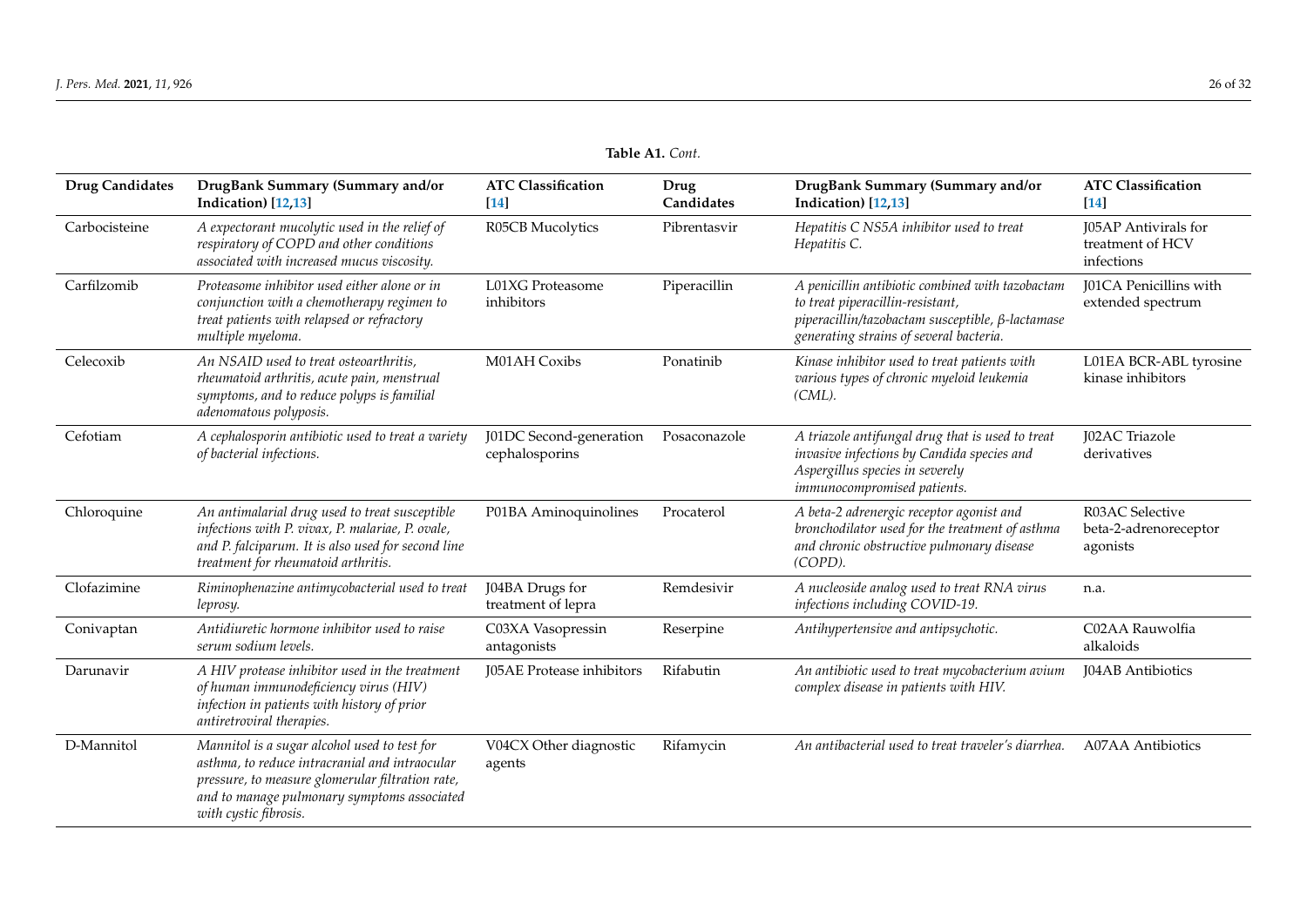| <b>Drug Candidates</b> | DrugBank Summary (Summary and/or<br>Indication) [12,13]                                                                                                           | <b>ATC Classification</b><br>$\sqrt{14}$                      | Drug<br>Candidates | DrugBank Summary (Summary and/or<br>Indication) [12,13]                                                                                                                                                                                       | <b>ATC Classification</b><br>$\sqrt{14}$                         |
|------------------------|-------------------------------------------------------------------------------------------------------------------------------------------------------------------|---------------------------------------------------------------|--------------------|-----------------------------------------------------------------------------------------------------------------------------------------------------------------------------------------------------------------------------------------------|------------------------------------------------------------------|
| D-Sorbitol             | Laxative to relieve constipation, urologic<br>irrigating fluid, and pharmaceutical sweetener.                                                                     | <b>A06AD</b> Osmotically<br>acting laxatives                  | Rifapentine        | Antibiotic agent used in the treatment of<br>pulmonary tuberculosis.                                                                                                                                                                          | J04AB Antibiotics                                                |
| Daclatasvir            | Direct-acting antiviral agent used to treat<br>specific hepatitis C virus (HCV) infections in<br>combination with other antiviral agents.                         | <b>I05AP</b> Antivirals for<br>treatment of HCV<br>infections | Ritonavir          | An HIV protease inhibitor used in combination<br>with other antivirals in the treatment of HIV<br><i>infection.</i>                                                                                                                           | <b>J05AE</b> Protease inhibitors                                 |
| Darunavir              | HIV protease inhibitor used in the treatment of<br>human immunodeficiency virus (HIV) infection<br>in patients with history of prior antiretroviral<br>therapies. | J05AE Protease inhibitors                                     | Roflumilast        | A selective phosphodiesterase 4 inhibitor<br>indicated to decrease the risk of exacerbations in<br>patients with severe chronic obstructive<br>pulmonary disease (COPD) associated with a<br>history of exacerbations and chronic bronchitis. | R03DX Other systemic<br>drugs for obstructive<br>airway diseases |
| Dolutegravir           | Antiviral agent used for the treatment of HIV-1<br>infections in combination with other<br>antiretroviral agents.                                                 | J05AJ Integrase inhibitors                                    | Saquinavir         | HIV protease inhibitor used in combination with<br>other antiretroviral agents for the treatment of<br>HIV-1 with advanced immunodeficiency.                                                                                                  | J05AE Protease inhibitors                                        |
| Efavirenz              | Non-nucleoside reverse transcriptase inhibitor<br>used to treat HIV infection or prevent the spread<br>of HIV.                                                    | J05AG Non-nucleoside<br>reverse transcriptase<br>inhibitors   | Simeprevir         | Antiviral agent that inhibits HCV NS3/4A<br>protease to treat chronic hepatitis C virus (HCV)<br>infection in adults with HCV genotype 1 or 4.                                                                                                | J05AP Antivirals for<br>treatment of HCV<br>infections           |
| Elbasvir               | Antiviral and NS5A inhibitor used to treat<br>hepatitis C infections.                                                                                             | J05AP Antivirals for<br>treatment of HCV<br>infections        | Sodium gluconate   | Gluconic acid or gluconate is used to maintain<br>the cation-anion balance on electrolyte solutions<br>e.g., fluid loss.                                                                                                                      | n.a.                                                             |
| Emricasan              | A caspase inhibitor that protects liver cells from<br>excessive apoptosis.                                                                                        | n.a.                                                          | Sulfamethoxazole   | An oral sulfonamide antibiotic, given in<br>combination with trimethoprim, used to treat a<br>variety of infections of the urinary tract,<br>respiratory system, and gastrointestinal tract.                                                  | J01EC<br>Intermediate-acting<br>sulfonamides                     |
| Ergotamine             | A alpha-1 selective adrenergic agonist<br>vasoconstrictor used to treat migraines with or<br>without aura and cluster headaches.                                  | N02CA Ergot alkaloids                                         | Sulfanilamide      | A sulfonamide anti-infective used to treat<br>vulvovaginal candidiasis caused by Candida<br>albicans.                                                                                                                                         | D06BA Sulfonamides                                               |
| Flutamide              | Antiandrogen used for locally confined stage<br>B2-C and D-2 metastatic prostate carcinoma.                                                                       | L02BB Anti-androgens                                          | Telithromycin      | A ketolide used to treat community acquired<br>pneumonia of mild to moderate severity.                                                                                                                                                        | <b>I01FA Macrolides</b>                                          |

**Table A1.** *Cont.*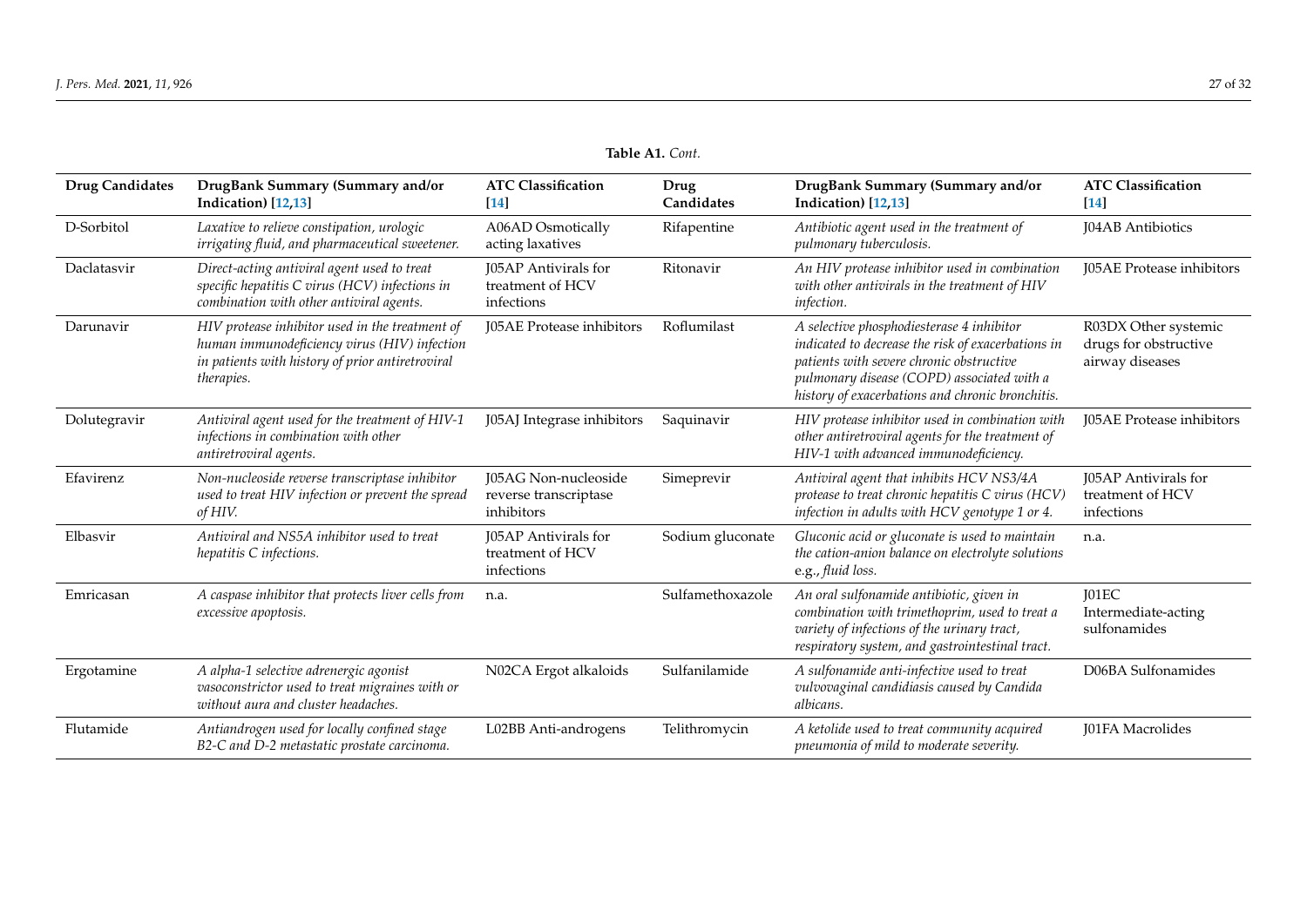| <b>Drug Candidates</b> | DrugBank Summary (Summary and/or<br>Indication) [12,13]                                                                                                                                                                         | <b>ATC Classification</b><br>$[14]$                                                   | Drug<br>Candidates         | DrugBank Summary (Summary and/or<br>Indication) [12,13]                                                                                                                    | <b>ATC Classification</b><br>$[14]$                                            |
|------------------------|---------------------------------------------------------------------------------------------------------------------------------------------------------------------------------------------------------------------------------|---------------------------------------------------------------------------------------|----------------------------|----------------------------------------------------------------------------------------------------------------------------------------------------------------------------|--------------------------------------------------------------------------------|
| Fiboflapon<br>sodium   | Investigated for use/treatment in inflammatory<br>disorders (unspecified).                                                                                                                                                      | n.a.                                                                                  | Teniposide                 | A cytotoxic drug used as an adjunct for<br>chemotherapy induction in the treatment of<br>refractory childhood acute lymphoblastic<br>leukemia.                             | L01CB Podophyllotoxin<br>derivatives                                           |
| Fosamprenavir          | Antiretroviral agent used for the treatment and<br>postexposure prophylaxis of human<br>immunodeficiency virus (HIV-1) infection.                                                                                               | J05AE Protease inhibitors                                                             | Tiotropium-<br>bromide     | A long-acting bronchodilator used in the<br>management of chronic obstructive pulmonary<br>disease (COPD).                                                                 | R03BB Anticholinergics                                                         |
| Ganciclovir            | A DNA polymerase inhibitor used to treat<br>cytomegalovirus and herpetic keratitis of the eye.                                                                                                                                  | <b>I05AB</b> Nucleosides and<br>nucleotides excl. reverse<br>transcriptase inhibitors | Tirofiban<br>Hydrochloride | A platelet aggregation inhibitor used to prevent<br>thrombotic events in non-ST elevated acute<br>coronary syndrome.                                                       | <b>B01AC Platelet</b><br>aggregation inhibitors<br>excl. heparin               |
| Gemcitabine            | A nucleoside metabolic inhibitor used as adjunct<br>therapy in the treatment of certain types of<br>ovarian cancer, non-small cell lung carcinoma,<br>metastatic breast cancer, and as a single agent for<br>pancreatic cancer. | L01BC Pyrimidine<br>analogues                                                         | Tipranavir                 | A protease inhibitor used to treat HIV-1 resistant<br>to more than 1 protease inhibitor.                                                                                   | J05AE Protease inhibitors                                                      |
| Glecaprevir            | A Hepatitis C NS3/4A protease inhibitor used to<br>treat Hepatitis C.                                                                                                                                                           | J05AP Antivirals for<br>treatment of HCV<br>infections                                | Tolcapone                  | A catechol-O-methyltransferase (COMT)<br>inhibitor used as adjunct therapy in the<br>symptomatic management of idiopathic<br>Parkinson's disease.                          | N04BX Other<br>dopaminergic agents                                             |
| Glutamine              | An amino acid commonly found as a component<br>in total parenteral nutrition.                                                                                                                                                   | A16AA Amino acids and<br>derivatives                                                  | Valaciclovir               | An guanine nucleoside antiviral used to treat<br>herpes exacerbations.                                                                                                     | J05AB Nucleosides and<br>nucleotides excl. reverse<br>transcriptase inhibitors |
| Glutathione            | For nutritional supplementation, also for<br>treating dietary shortage or imbalance.                                                                                                                                            | V03AB Antidotes                                                                       | Vancomycin                 | A glycopeptide antibiotic used to treat severe but<br>susceptible bacterial infections such as MRSA<br>(methicillin-resistant Staphylococcus aureus)<br><i>infections.</i> | J01XA Glycopeptide<br>antibacterials                                           |

**Table A1.** *Cont.*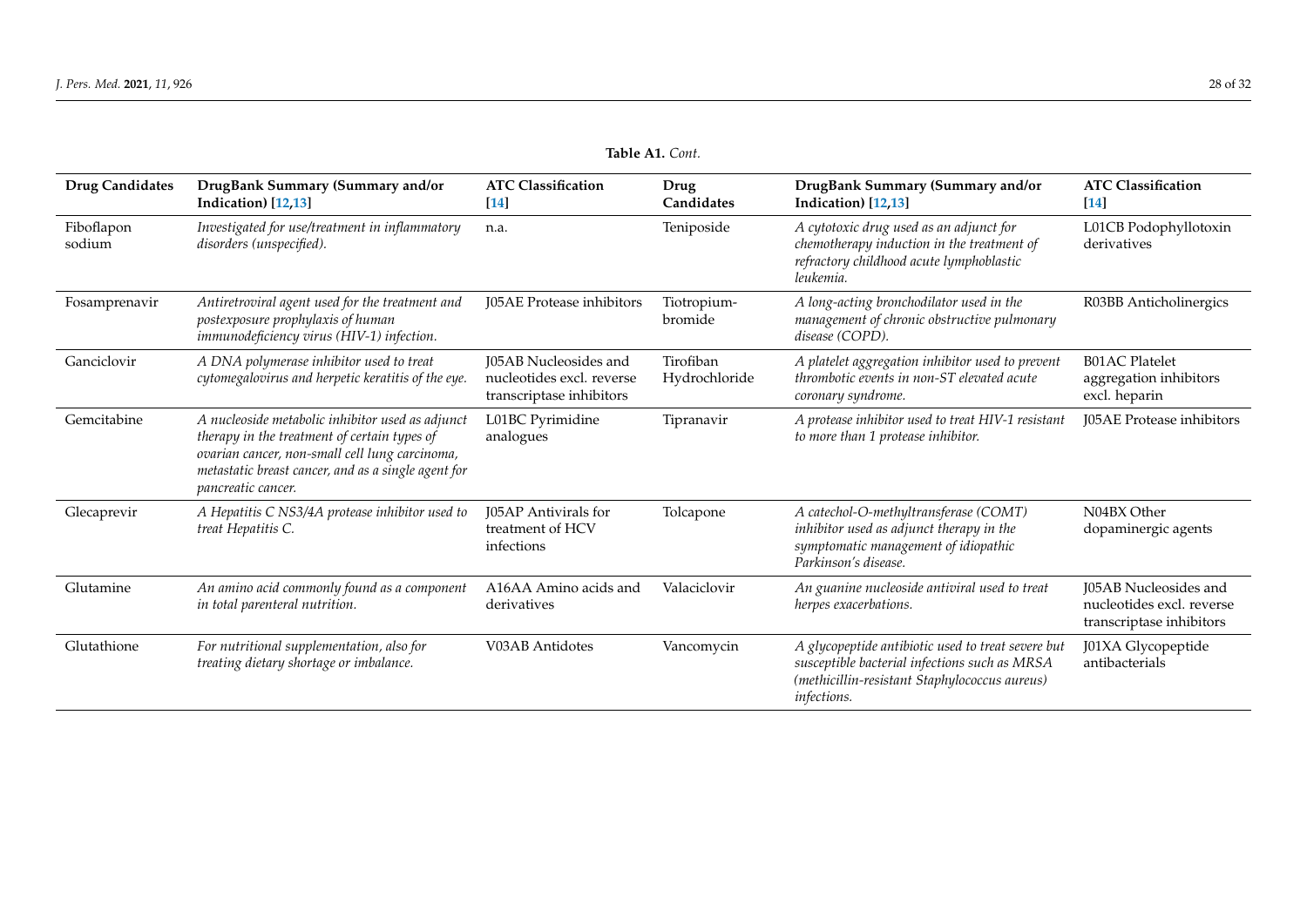|                        | 10016 111. COIII.                                                                                                                                                                                                                                                                     |                                                               |                    |                                                                                                                                  |                                                                                       |  |  |
|------------------------|---------------------------------------------------------------------------------------------------------------------------------------------------------------------------------------------------------------------------------------------------------------------------------------|---------------------------------------------------------------|--------------------|----------------------------------------------------------------------------------------------------------------------------------|---------------------------------------------------------------------------------------|--|--|
| <b>Drug Candidates</b> | DrugBank Summary (Summary and/or<br>Indication) [12,13]                                                                                                                                                                                                                               | <b>ATC Classification</b><br>$\lceil 14 \rceil$               | Drug<br>Candidates | DrugBank Summary (Summary and/or<br>Indication) [12,13]                                                                          | <b>ATC Classification</b><br>$[14]$                                                   |  |  |
| Grazoprevir            | An antiviral and NS3/4A protease inhibitor used<br>to treat hepatitis C infections.                                                                                                                                                                                                   | <b>J05AP</b> Antivirals for<br>treatment of HCV<br>infections | Velpatasvir        | A NS5A inhibitor used to treat chronic hepatitis<br>C infections in patients without cirrhosis or with<br>compensated cirrhosis. | J05AP Antivirals for<br>treatment of HCV<br>infections                                |  |  |
|                        | Hydroxychloroquine An antimalarial medication used to treat<br>uncomplicated cases of malaria and for<br>chemoprophylaxis in specific regions. Also a<br>disease modifying anti-rheumatic drug<br>(DMARD) indicated for treatment of rheumatoid<br>arthritis and lupus erythematosus. | P01BA Aminoquinolines                                         | Venetoclax         | A BCL-2 inhibitor used to treat chronic<br>lymphocytic leukemia, small lymphocytic<br>lymphoma, or acute myeloid leukemia.       | L01XX Other<br>antineoplastic agents                                                  |  |  |
| Indinavir              | A protease inhibitor used to treat HIV infection.                                                                                                                                                                                                                                     | <b>I05AE</b> Protease inhibitors                              | Vidarabine         | An antiviral agent used to treat various viral<br>infections.                                                                    | <b>I05AB</b> Nucleosides and<br>nucleotides excl. reverse<br>transcriptase inhibitors |  |  |
| Itraconazole           | An antifungal agent used for the treatment of<br>various fungal infections in<br>immunocompromised and<br>non-immunocompromised patients.                                                                                                                                             | J02AC Triazole<br>derivatives                                 | Vismodegib         | A hedgehog pathway inhibitor used to treat<br>patients with locally advanced or metastatic<br>basal cell carcinoma.              | L01XJ Hedgehog pathway<br>inhibitors                                                  |  |  |

n.a.—not applicable; other substances mentioned in Kaushal et al. (2020): Aleuritic acid; CVL218 (PARP1 inhibitor); 5'Deoxy-adenosine; Dulcitol; Hexel hydrochloride; IKP-Tri-amino acid peptide; Liquiritin, (natural product); PPIases peptide; Tzaobactum; ZINC drugs; and other potential drugs, antibodies, epitopes, and ligands [\[19\]](#page-29-25).

**Table A1.** *Cont.*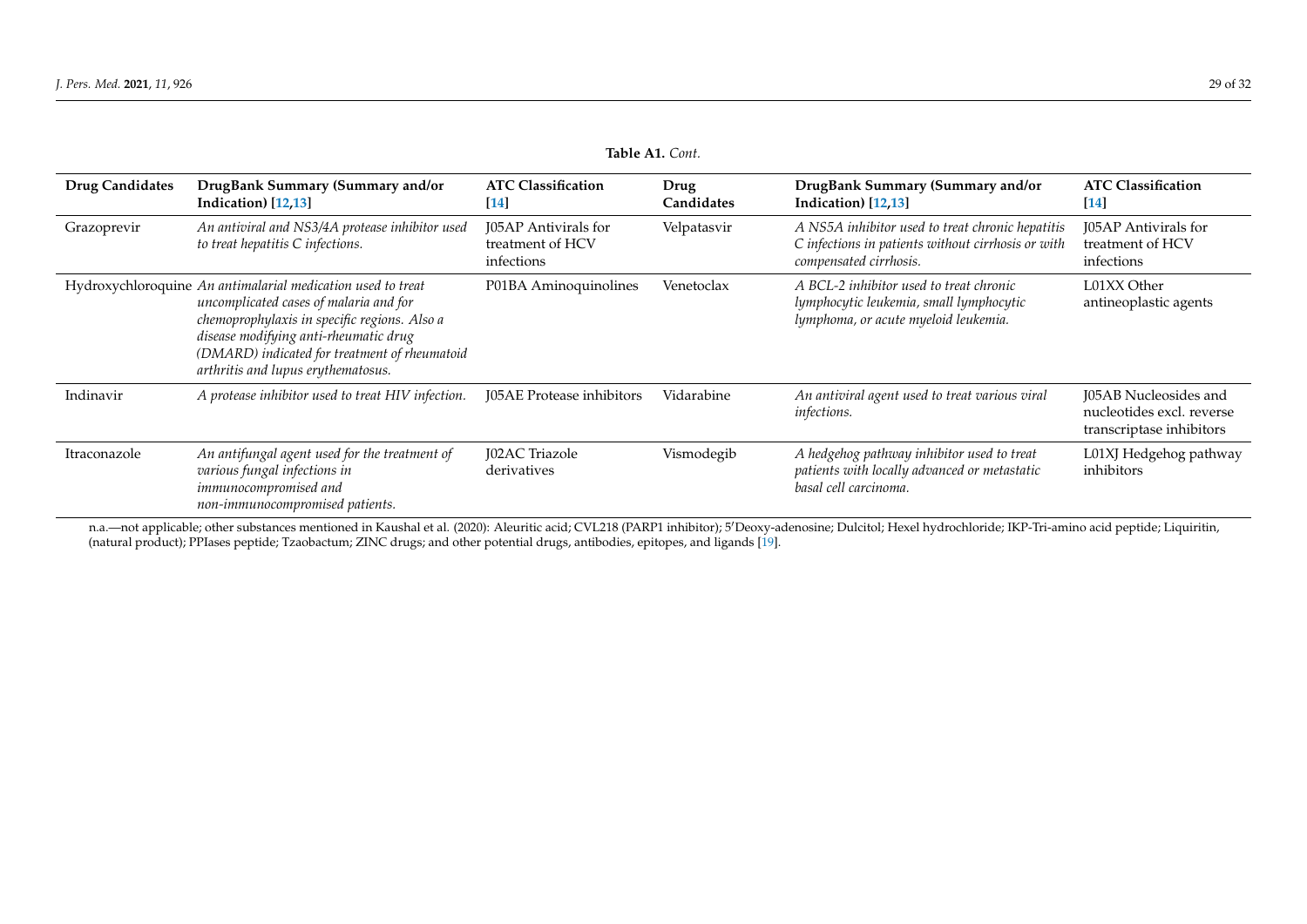# <span id="page-29-26"></span>**References**

- <span id="page-29-0"></span>1. Dhar Chowdhury, S.; Oommen, A.M. Epidemiology of COVID-19. *J. Dig. Endosc.* **2020**, *11*, 3–7.
- <span id="page-29-27"></span><span id="page-29-1"></span>2. WHO. Archived: WHO Timeline—COVID-19. 2020. Available online: [https://www.who.int/news/item/27-04-2020-who](https://www.who.int/news/item/27-04-2020-who-timeline---covid-19)[timeline---covid-19](https://www.who.int/news/item/27-04-2020-who-timeline---covid-19) (accessed on 18 July 2021).
- <span id="page-29-28"></span><span id="page-29-2"></span>3. WHO. WHO Coronavirus (COVID-19) Dashboard. Available online: <https://covid19.who.int/> (accessed on 18 July 2021).
- <span id="page-29-3"></span>4. Yang, L.; Xie, X.; Tu, Z.; Fu, J.; Xu, D.; Zhou, Y. The signal pathways and treatment of cytokine storm in COVID-19. *Signal Transduct. Target. Ther.* **2021**, *6*, 255. [\[CrossRef\]](http://doi.org/10.1038/s41392-021-00679-0)
- <span id="page-29-4"></span>5. Gurung, A.B.; Ali, M.A.; Lee, J.; Farah, M.A.; Al-Anazi, K.M. An Updated Review of Computer-Aided Drug Design and Its Application to COVID-19. *BioMed Res. Int.* **2021**, *2021*, 8853056. [\[CrossRef\]](http://doi.org/10.1155/2021/8853056) [\[PubMed\]](http://www.ncbi.nlm.nih.gov/pubmed/34258282)
- <span id="page-29-7"></span>6. Pushpakom, S.; Iorio, F.; Eyers, P.A.; Escott, K.J.; Hopper, S.; Wells, A.; Doig, A.; Guilliams, T.; Latimer, J.; McNamee, C.; et al. Drug repurposing: Progress, challenges and recommendations. *Nat. Rev. Drug Discov.* **2019**, *18*, 41–58. [\[CrossRef\]](http://doi.org/10.1038/nrd.2018.168) [\[PubMed\]](http://www.ncbi.nlm.nih.gov/pubmed/30310233)
- <span id="page-29-6"></span>7. Liu, B.M.; Martins, T.B.; Peterson, L.K.; Hill, H.R. Clinical significance of measuring serum cytokine levels as inflammatory biomarkers in adult and pediatric COVID-19 cases: A review. *Cytokine* **2021**, *142*, 155478. [\[CrossRef\]](http://doi.org/10.1016/j.cyto.2021.155478) [\[PubMed\]](http://www.ncbi.nlm.nih.gov/pubmed/33667962)
- <span id="page-29-5"></span>8. Liu, B.M.; Hill, H.R. Role of Host Immune and Inflammatory Responses in COVID-19 Cases with Underlying Primary Immunodeficiency: A Review. *J. Interferon Cytokine Res.* **2020**, *40*, 549–554. [\[CrossRef\]](http://doi.org/10.1089/jir.2020.0210) [\[PubMed\]](http://www.ncbi.nlm.nih.gov/pubmed/33337932)
- <span id="page-29-25"></span><span id="page-29-8"></span>9. Aleem, A.; Akbar Samad, A.B.; Slenker, A.K. *Emerging Variants of SARS-CoV-2 And Novel Therapeutics Against Coronavirus (COVID-19)*; StatPearls Publishing: Treasure Island, FL, USA, 2021. Available online: [https://www.ncbi.nlm.nih.gov/books/NBK570580/](https://www.ncbi.nlm.nih.gov/books/NBK570580/#:~{}:text=Available%20from%3A%20https%3A//www.ncbi.nlm.nih.gov/books/NBK570580/) [#:~{}:text=Available%20from%3A%20https%3A//www.ncbi.nlm.nih.gov/books/NBK570580/](https://www.ncbi.nlm.nih.gov/books/NBK570580/#:~{}:text=Available%20from%3A%20https%3A//www.ncbi.nlm.nih.gov/books/NBK570580/) (accessed on 31 July 2021).
- <span id="page-29-9"></span>10. Centers for Disease Control and Prevention. SARS-CoV-2 Variant Classifications and Definitions. Available online: [https:](https://www.cdc.gov/coronavirus/2019-ncov/variants/variant-info.html) [//www.cdc.gov/coronavirus/2019-ncov/variants/variant-info.html](https://www.cdc.gov/coronavirus/2019-ncov/variants/variant-info.html) (accessed on 18 July 2021).
- <span id="page-29-10"></span>11. EMA. Treatments and Vaccines for COVID-19. Available online: [https://www.ema.europa.eu/en/human-regulatory/overview/](https://www.ema.europa.eu/en/human-regulatory/overview/public-health-threats/coronavirus-disease-covid-19/treatments-vaccines-covid-19) [public-health-threats/coronavirus-disease-covid-19/treatments-vaccines-covid-19](https://www.ema.europa.eu/en/human-regulatory/overview/public-health-threats/coronavirus-disease-covid-19/treatments-vaccines-covid-19) (accessed on 18 July 2021).
- 12. Law, V.; Knox, C.; Djoumbou, Y.; Jewison, T.; Guo, A.C.; Liu, Y.; Maciejewski, A.; Arndt, D.; Wilson, M.; Neveu, V.; et al. DrugBank 4.0: Shedding new light on drug metabolism. *Nucleic Acids Res.* **2014**, *42*, D1091–D1097. [\[CrossRef\]](http://doi.org/10.1093/nar/gkt1068) [\[PubMed\]](http://www.ncbi.nlm.nih.gov/pubmed/24203711)
- 13. Wishart, D.S.; Feunang, Y.D.; Guo, A.C.; Lo, E.J.; Marcu, A.; Grant, J.R.; Sajed, T.; Johnson, D.; Li, C.; Sayeeda, Z.; et al. DrugBank 5.0: A major update to the DrugBank database for 2018. *Nucleic Acids Res.* **2018**, *46*, D1074–D1082. [\[CrossRef\]](http://doi.org/10.1093/nar/gkx1037)
- <span id="page-29-11"></span>14. WHO. WHO Collaborating Centre for Drug Statistics Methodology: ATC/DDD Index 2021. Available online: [https://www.](https://www.whocc.no/atc_ddd_index/) [whocc.no/atc\\_ddd\\_index/](https://www.whocc.no/atc_ddd_index/) (accessed on 18 July 2021).
- <span id="page-29-12"></span>15. Gatti, M.; Turrini, E.; Raschi, E.; Sestili, P.; Fimognari, C. Janus Kinase Inhibitors and Coronavirus Disease (COVID)-19: Rationale, Clinical Evidence and Safety Issues. *Pharmaceuticals* **2021**, *14*, 738. [\[CrossRef\]](http://doi.org/10.3390/ph14080738)
- <span id="page-29-13"></span>16. WHO. *WHO COVID-19 Solidarity Therapeutics Trial*. 2021. Available online: [https://www.who.int/emergencies/diseases/novel](https://www.who.int/emergencies/diseases/novel-coronavirus-2019/global-research-on-novel-coronavirus-2019-ncov/solidarity-clinical-trial-for-covid-19-treatments)[coronavirus-2019/global-research-on-novel-coronavirus-2019-ncov/solidarity-clinical-trial-for-covid-19-treatments](https://www.who.int/emergencies/diseases/novel-coronavirus-2019/global-research-on-novel-coronavirus-2019-ncov/solidarity-clinical-trial-for-covid-19-treatments) (accessed on 15 August 2021).
- <span id="page-29-14"></span>17. Naqvi, A.A.T.; Fatima, K.; Mohammad, T.; Fatima, U.; Singh, I.K.; Singh, A.; Atif, S.M.; Hariprasad, G.; Hasan, G.M.; Hassan, I. Insights into SARS-CoV-2 genome, structure, evolution, pathogenesis and therapies: Structural genomics approach. *Biochim. Biophys. Acta-Mol. Basis Dis.* **2020**, *1866*, 165878. [\[CrossRef\]](http://doi.org/10.1016/j.bbadis.2020.165878)
- <span id="page-29-15"></span>18. Zumla, A.; Chan, J.F.; Azhar, E.I.; Hui, D.S.; Yuen, K.Y. Coronaviruses—Drug discovery and therapeutic options. *Nat. Rev. Drug Discov.* **2016**, *15*, 327–347. [\[CrossRef\]](http://doi.org/10.1038/nrd.2015.37)
- <span id="page-29-16"></span>19. Kaushal, K.; Sarma, P.; Rana, S.V.; Medhi, B.; Naithani, M. Emerging role of artificial intelligence in therapeutics for COVID-19: A systematic review. *J. Biomol. Struct. Dyn.* **2020**, *10*, 1–16. [\[CrossRef\]](http://doi.org/10.1080/07391102.2020.1855250) [\[PubMed\]](http://www.ncbi.nlm.nih.gov/pubmed/33300456)
- <span id="page-29-17"></span>20. Torres, P.; Sodero, A.; Jofily, P.; Silva-Junior, F.P. Key Topics in Molecular Docking for Drug Design. *Int. J. Mol. Sci.* **2019**, *20*, 4574. [\[CrossRef\]](http://doi.org/10.3390/ijms20184574)
- <span id="page-29-18"></span>21. Srinivasan, S.; Batra, R.; Chan, H.; Kamath, G.; Cherukara, M.J.; Sankaranarayanan, S. Artificial Intelligence-Guided De Novo Molecular Design Targeting COVID-19. *ACS Omega* **2021**, *6*, 12557–12566. [\[CrossRef\]](http://doi.org/10.1021/acsomega.1c00477) [\[PubMed\]](http://www.ncbi.nlm.nih.gov/pubmed/34056406)
- <span id="page-29-19"></span>22. Bera, I.; Payghan, P.V. Use of Molecular Dynamics Simulations in Structure-Based Drug Discovery. *Curr. Pharm. Des.* **2019**, *25*, 3339–3349. [\[CrossRef\]](http://doi.org/10.2174/1381612825666190903153043)
- <span id="page-29-20"></span>23. Hospital, A.; Goñi, J.R.; Orozco, M.; Gelpí, J.L. Molecular dynamics simulations: Advances and applications. *Adv. Appl. Bioinform. Chem.* **2015**, *8*, 37–47. [\[PubMed\]](http://www.ncbi.nlm.nih.gov/pubmed/26604800)
- <span id="page-29-21"></span>24. Temml, V.; Kutil, Z. Structure-based molecular modeling in SAR analysis and lead optimization. *Comput. Struct. Biotechnol. J.* **2021**, *19*, 1431–1444. [\[CrossRef\]](http://doi.org/10.1016/j.csbj.2021.02.018)
- <span id="page-29-22"></span>25. Voet, A.; Zhang, K.Y. Pharmacophore modelling as a virtual screening tool for the discovery of small molecule protein-protein interaction inhibitors. *Curr. Pharm. Des.* **2012**, *18*, 4586–4598. [\[CrossRef\]](http://doi.org/10.2174/138161212802651616)
- <span id="page-29-23"></span>26. Bai, Q.; Tan, S.; Xu, T.; Liu, H.; Huang, J.; Yao, X. MolAICal: A soft tool for 3D drug design of protein targets by artificial intelligence and classical algorithm. *Brief. Bioinform.* **2021**, *22*, bbaa161. [\[CrossRef\]](http://doi.org/10.1093/bib/bbaa161)
- <span id="page-29-24"></span>27. Page, M.J.; McKenzie, J.E.; Bossuyt, P.M.; Boutron, I.; Hoffmann, T.C.; Mulrow, C.D.; Shamseer, L.; Tetzlaff, J.M.; Akl, E.A.; Brennan, S.E.; et al. The PRISMA 2020 statement: An updated guideline for reporting systematic reviews. *BMJ* **2021**, *372*, n71. [\[CrossRef\]](http://doi.org/10.1136/bmj.n71) [\[PubMed\]](http://www.ncbi.nlm.nih.gov/pubmed/33782057)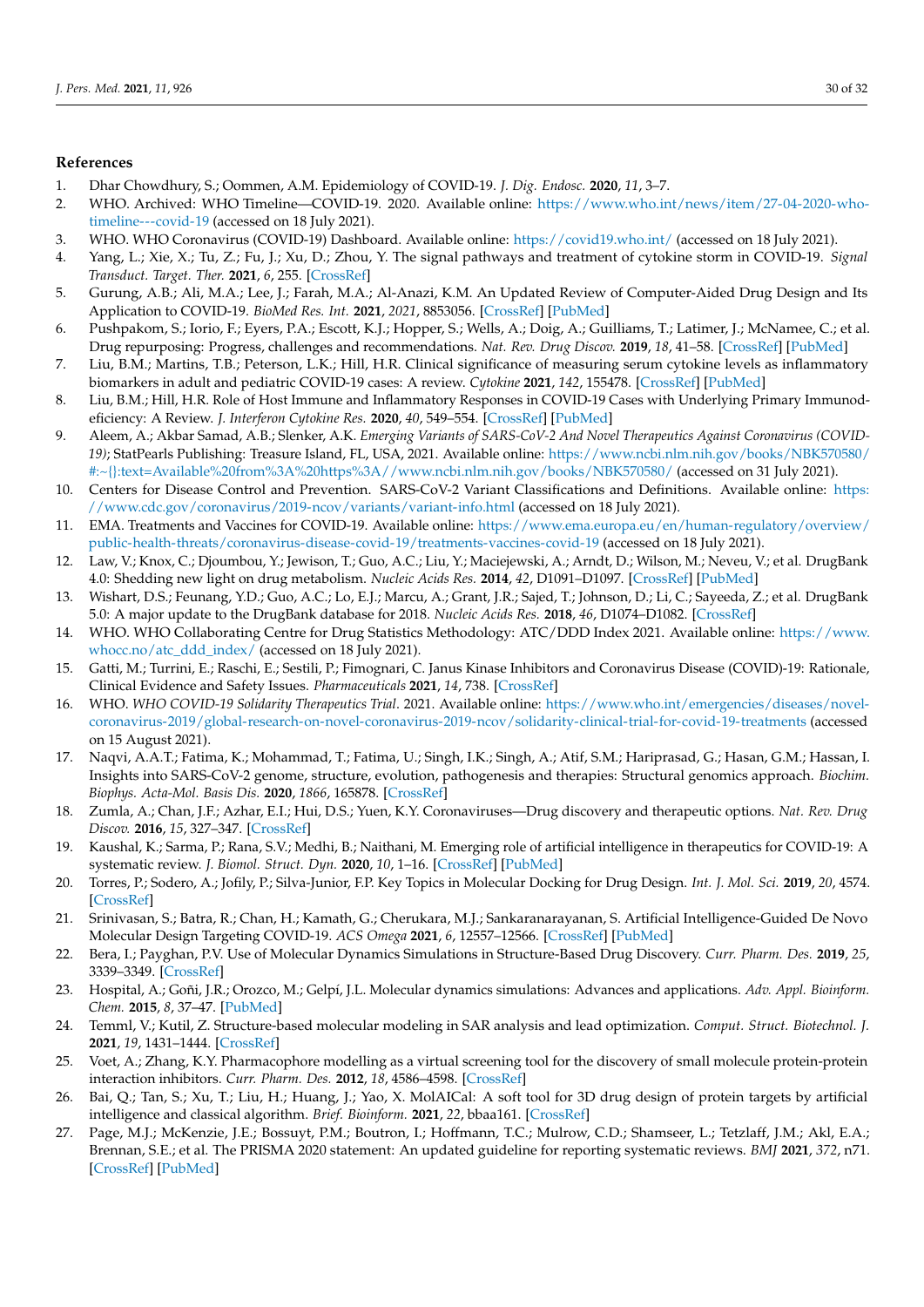- <span id="page-30-17"></span><span id="page-30-8"></span><span id="page-30-7"></span><span id="page-30-6"></span><span id="page-30-5"></span><span id="page-30-4"></span><span id="page-30-3"></span><span id="page-30-2"></span><span id="page-30-1"></span><span id="page-30-0"></span>28. Ke, Y.-Y.; Peng, T.-T.; Yeh, T.-K.; Huang, W.-Z.; Chang, S.-E.; Wu, S.-H.; Hung, H.-C.; Hsu, T.-A.; Lee, S.-J.; Song, J.-S.; et al. Artificial intelligence approach fighting COVID-19 with repurposing drugs. *Biomed. J.* **2020**, *43*, 355–362. [\[CrossRef\]](http://doi.org/10.1016/j.bj.2020.05.001)
- <span id="page-30-18"></span><span id="page-30-9"></span>29. Gysi, D.M.; Do Valle, Í.; Zitnik, M.; Ameli, A.; Gan, X.; Varol, O.; Ghiassian, S.D.; Patten, J.J.; Davey, R.A.; Loscalzo, J.; et al. Network medicine framework for identifying drug-repurposing opportunities for COVID-19. *Proc. Natl. Acad. Sci. USA* **2021**, *118*, e2025581118. [\[CrossRef\]](http://doi.org/10.1073/pnas.2025581118) [\[PubMed\]](http://www.ncbi.nlm.nih.gov/pubmed/33906951)
- <span id="page-30-19"></span><span id="page-30-10"></span>30. Abdulla, A.; Wang, B.; Qian, F.; Kee, T.; Blasiak, A.; Ong, Y.H.; Hooi, L.; Parekh, F.; Soriano, R.; Olinger, G.G.; et al. Project IDentif.AI: Harnessing Artificial Intelligence to Rapidly Optimize Combination Therapy Development for Infectious Disease Intervention. *Adv. Ther.* **2020**, *3*, 2000034. [\[CrossRef\]](http://doi.org/10.1002/adtp.202000034)
- <span id="page-30-20"></span><span id="page-30-11"></span>31. Blasiak, A.; Lim, J.J.; Seah, S.G.K.; Kee, T.; Remus, A.; Chye, D.H.; Wong, P.S.; Hooi, L.; Truong, A.T.L.; Le, N.; et al. IDentif.AI: Rapidly optimizing combination therapy design against severe Acute Respiratory Syndrome Coronavirus 2 (SARS-Cov-2) with digital drug development. *Bioeng. Transl. Med.* **2020**, *6*, e10196. [\[CrossRef\]](http://doi.org/10.1002/btm2.10196) [\[PubMed\]](http://www.ncbi.nlm.nih.gov/pubmed/33532594)
- <span id="page-30-21"></span><span id="page-30-12"></span>32. Schultz, M.B.; Vera, D.; Sinclair, D.A. Can artificial intelligence identify effective COVID-19 therapies? *EMBO Mol. Med.* **2020**, *12*, e12817. [\[CrossRef\]](http://doi.org/10.15252/emmm.202012817) [\[PubMed\]](http://www.ncbi.nlm.nih.gov/pubmed/32569446)
- <span id="page-30-22"></span><span id="page-30-13"></span>33. Stebbing, J.; Krishnan, V.; De Bono, S.; Ottaviani, S.; Casalini, G.; Richardson, P.J.; Monteil, V.; Lauschke, V.M.; Mirazimi, A.; Youhanna, S.; et al. Mechanism of baricitinib supports artificial intelligence-predicted testing in COVID-19 patients. *EMBO Mol. Med.* **2020**, *12*, e12697. [\[CrossRef\]](http://doi.org/10.15252/emmm.202012697) [\[PubMed\]](http://www.ncbi.nlm.nih.gov/pubmed/32473600)
- <span id="page-30-23"></span><span id="page-30-14"></span>34. Nayarisseri, A.; Khandelwal, R.; Madhavi, M.; Selvaraj, C.; Panwar, U.; Sharma, K.; Hussain, T.; Singh, S.K. Shape-based Machine Learning Models for the Potential Novel COVID-19 Protease Inhibitors Assisted by Molecular Dynamics Simulation. *Curr. Top. Med. Chem.* **2020**, *20*, 2146–2167. [\[CrossRef\]](http://doi.org/10.2174/1568026620666200704135327) [\[PubMed\]](http://www.ncbi.nlm.nih.gov/pubmed/32621718)
- <span id="page-30-24"></span><span id="page-30-15"></span>35. Kim, J.; Zhang, J.; Cha, Y.; Kolitz, S.; Funt, J.; Chong, R.E.; Barrett, S.; Kusko, R.; Zeskind, B.; Kaufman, H. Advanced bioinformatics rapidly identifies existing therapeutics for patients with coronavirus disease-2019 (COVID-19). *J. Transl. Med.* **2020**, *18*, 257. [\[CrossRef\]](http://doi.org/10.1186/s12967-020-02430-9)
- <span id="page-30-25"></span>36. Das, G.; Das, T.; Chowdhury, N.; Chatterjee, D.; Bagchi, A.; Ghosh, Z. Repurposed drugs and nutraceuticals targeting envelope protein: A possible therapeutic strategy against COVID-19. *Genomics* **2021**, *113 Pt 2*, 1129–1140. [\[CrossRef\]](http://doi.org/10.1016/j.ygeno.2020.11.009)
- <span id="page-30-26"></span><span id="page-30-16"></span>37. Rajput, A.; Thakur, A.; Mukhopadhyay, A.; Kamboj, S.; Rastogi, A.; Gautam, S.; Jassal, H.; Kumar, M. Prediction of repurposed drugs for Coronaviruses using artificial intelligence and machine learning. *Comput. Struct. Biotechnol. J.* **2021**, *19*, 3133–3148. [\[CrossRef\]](http://doi.org/10.1016/j.csbj.2021.05.037)
- <span id="page-30-27"></span>38. Li, Z.; Yao, Y.; Cheng, X.; Chen, Q.; Zhao, W.; Ma, S.; Li, Z.; Zhou, H.; Li, W.; Fei, T. A computational framework of host-based drug repositioning for broad-spectrum antivirals against RNA viruses. *iScience* **2021**, *24*, 102148. [\[CrossRef\]](http://doi.org/10.1016/j.isci.2021.102148) [\[PubMed\]](http://www.ncbi.nlm.nih.gov/pubmed/33665567)
- <span id="page-30-28"></span>39. McCoy, K.; Gudapati, S.; He, L.; Horlander, E.; Kartchner, D.; Kulkarni, S.; Mehra, N.; Prakash, J.; Thenot, H.; Vanga, S.; et al. Biomedical Text Link Prediction for Drug Discovery: A Case Study with COVID-19. *Pharmaceutics* **2021**, *13*, 794. [\[CrossRef\]](http://doi.org/10.3390/pharmaceutics13060794) [\[PubMed\]](http://www.ncbi.nlm.nih.gov/pubmed/34073456)
- <span id="page-30-29"></span>40. Chakravarty, K.; Antontsev, V.G.; Khotimchenko, M.; Gupta, N.; Jagarapu, A.; Bundey, Y.; Hou, H.; Maharao, N.; Varshney, J. Accelerated Repurposing and Drug Development of Pulmonary Hypertension Therapies for COVID-19 Treatment Using an AI-Integrated Biosimulation Platform. *Molecules* **2021**, *26*, 1912. [\[CrossRef\]](http://doi.org/10.3390/molecules26071912) [\[PubMed\]](http://www.ncbi.nlm.nih.gov/pubmed/33805419)
- <span id="page-30-30"></span>41. Kadioglu, O.; Saeed, M.; Greten, H.J.; Efferth, T. Identification of novel compounds against three targets of SARS CoV-2 coronavirus by combined virtual screening and supervised machine learning. *Comput. Biol. Med.* **2021**, *133*, 104359. [\[CrossRef\]](http://doi.org/10.1016/j.compbiomed.2021.104359) [\[PubMed\]](http://www.ncbi.nlm.nih.gov/pubmed/33845270)
- <span id="page-30-31"></span>42. Artigas, L.; Coma, M.; Matos-Filipe, P.; Aguirre-Plans, J.; Farrés, J.; Valls, R.; Fernandez-Fuentes, N.; De La Haba-Rodriguez, J.; Olvera, A.; Barbera, J.; et al. In-silico drug repurposing study predicts the combination of pirfenidone and melatonin as a promising candidate therapy to reduce SARS-CoV-2 infection progression and respiratory distress caused by cytokine storm. *PLoS ONE* **2020**, *15*, e0240149. [\[CrossRef\]](http://doi.org/10.1371/journal.pone.0240149) [\[PubMed\]](http://www.ncbi.nlm.nih.gov/pubmed/33006999)
- <span id="page-30-32"></span>43. Wang, Z.; Li, L.; Song, M.; Yan, J.; Shi, J.; Yao, Y. Evaluating the Traditional Chinese Medicine (TCM) Officially Recommended in China for COVID-19 Using Ontology-Based Side-Effect Prediction Framework (OSPF) and Deep Learning. *J. Ethnopharmacol.* **2021**, *272*, 113957. [\[CrossRef\]](http://doi.org/10.1016/j.jep.2021.113957)
- <span id="page-30-33"></span>44. Acharya, A.; Agarwal, R.; Baker, M.B.; Baudry, J.; Bhowmik, D.; Boehm, S.; Byler, K.G.; Chen, S.Y.; Coates, L.; Cooper, C.J.; et al. Supercomputer-Based Ensemble Docking Drug Discovery Pipeline with Application to Covid-19. *J. Chem. Inf. Model.* **2020**, *60*, 5832–5852. [\[CrossRef\]](http://doi.org/10.1021/acs.jcim.0c01010)
- <span id="page-30-34"></span>45. Fontelo, P.; Liu, F. A review of recent publication trends from top publishing coutries. *BMC Syst. Rev.* **2018**, *7*, 147.
- <span id="page-30-35"></span>46. Pan, H.; Peto, R.; Henao-Restrepo, A.M.; Preziosi, M.P.; Sathiyamoorthy, V.; Karim, Q.A.; Alejandria, M.M.; Hernández García, C.; Kieny, M.P.; Malekzadeh, R.; et al. Repurposed Antiviral Drugs for Covid-19—Interim WHO Solidarity Trial Results. *New Engl. J. Med.* **2021**, *384*, 497–511.
- <span id="page-30-36"></span>47. Rehman, S.U.; Rehman, S.U.; Yoo, H.H. COVID-19 challenges and its therapeutics. *Biomed. Pharmacother.* **2021**, *142*, 112015. [\[CrossRef\]](http://doi.org/10.1016/j.biopha.2021.112015)
- <span id="page-30-37"></span>48. Silva, V.; Rosa, M.N.; Miranda-Gonçalves, V.; Costa, A.M.; Tansini, A.; Evangelista, A.F. Euphol, a tetracyclic triterpene, from Euphorbia tirucalli induces autophagy and sensitizes temozolomide cytotoxicity on glioblastoma cells. *Investig. New Drugs* **2019**, *37*, 223–237. [\[CrossRef\]](http://doi.org/10.1007/s10637-018-0620-y) [\[PubMed\]](http://www.ncbi.nlm.nih.gov/pubmed/29931585)
- <span id="page-30-38"></span>49. Rastelli, G.; Pellati, F.; Pinzi, L.; Gamberini, M. Repositioning Natural Products in Drug Discovery. *Molecules* **2020**, *25*, 1154. [\[CrossRef\]](http://doi.org/10.3390/molecules25051154) [\[PubMed\]](http://www.ncbi.nlm.nih.gov/pubmed/32143476)